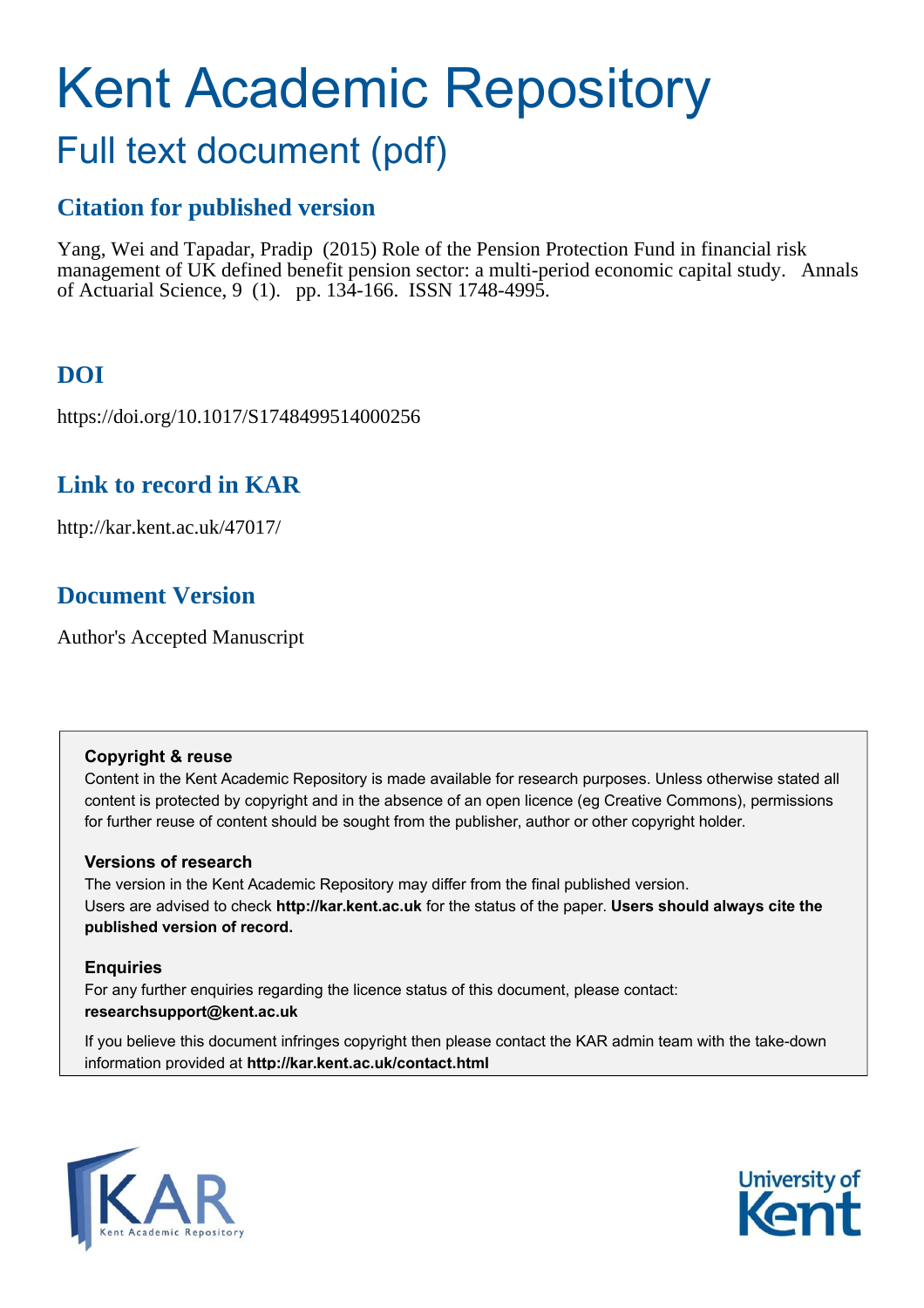#### ROLE OF THE PENSION PROTECTION FUND IN FINANCIAL RISK MANAGEMENT OF UK DEFINED BENEFIT PENSION SECTOR: A MULTI-PERIOD ECONOMIC CAPITAL STUDY

#### By Wei Yang and Pradip Tapadar

#### **ABSTRACT**

With the advent of formal regulatory requirements for rigorous risk-based, or economic, capital quantification for the financial risk management of banking and insurance sectors, regulators and policy-makers are turning their attention to the pension sector, the other integral player in the financial markets. In this paper, we analyse the impact of applying economic capital techniques to defined benefit pension schemes in the UK. We propose two alternative economic capital quantification approaches, firstly for individual defined benefit pension schemes on a stand-alone basis and then for the pension sector as a whole by quantifying economic capital of the UK's Pension Protection Fund, which takes over eligible schemes with deficit, in the event of sponsor insolvency. We find that economic capital requirements for individual schemes are significantly high. However, we show that sharing risks through the Pension Protection Fund, reduces the aggregate economic capital requirement of the entire sector.

#### **KEYWORDS**

Pension protection fund, Defined benefit pension scheme, Economic capital, Solvency, Financial risk management, Stochastic modelling, Asset-liability management.

#### contact address

Wei Yang, School of Insurance and Collaborative Innovation Center of Financial Security, Southwestern University of Finance and Economics, Chengdu, Sichuan, 611130, China. E-mail: yangw@swufe.edu.cn.

Pradip Tapadar, School of Mathematics, Statistics and Actuarial Science, University of Kent, Canterbury, CT2 7NF, UK. E-mail: P.Tapadar@kent.ac.uk

#### 1. INTRODUCTION

It is widely recognised that proper risk management of financial institutions is fundamental to maintain confidence in financial markets and encourage growth in the economy as a whole. Identifying, quantifying and managing risks are the critical ingredients in developing a strong financial risk management framework where all market participants can operate on a level playing field. Requiring financial institutions to hold adequate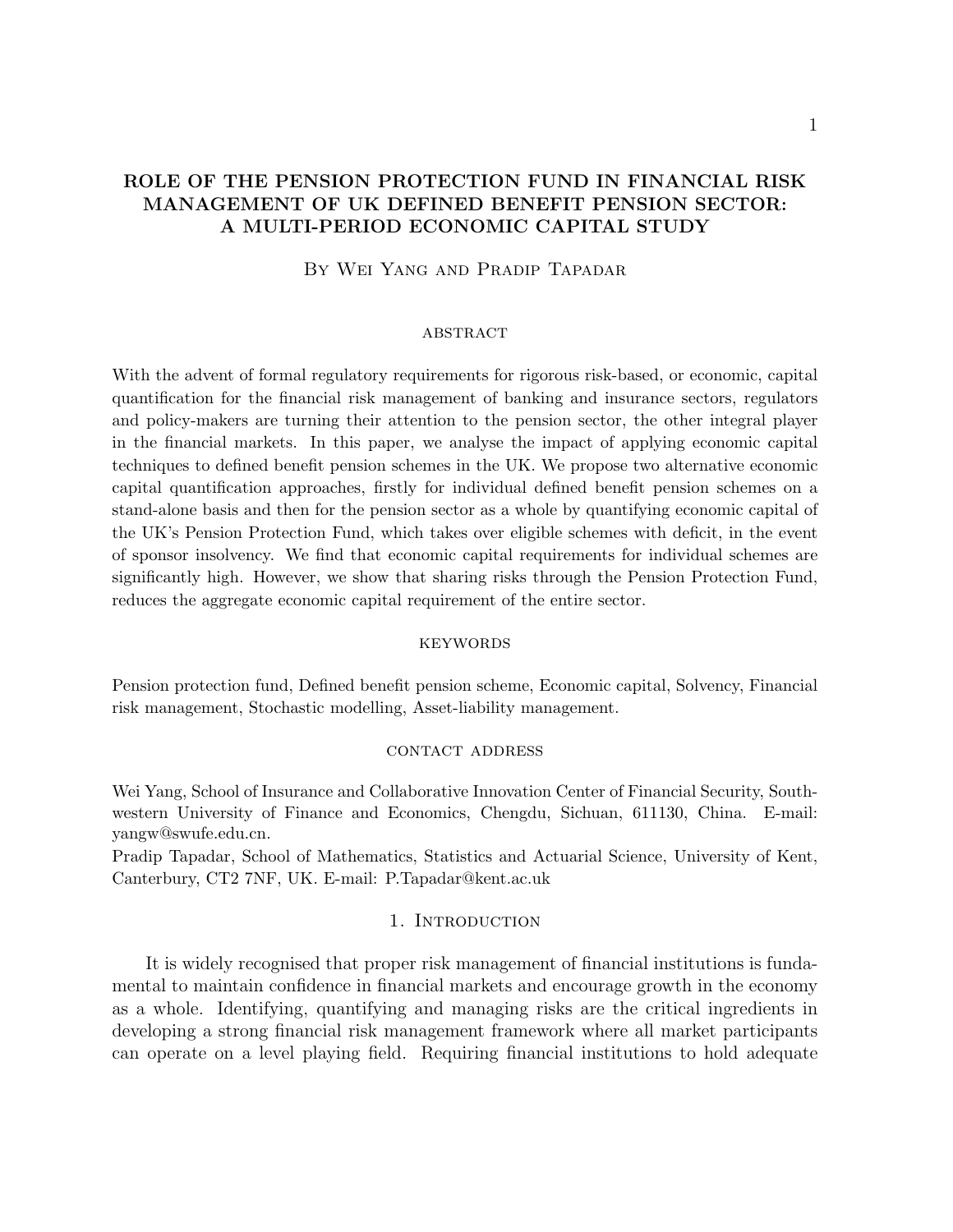risk-based, or economic, capital to back their risk exposures, is a key tool available to regulators to encourage and incentivise firms to manage their risks properly.

Over the years, regulatory risk quantification of the banking and insurance sectors has gradually evolved from ad-hoc, formula-based approaches to a more formal and rigorous economic capital approach advocated by the recent regulations – Basel 2 for banks and Solvency 2 for insurers. This overall trend is driven by the philosophy that adequacy of capital, backing a business risk, should be measured using sound scientific principles. Although there are still many divergent views on the actual definition of economic capital, there is unanimous agreement on the advantages of developing and formalising a unified risk management framework applicable for the entire financial services sector.

It is then only natural that regulators and policy-makers are turning their attention to the pension sector, the other key player in the financial markets. The emerging view is that aligning the pension sector regulations with the broad framework of economic capital principles employed by the banking and insurance sectors would ensure coherent treatment of all the major players in the financial markets and avoid regulatory arbitrage. Similarities between some of the annuity products offered by insurers and the retirement benefits provided by pension schemes highlight clear inconsistencies: it is not clear why, if insurers are required to comply with Solvency 2 capital requirements, pension schemes should be exempted.

However, it needs to be recognised that there is a fundamental way in which pension schemes differ from other financial institutions. Unlike banks and insurers, who aim to maximise returns for their capital providers, the primary objective of employer-sponsored pension schemes is, not to make profit for their sponsors but, to provide adequate retirement income for their scheme members. Moreover, the sponsoring employer is essentially an unlimited liability shareholder of a pension scheme. But above all, pension schemes' wider role, from the social policy perspective, also needs to be taken into account while developing any regulations for the sector. So regulators have so far refrained from imposing formal capital requirements for the pension sector.

In recent times, membership of UK defined benefit (DB) occupational pension schemes has seen a sharp decline, with a trend of moving away from DB to defined contribution (DC) schemes, primarily due to the increasing unwillingness of sponsors to bear the risks inherent in DB pension schemes. This general decline in DB scheme membership may not seem beneficial from the social policy perspective, as the responsibility of looking after individuals in old age with inadequate pensions will ultimately fall on the state. In this context, it is important to take a holistic view of the pension sector, and its role in the financial services markets, before imposing any capital requirement regulations on DB pension schemes, to avoid further accelerating the sector's decline.

However, it is absolutely vital to have a clearer understanding and appreciation of risks underlying DB pension schemes. In particular, the impact of the UK's Pension Protection Fund (PPF), which takes over eligible schemes with deficit, in the event of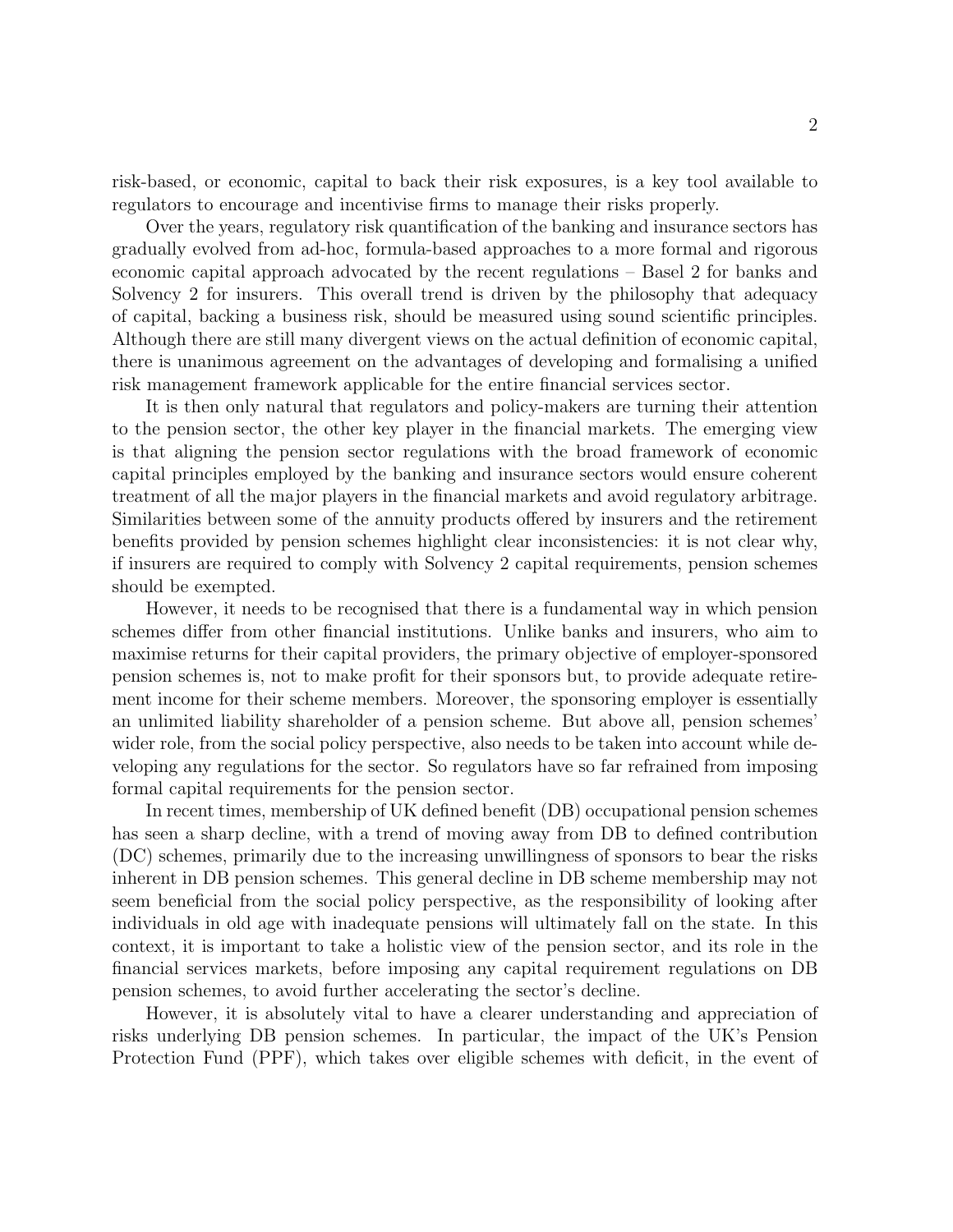sponsor insolvency, needs to be addressed adequately to appreciate its role in the overall risk assessment of the entire pension sector in the UK. This will not only help the policymakers and regulators, but also the sponsors of DB schemes, in order to arrive at an informed decision on the regulatory approach to capital adequacy which is acceptable to all relevant stakeholders.

Given this backdrop, the aim of this paper is to quantify economic capital of individual DB pension schemes on a stand-alone basis, and also for the UK pension sector as a whole by quantifying economic capital of PPF. We develop a high-level model of the UK DB pension sector using publicly available information. To keep the model tractable we have made a number of simplifying assumptions and the results are based on projections over long time horizons. So results presented in this paper need to be interpreted with appropriate caution, with particular emphasis on the relative, rather than the absolute, size of the numbers. We hope that the results of this paper will inform a wider debate on the impact of regulatory capital requirement on UK's pension sector.

The paper is structured as follows. In Section 2, we provide a brief review of the recent regulatory developments, along with relevant academic literature, to provide the background for this research. In Section 3, we discuss economic capital and its formulation in the context of DB pension schemes and the PPF. In Section 4, we outline the stochastic models we have used for our simulations. Section 5 provides details of all the other underlying assumptions in our model. In Section 6, we present our economic capital results for individual schemes on a stand-alone basis. In Section 7, we present our economic capital results for the PPF. In Section 8, we summarise our conclusions.

#### 2. Background

Recent regulatory developments within the banking, insurance and pensions sectors have been key drivers towards a formal economic capital approach towards financial risk management. Moreover, the financial crisis of 2008 and the aftermath felt worldwide have added to the additional scrutiny of the risk assessment practices of the financial sector. So any study of the financial risk assessment of pension schemes needs to be set within this wider framework. However, by their very nature, regulatory developments evolve fast based on the changing global economic and political landscape and any discussion on these can at best provide only a broad snapshot at a point in time. Based on this view and in order to provide the broad context within which our study is based, in Sections 2.1, we give a very brief commentary on the regulatory developments in the banking and insurance sector and in Section 2.2 we cover pensions regulations in the UK. In Section 2.3, we review academic literature relevant to our work.

#### 2.1 Regulatory Developments in Banking and Insurance Sector

The banking sector started the initiative towards economic capital based financial risk management through Basel 1, in 1988, followed by a revised accord, Basel 2, which came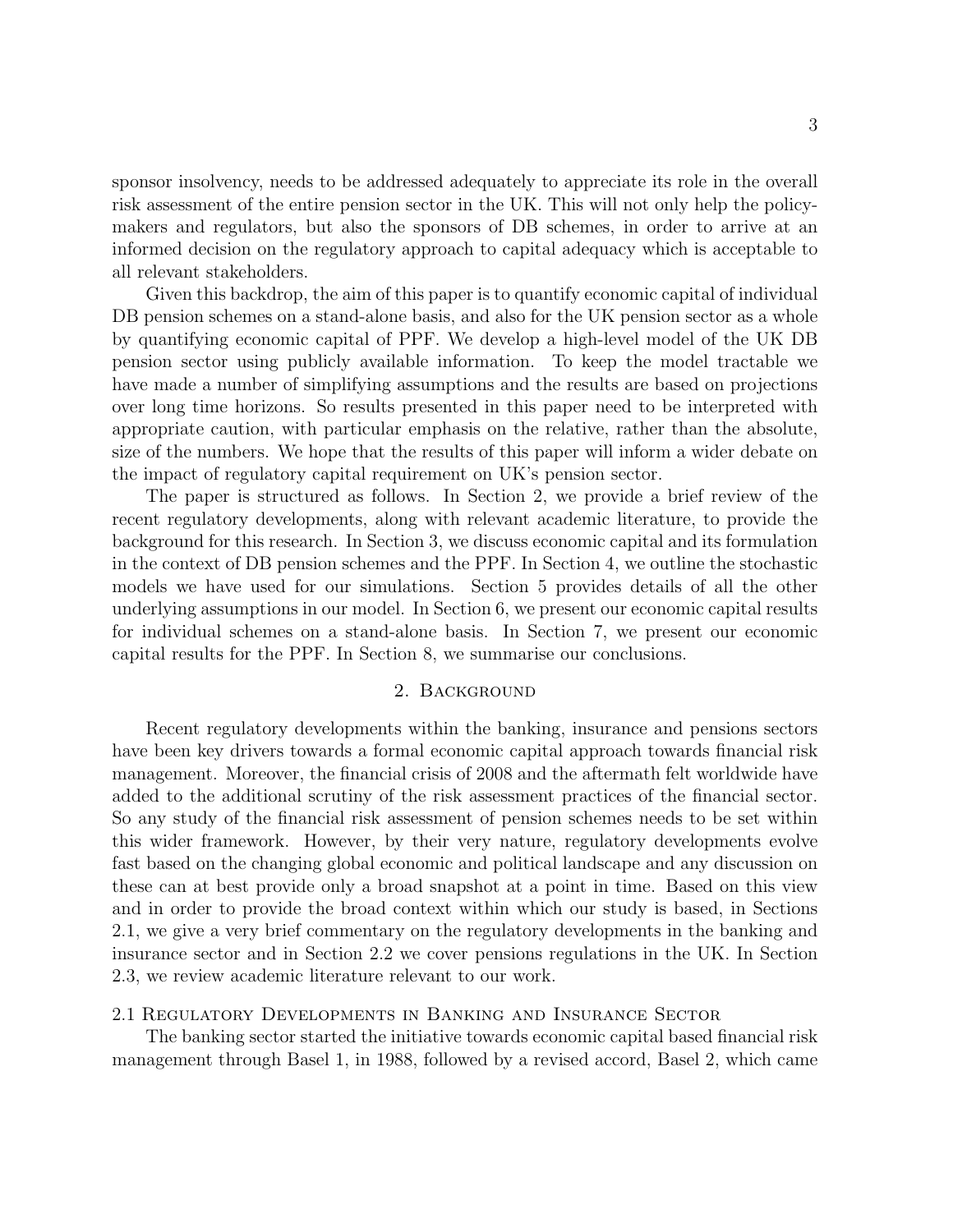into force on 1 January 2007. Following the financial crisis of 2008, the Basel rules are being strengthened further in Basel 3 which is planned to be implemented in phases over 2013 to 2021. For EU insurers and reinsurers, a fundamental review of capital adequacy is currently underway through the Solvency 2 project, which is expected to come in force from 1 January 2016.

With Solvency 2 regulations imminent, the other integral part of the financial markets, the pension sector has come under increasing scrutiny to be regulated under consistent risk-based supervisory rules to avoid regulatory arbitrage. The European Commission launched a wide-ranging public consultation through a Green Paper (European Commission (2010)) and followed this with a Call for Advice (CfA) from the European Insurance and Occupational Pensions Authority (EIOPA) on 30 March 2011 (European Commission (2011)) for a review of the current Institutions for Occupational Retirement Provision (IORP) Directive (2003/41/EC), adopted in 2003.

The CfA envisaged an economic risk-based supervisory system to assess the overall financial position of an IORP taking into account the true risk position. It proposed a three pillar approach:

- (a) Pillar 1: Quantitative requirement to calculate technical provisions and solvency capital requirement covering all risks.
- (b) Pillar 2: Qualitative requirements covering rules of governance and supervisory review process.
- (c) Pillar 3: Transparency and disclosure requirements.

EIOPA was also requested to run a Quantitative Impact Study (QIS) to study the impact of these changes.

On 15 February 2012, EIOPA published a 500-page document as its final response to the CfA (EIOPA-BoS-12/015). The technical specifications for the QIS were published on 8 October 2012 and the exercise was carried out between October and December 2012 with the final report published on 4 July 2013 (European Commission (2013)). The report highlighted the need for a holistic balance sheet approach to allow for the specificities of occupational pension schemes and concluded that more quantitative modelling work is required to inform any future legislative initiatives on solvency. The report also states that the European Commission has announced that it is unlikely to propose solvency rules for IORPs until further technical work in this area is completed.

#### 2.2 Pensions Regulations

The pensions sector in the UK has also seen a large amount of regulatory change over recent years. In particular, the Pensions Act 2004 initiated a move towards liabilityfocused scheme-specific funding standard. It also brought into being the PPF and put in place the Pensions Regulator. The Pensions Regulator has the powers to investigate schemes in order to identify and monitor risks. It can require scheme sponsors to put in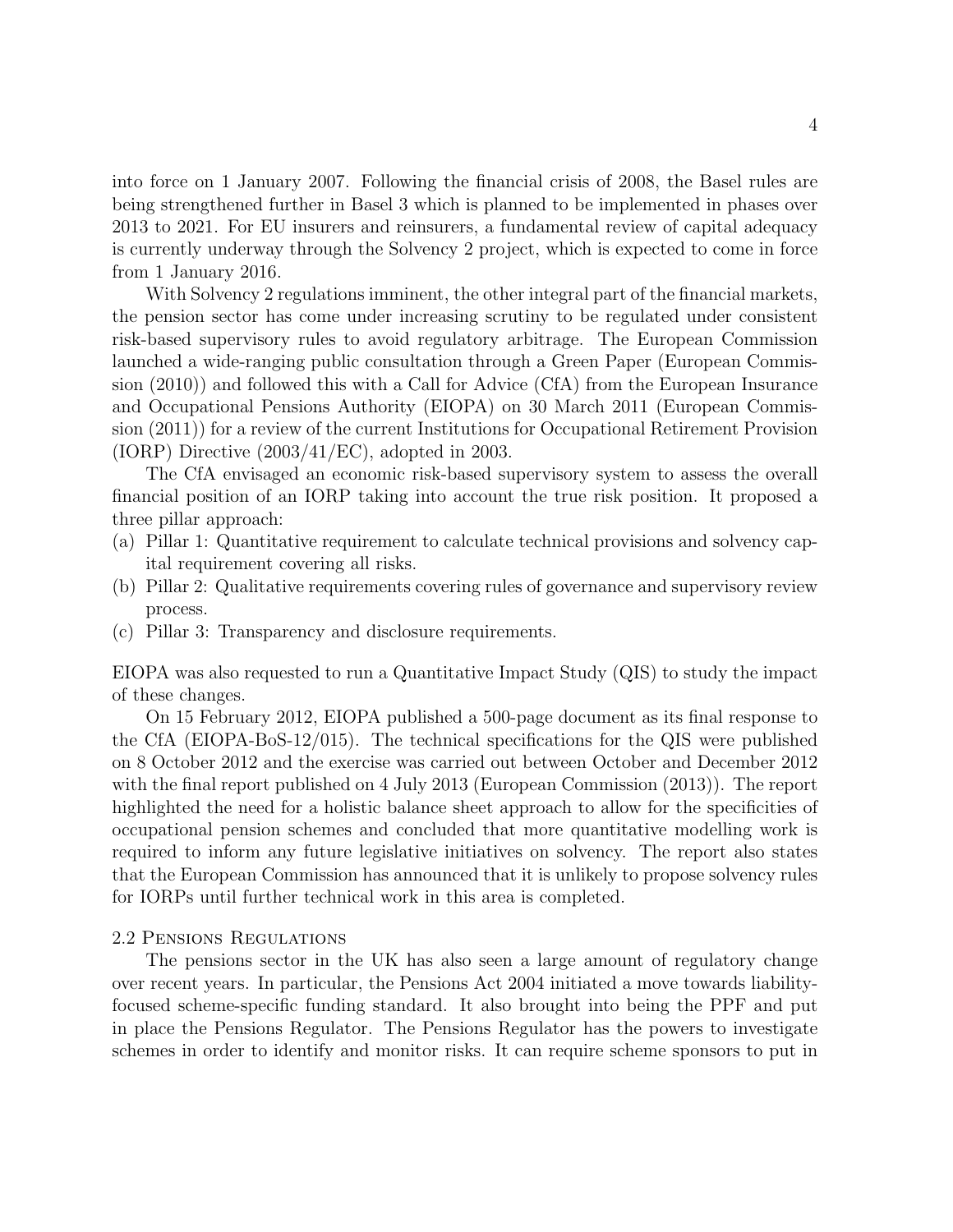place funding plans to eliminate scheme deficits.

The PPF, established in 2005, acts as a central fund collecting premiums from eligible pension schemes in the form of a compulsory levy. In return, if the sponsoring employer goes bust, when the scheme is still in deficit, the assets and liabilities of the scheme are transferred to the PPF, which guarantees pension payments, up to certain limits. Most DB occupational pension schemes and DB elements of hybrid schemes in the UK are eligible for the PPF. Schemes exempt from the PPF are those schemes which are unfunded or covered by a crown guarantee, liabilities of which are underwritten by the government.

According to The Purple Book 2012 (The Pension Protection Fund and the Pensions Regulator (2012b)), over the period 2008 to 2012, the total number of pensioners in receipt of PPF compensations has increased from 3,596 to 57,506, with total amount paid out by PPF increasing from £17 million to £203 million. Over the same period, according to PPF's 2011/12 Annual Report and Accounts (The Pension Protection Fund and the Pensions Regulator (2012a)), PPF's liabilities have increased from less than £1 billion to over £8 billion. Although some of this rapid enlargement of PPF can be attributed to one of the worst recessions in history, it is still very important that a thorough analysis of the PPF's risks is carried out to ascertain the long-term sustainability of the fund and also evaluate its supporting role in the UK pension sector.

#### 2.3 Literature Review

Given the topical nature of the subject, there are several papers in academic literature on risk assessment of pension schemes. We focus only on those papers which investigate DB pension scheme risk using an economic capital approach.

Among these papers, Hari *et al.* (2008) used a simple DB pension model on Dutch population, to find that for a 5-year time horizon 97.5th percentile economic capital ranges from 10% to 33% of market consistent liabilities depending on the asset allocation strategy. Boerger (2010) investigated mortality risk in deferred life annuities using risk-free assets and different mortality stresses over a 1-year time horizon, to report an economic capital of 5.7% of best-estimate liabilities at 99.5th percentile level. Olivieri and Pitacco (2008) used stochastic mortality rates in conjunction with a fixed investment return to find a 99.5th percentile economic capital of 10% of best-estimate liabilities on a run-off basis.

The short time horizons used by Hari et al. (2008) and Boerger (2010), and the absence of market risks in Boerger (2010) and Olivieri and Pitacco (2008) make it difficult to extend the results of these papers to a real DB pension scheme. Some of these issues, namely time horizons and market risk, were addressed by Stevens *et al.* (2009) who quantified economic capital for immediate annuities but not for a representative DB pension scheme. The authors found that on a run-off basis 97.5th percentile economic capital for joint life annuities can range from 20% to 88% of best-estimate liabilities depending on the underlying investment strategy.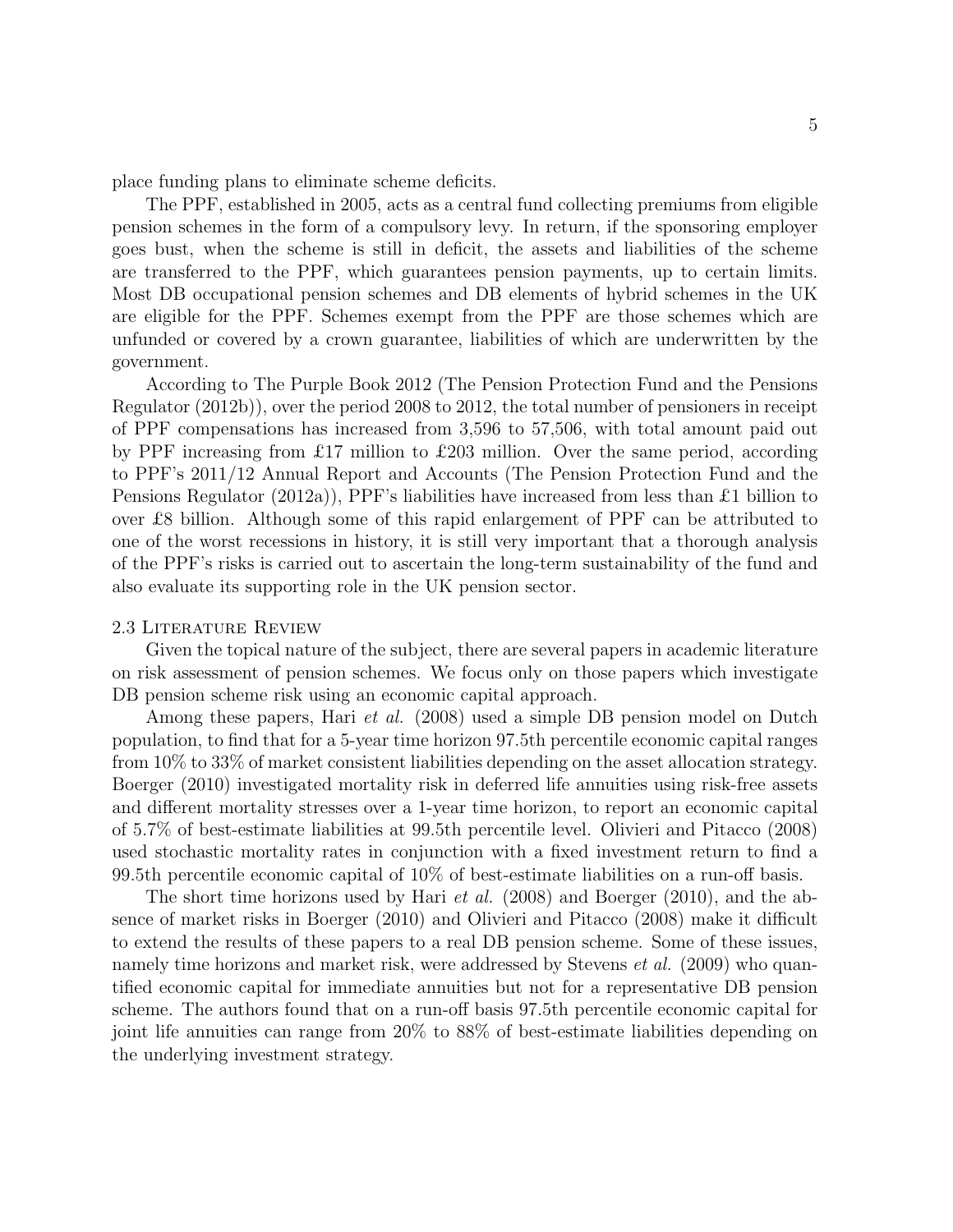Porteous *et al.* (2012) proposed a comprehensive approach towards quantifying economic capital for a real DB pension scheme using a high-level model of UK's Universities Superannuation Scheme (USS). The authors found that the amount of capital needed to ensure solvency of USS on a run-off basis at a 99.5th percentile level is about 60% of bestestimate liabilities. In our paper, we will adopt this approach to quantify economic capital for a representative sample of DB pension schemes in the UK. However, for quantifying the economic capital of PPF, we needed to adapt and extend the approach of Porteous et al. (2012), as is discussed in Section 3.

In terms of the analysis of PPF's financial risk, an excellent qualitative discussion can be found in Blake et al. (2007), which argues that, although harmonisation of capital regulations across the financial sector is desirable, blind adoption of risk management principles of banking or insurance sector might not be appropriate for the particular context of DB pension schemes. Specifically for the PPF, the UK Government's reluctance to underwrite the PPF is deemed contradictory, as PPF is expected to provide guarantees while having limited capacity to protect its own solvency. The authors conclude that PPF faces permanent risk of insolvency, in the event of which the Government will either have to bail it out or let the full system collapse. In our paper, we aim to quantify PPF's financial risk, by assuming a hypothetical 'sponsor', to provide an estimate of the quantum of risk involved.

There are a number of papers devoted towards deriving a fair PPF levy structure. McCarthy and Neuberger (2005b) proposed a levy structure which balances the need for levies to be punitive, but also reformative and correctional, to ensure that penal levies do not force weaker schemes to insolvency. Sweeting (2006) focussed on the impact of correlations, between pension scheme assets and firm values, to arrive at levies which are significantly higher than that of PPF's, suggesting serious under-estimation of premium if correlations are ignored. Liu and Tonks (2008) investigated PPF levy structure of USS, a multi-employer scheme, and found significant cross-subsidies between participating institutions. We do not consider the specific case of multi-employer schemes in this paper.

In a separate paper, McCarthy and Neuberger (2005a) used a simplified model of the UK DB pension sector to conclude that periodically, PPF is likely to face very large claims which could threaten its solvency. Accumulation of risk-rated fair premiums might not then be adequate unless additional measures of lower guarantees and stringent funding requirements of DB pension schemes are not applied in tandem. The findings in our paper supports this view as we find that PPF's economic capital requirement is not particularly sensitive to the PPF levy.

Charmaille *et al.* (2013) provided a detailed discussion of the qualitative and quantitative financial risk management of PPF. The authors calculate a success probability of 87% for PPF's stated objective of being 'self-sufficient' by the year 2030, with a maximum deficit of £7 billion at 90th percentile level. However the authors also report that, even if market risk is eliminated, a margin of close to 30% of PPF's liabilities will be required in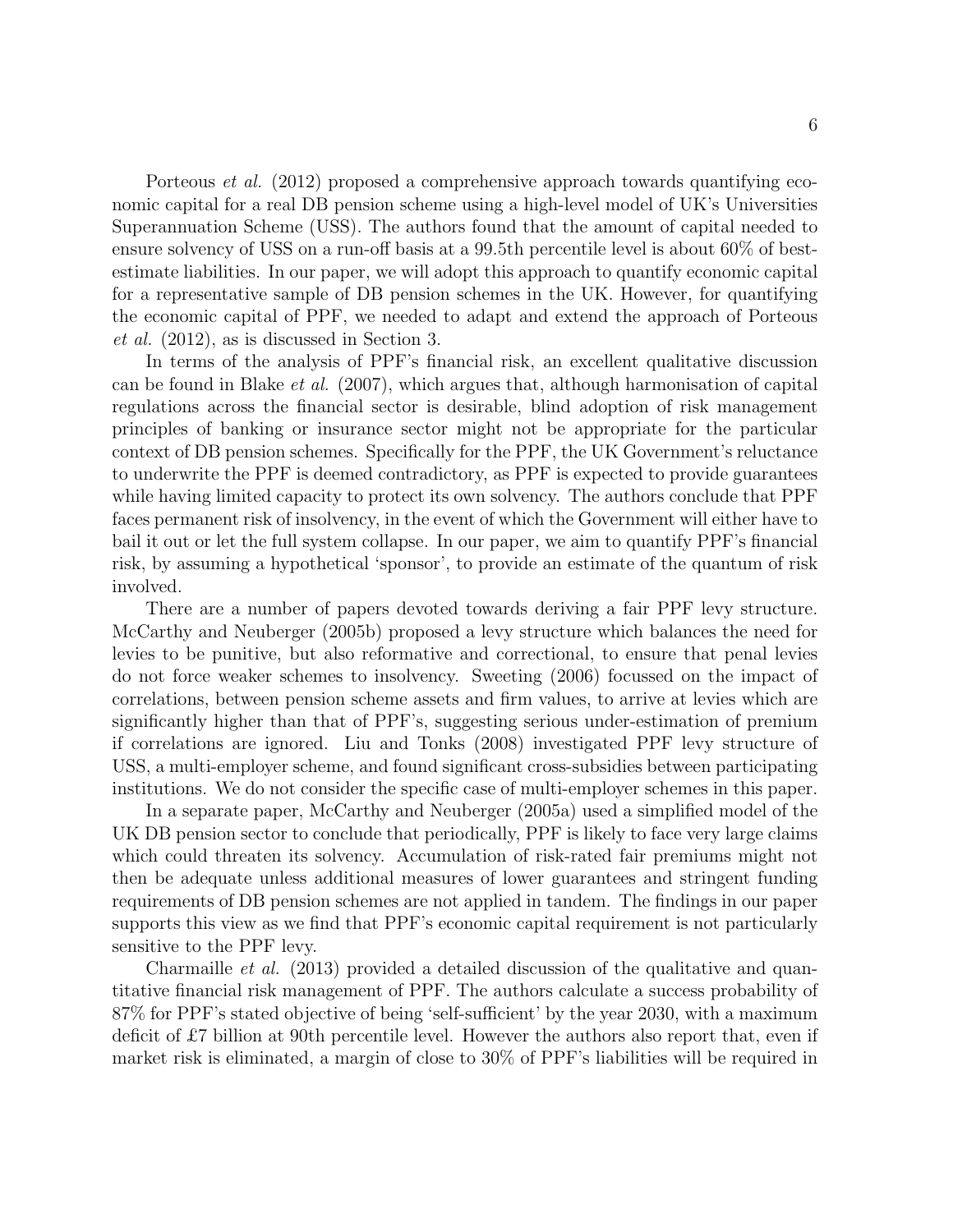2030, to protect against outstanding longevity and claims risk at 99.5% probability. All these facts highlight the significant risk that PPF is running.

As mentioned in Charmaille *et al.* (2013), there are also a number of other countries, namely Germany, Sweden, Switzerland, Finland and USA, who run similar pension protection regimes. In particular, Pension Benefit Guarantee Corporation (PBGC) of USA formed in 1974, which is very similar to PPF, has seen very large claims in the recent years. Since 2002, it has been in deficit which has reached a staggering \$35 billion in 2013. It also reports that without structural changes, the fund will become insolvent within the next 10-15 years. So the important lesson from the fate of PBGC is to ensure that risk underlying PPF is assessed adequately and appropriate risk management techniques, including quantification of economic capital, are considered and employed by the policymakers and regulators to ensure long term sustainability of the PPF.

3. Economic Capital for Pension Schemes and PPF

#### 3.1 Definition of Economic Capital

Although the term economic capital has been widely used within the banking and insurance sectors, it still does not have a commonly accepted standard definition. In particular, in the context of capital requirement for DB pension schemes, the concept is still in its infancy. For the purposes of this paper, we will adapt the definition of economic capital for DB pension schemes proposed by Porteous et al. (2012), as outlined below:

Definition: Economic capital is the excess of assets over liabilities in respect of accrued benefits, required to ensure that assets exceed liabilities on all future valuation dates over a specified time horizon, with a prescribed high probability.

We will apply the broad framework of this definition to the following entities:

- (a) Eligible UK DB pension schemes which have not yet been transferred to the PPF. For brevity we will refer to these schemes as the *eligible schemes* in the rest of the paper.
- (b) Schemes transferred to PPF, which we will collectively refer to as the PPF schemes, or simply PPF.
- We will also use *schemes* to refer collectively to all eligible and PPF schemes.

For a detailed discussion of the different aspects of the definition of economic capital for DB pension schemes, please refer to Porteous et al. (2012). The main issues pertinent to this paper are as follows:

(a) For the valuation of assets, we use market value, which is consistent with the approaches proposed in Financial Reporting Standard FRS 17 and the Solvency 2 regime.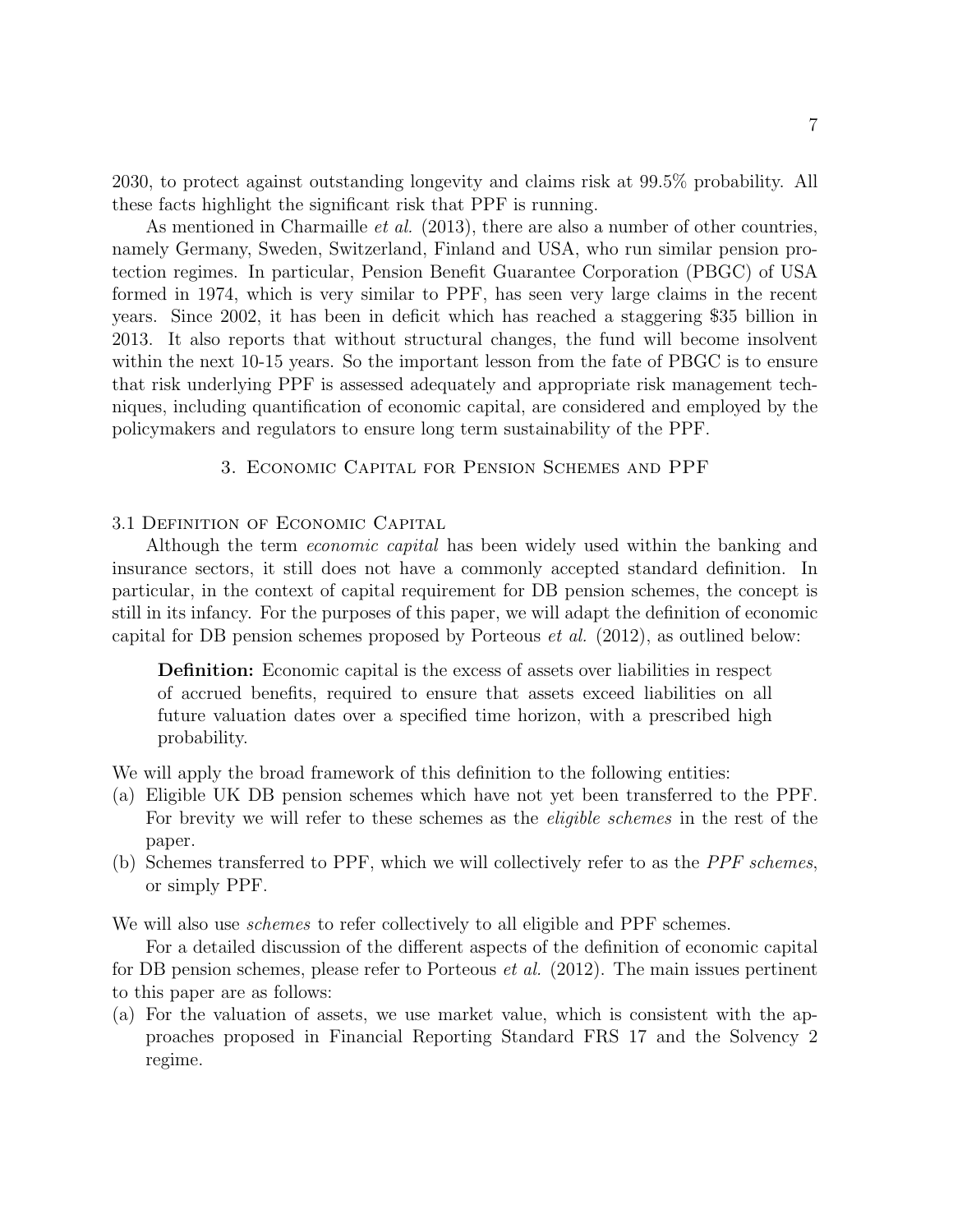- (b) For valuing liabilities, we employ the s179 valuation approach, as outlined in Section 179 of Pensions Act 2004 (as updated on 8 October 2009). The main purpose of s179 valuation is to determine the funding levels of an eligible scheme, so that a recovery plan is triggered if a scheme is underfunded, i.e. when the scheme's assets fall below the level of s179 liabilities. Under the s179 valuation approach, all active members of eligible schemes are assumed to have become deferred as of the valuation date. Compensations are assumed to be at the level provided by the PPF, which requires a number of adjustments and caps to the original benefits, as will be outlined in Section 5. The discount rates applicable for different types of benefits are prescribed and are not linked to the investment strategy of the underlying eligible scheme.
- (c) The s179 valuation used in this paper differs from the best-estimate liability valuation used in Porteous et al. (2012), Boerger (2010), Olivieri and Pitacco (2008) and Stevens *et al.* (2009), and the market consistent valuation used in Hari *et al.* (2008). We specifically chose the s179 valuation approach in order to maintain consistency with the data and results published by the PPF and the Pensions Regulator. However, the techniques developed in this paper are general enough to cope with any valuation approach deemed appropriate.
- (d) Along the lines of Porteous et al. (2012) and Stevens et al. (2009), we use a run-off approach to calculate economic capital, advocating the view that most DB pension scheme risks arise in the long term and this should be taken into account while assessing solvency. Note that both Basel 2 and Solvency 2 use a short assessment period of 1 year for solvency capital calculations, which if employed for DB pension schemes, would fail to capture the long-term nature of the risks involved.
- (e) We assume that all schemes' balance sheets are produced at annual intervals. Although the current regulations only require triennial valuations of eligible schemes, annual valuations are more prudent as they enable quicker corrective actions. This is also consistent with the solvency assessments of other financial institutions like banks and insurance firms. To keep the modelling simple, we also assume that all scheme-related cash flows occur at the end of the year.

#### 3.2 NOTATIONS

Let  $[0, T]$  be the entire run-off of a scheme under consideration, i.e. T is the time by when all the current members leave the scheme either through death or withdrawal. Consider a single realisation of the future economic and demographic experience of this scheme, along with the relevant cash flows. For  $0 \leq s \leq t \leq T$ , let:

- $X_t$  denote the net cash flow of the scheme, which includes benefit payments, expenses and contributions, but excludes investment returns;
- $L_t$  denote the value of s179 liability of the scheme;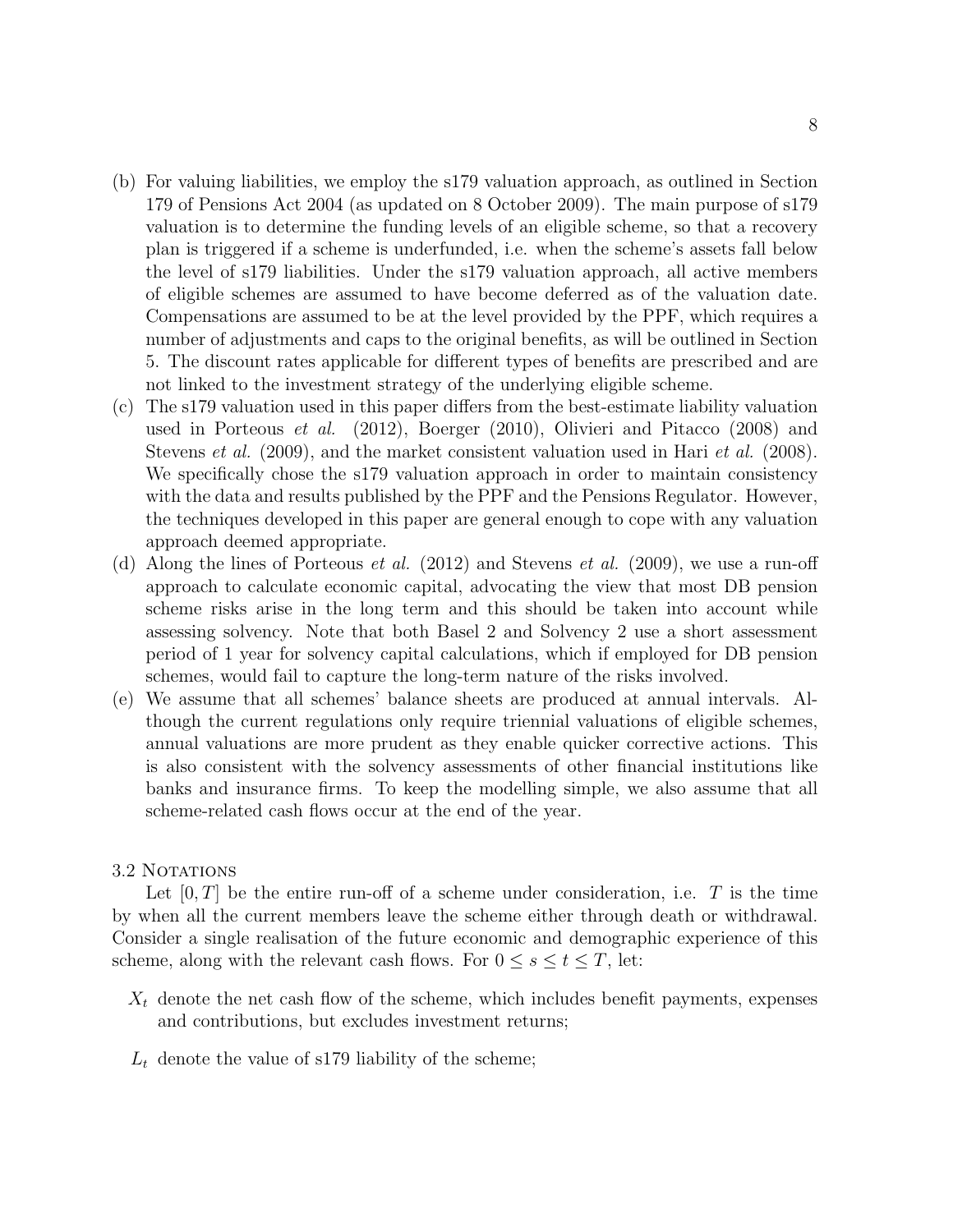- $I_{s,t}$  denote the accumulated value of £1 over the time period [s, t] based on the particular investment strategy of the scheme;
- $D_{s,t}$  denote the discount factor applicable at time s for £1 payable at time t, so that  $D_{s,t} = I_{s,t}^{-1}.$

Using these notations, we define *profit vector*,  $P_t$ , at every valuation date, as follows:

$$
P_t = L_{t-1}I_{(t-1,t)} - X_t - L_t
$$
, where  $t = 1, 2, \dots, T$ ; and  $P_0 = -X_0 - L_0$ .

The profit vector quantifies the amount of surplus (or deficit) at every valuation date.

The profit vector,  $P_t$ , leads to the following related concepts, which will be used to formally define economic capital requirement:

- $R_t = \sum_{s=0}^{t} P_s I_{s,t}$ , which quantifies the amount of accumulated retained profits until time t, if the scheme is allowed to build up surplus (or deficit); and
- $V_t = \sum_{s=t+1}^{T} P_s D_{t,s}$ , which quantifies the *present value of future profits* at time t, based on the profit vector emerging over  $[t + 1, T]$ .

#### 3.3 Capital Requirement of an Eligible Scheme

According to current regulations, a sponsor can run an eligible scheme with just enough assets to cover its s179 liabilities. So, default of a sponsor at time  $t$ , when present value of future profits is negative, i.e.  $V_t < 0$ , implies that the scheme will not be able to meet all of its future obligations. The problem will be most acute if the sponsor defaults when the discounted present value of future losses is maximum. This motivates our formulation of the amount of required capital,  $C_t$ , at time  $t$   $(0 \le t \le T)$ , as follows:

$$
C_t = \max\Big[-\min_{s=t}^T V_s D_{t,s}, 0\Big],
$$

where a floor of zero ensures that  $C_t$  is never negative.

We assume that a separate capital fund is set up with an initial capital,  $C_0$ , at time 0. At each successive valuation date  $t$ , if the sponsor is solvent:

- (a) any surplus (or deficit) of the scheme,  $P_t$ , is released to (or injected from) the sponsor to ensure that the scheme assets exactly equal scheme liabilities; and
- (b) required capital,  $C_t$ , is calculated afresh and any excess accumulated assets in the capital fund over and above  $C_t$  are released back to the sponsor.

If the sponsor becomes insolvent at time  $t$ , the capital fund ensures that the eligible scheme remains self-sufficient to meet all its future obligations. Note that the formulation of  $C_t$  ensures that once the initial capital fund is set up at time 0, no further capital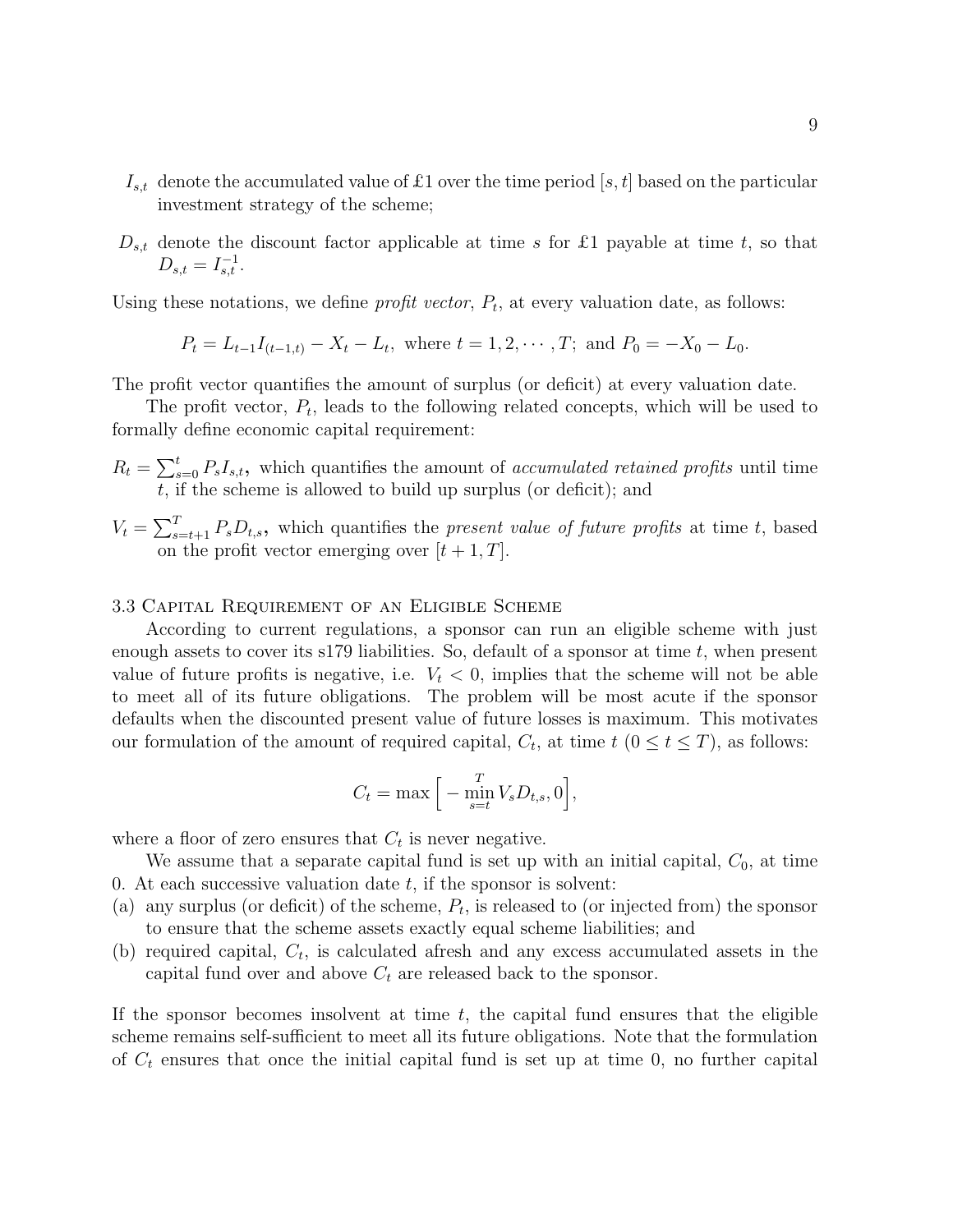

Figure 1: The cash flow structure for an eligible scheme.

injection is required till run-off. In other words, if the eligible scheme has sufficient assets to cover both its liabilities and required capital at time 0, the accumulated total assets will always exceed scheme liabilities till run off.

A schematic diagram showing all the relevant cash flows of an eligible scheme is given in Figure 1.

#### 3.4 Capital Requirement of PPF

To calculate PPF's required capital, we use the same notations, as introduced in Section 3.2, but adapt net cash flow,  $X_t$ , to reflect PPF specific cash flows, i.e. levies collected from eligible schemes, transferred assets of insolvent schemes, compensations paid out to transferred schemes' members and expenses. Profits (or losses) are retained within (or paid out from) the PPF itself.

A schematic diagram of all the cash flows relevant to PPF is shown in Figure 2. As can be seen from the figure, we have persisted with the notion of a 'sponsor', even though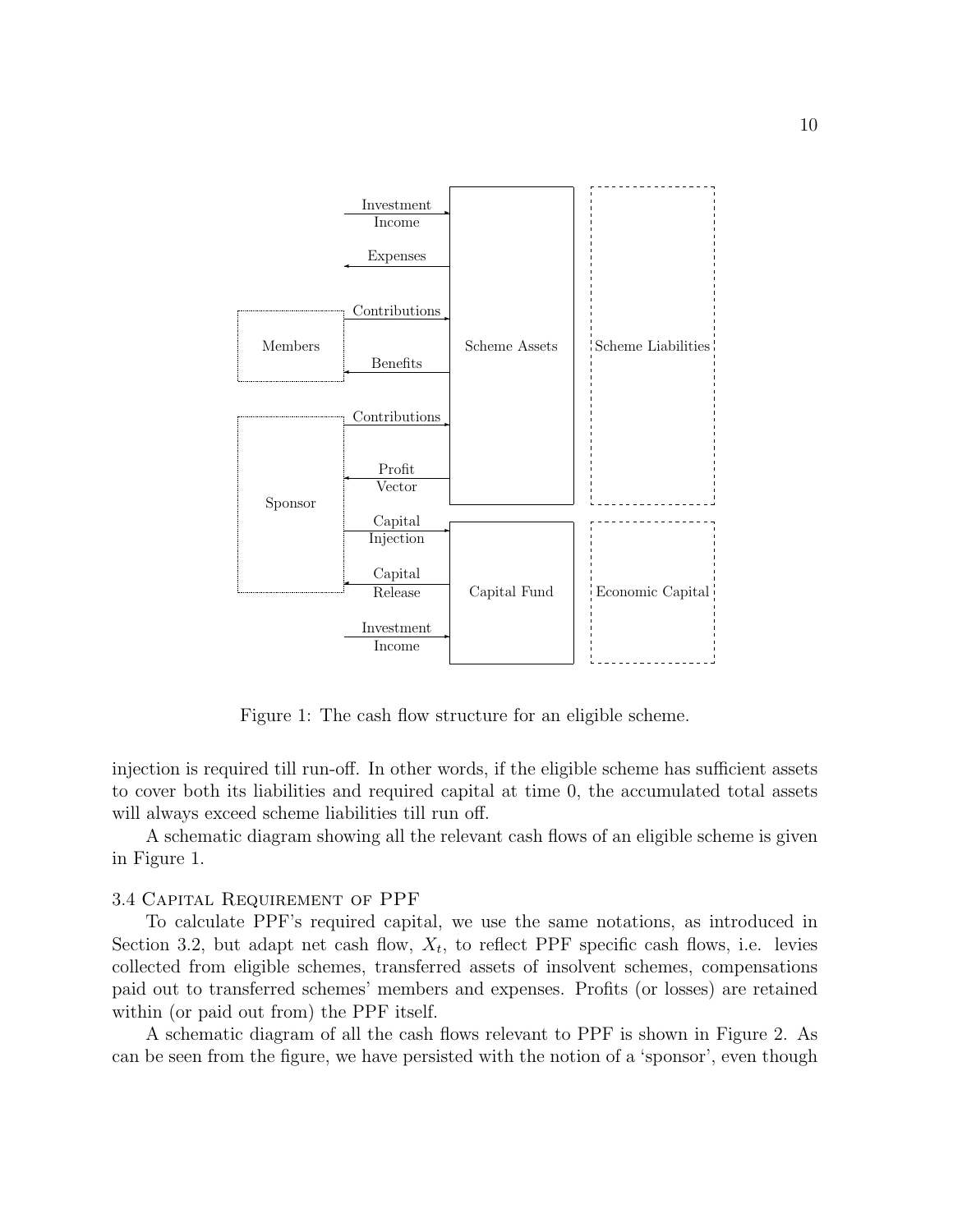

Figure 2: The cash flow structure for the PPF.

for PPF there is none. In this context, the 'sponsor' can be thought of as a hypothetical entity, providing capital to back PPF's risks.

To quantify PPF's economic capital, the relevant question is whether its accumulated assets are large enough to accommodate the maximum aggregate loss that can arise in the future. This is formalised by the following formulation of PPF's capital requirement,  $C_t$  at time  $t$   $(0 \leq t \leq T)$ :

$$
C_t = \max \Big[ - \min_{s=t}^{T} R_s D_{t,s}, 0 \Big].
$$

At time 0, a separate capital fund is set up with an initial capital amount of  $C_0$ . At each valuation date, surplus (or deficits) are retained within PPF and excess assets are allowed to build up over time. In parallel, the capital fund is maintained in such a way that, at time  $t$ , the aggregate of the capital fund and the accumulated surplus within  $\rm{PPF}$ meets the required capital amount of  $C_t$ . Any excess accumulated capital is periodically released.

We have used different approaches to calculate capital requirement of eligible schemes and the PPF to capture the fundamental differences between the two funding philosophies. On one hand, solvent sponsors are fully responsible for meeting any deficits in eligible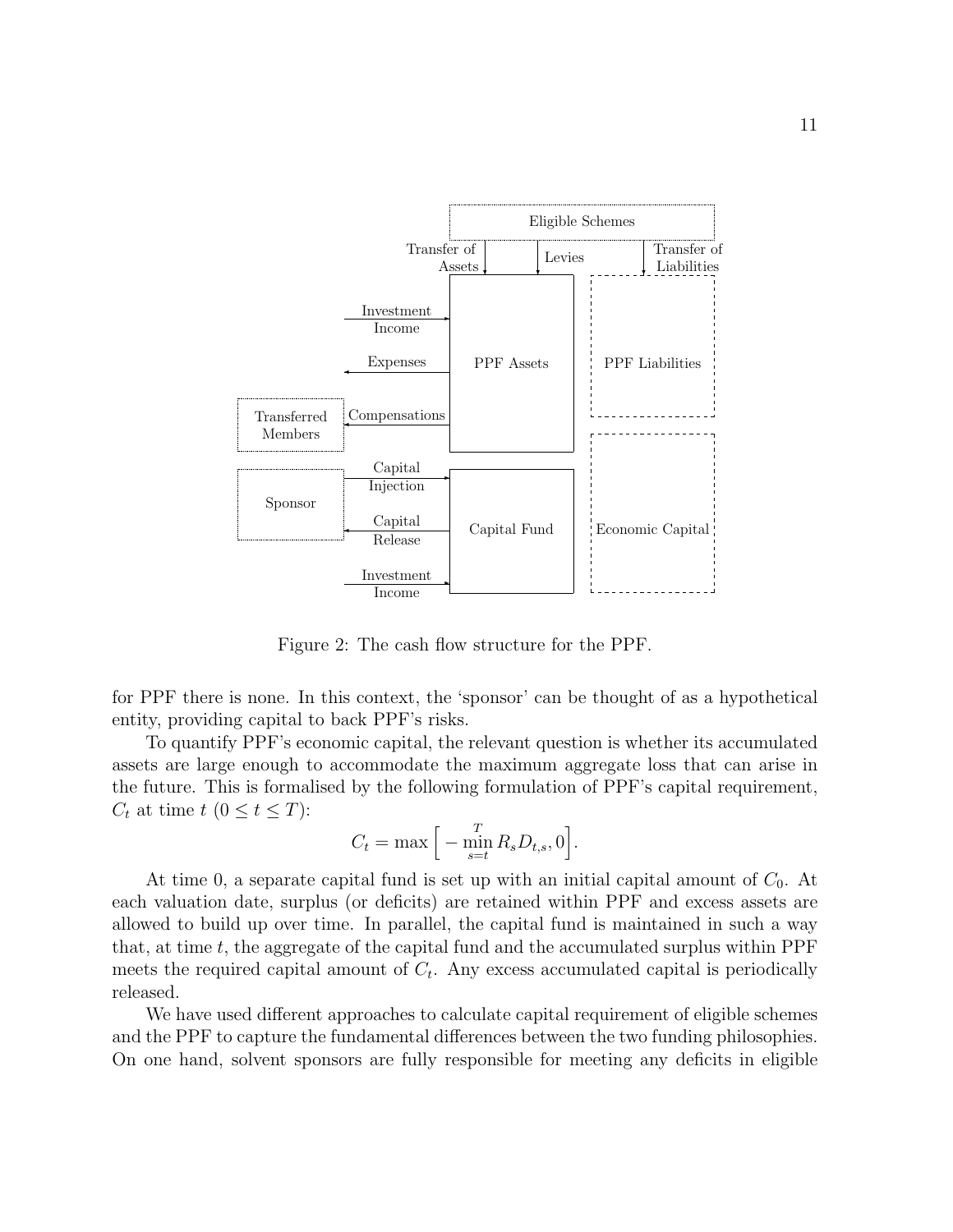schemes; but in return any surplus can also be notionally released, for example through contribution holidays. However, PPF, with an aim to achieve self-sufficiency, needs to meet any deficits from funds built up from its own preceding surpluses.

#### 3.5 Economic Capital Requirement

The required capital calculated in Sections 3.3 and 3.4 are based on a single realisation of the future. Generalising the notions to multiple realisations, provides a distribution of required capital,  $C_t$ , at each time t. Economic capital requirement at time t is then defined as  $\rho(C_t)$ , where  $\rho(\cdot)$  is a specific risk-measure. For the purpose of this paper, we have chosen to use the Value-at-Risk measure. So, economic capital,  $\rho(C_t)$  at confidence level  $p$ , signifies the amount of capital required at time  $t$ , to ensure that the scheme under consideration remains solvent till run-off with probability p under multiple projections of the underlying stochastic model.

Value-at-Risk is a standard risk-measure used by most financial services firms and is consistent with the approaches proposed in Basel 2 and Solvency 2. However, limitations of Value-at-Risk, as a risk measure, are well documented, see for example McNeil et al. (2005). Moreover, there are other risk measures, such as conditional tail expectation or Tail Value-at-Risk, which have their own advantages and disadvantages. We are of the opinion that as long as the entire distribution of capital requirement,  $C_t$ , can be estimated, one can choose to employ any risk-measure and interpret the results in the light of the chosen risk-measure.

Specifically for the purposes of this paper, economic capital has been quantified as the Value-at-Risk at  $p = 0.995$  i.e. 99.5% confidence level, using 100,000 simulations of the underlying stochastic model.

#### 4. Stochastic Model

There are many stochastic models available in actuarial literature, and elsewhere, which we could have used for our purposes. In this paper, we adopt the stochastic economic model of Porteous et al. (2012) and the stochastic mortality model of Sweeting (2008) to provide a full stochastic framework for economic capital calculation. These models are relatively straightforward and easy to implement, whilst still capturing the key features of the variables of interest.

#### 4.1 Economic Variables

Porteous et al. (2012) model is a subset of a much bigger model proposed by Porteous and Tapadar (2005, 2008a, 2008b). This model incorporates the principles of graphical structure to explain very high dimensional dependency relationships using low dimensional clusters, or cliques, which makes it easy to implement these models. It is also capable of producing heavy-tailed distributions and tail dependence which are consistent with real-world observations. Porteous and Tapadar (2005) provides evidence that this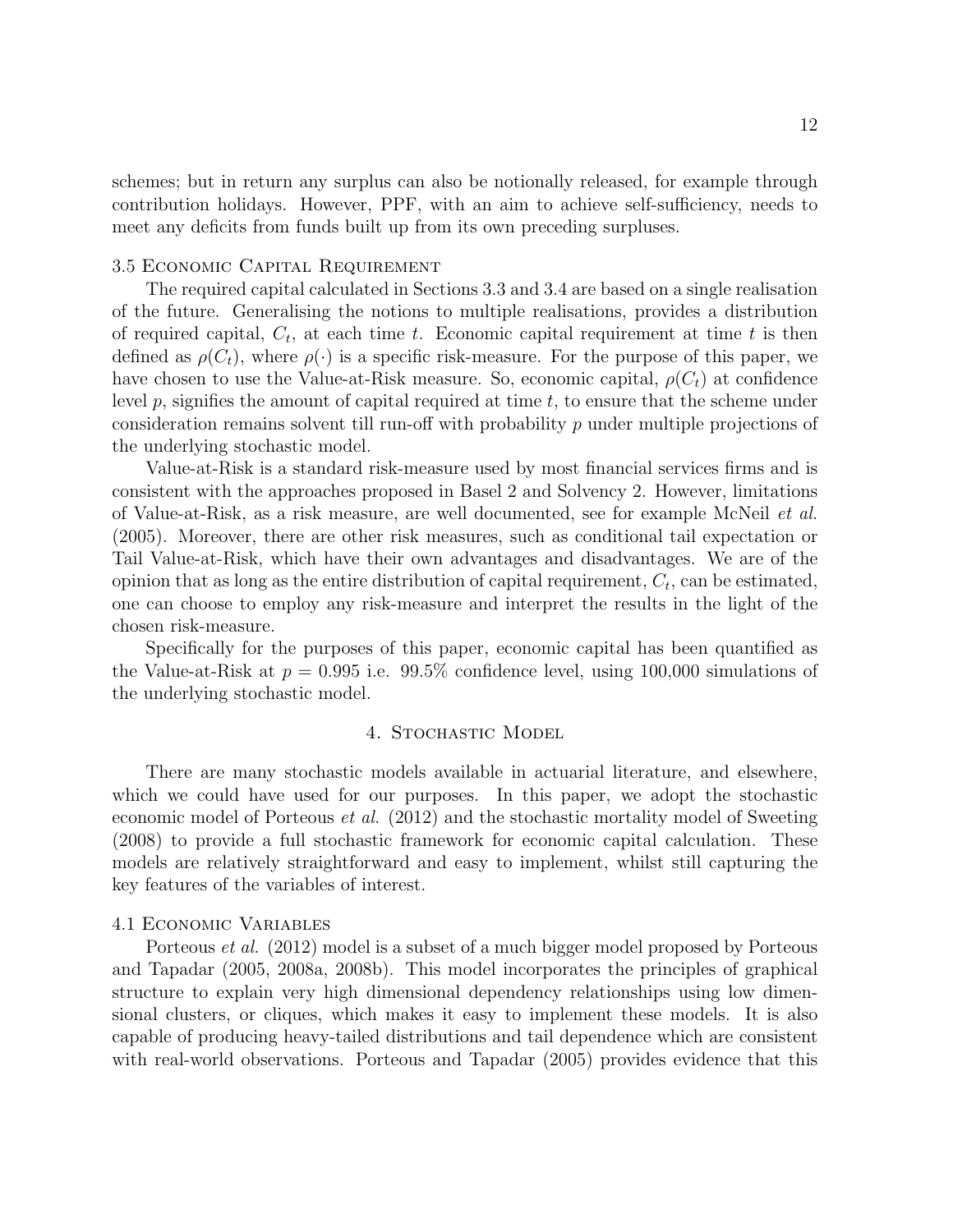model generates broadly similar economic capital amounts to those determined by an equivalently calibrated Wilkie (1995) model, which has been very extensively tested and used for modelling economic variables.

The main economic random variables of our stochastic model are depicted in Figure 3. The stochastic model is a standard multivariate Normal first order autoregressive time series model, used to model yields and growth rates.



Figure 3: Graphical model of the economic variables.

The economic random variable,  $Z_{it}$ , for *i*-th variable at time *t*, are modelled as:

$$
Z_{it} = \mu_i + Y_{it}, \text{ where } Y_{it} = \beta_i Y_{i(t-1)} + \varepsilon_{it}.
$$

The error terms  $\varepsilon_{it} \sim N(0, \sigma_i^2)$  and are assumed to be independently distributed across time t. Table 1 shows the parameterisation of the individual economic random variables. Note that the stochastic economic model generates variables at monthly time intervals which are then used to produce the annual cashflows and balance sheets for all schemes.

As discussed in Porteous et al. (2012), the multivariate dependency structure of the variables is handled using a graphical model approach. The error terms of the economic random variables which are directly connected to each other in Figure 3 are dependent, with the assumed constant correlation coefficient values,  $\rho_{ij}$ , as set out in Table 2. The error terms of economic random variables which are indirectly connected in Figure 3 via other direct connections, are still statistically dependent, but more weakly so. For a more detailed discussion of this model, please refer to Porteous et al. (2012) and Porteous and Tapadar (2005, 2008a, 2008b). Graphical models are discussed in detail in Lauritzen (1996).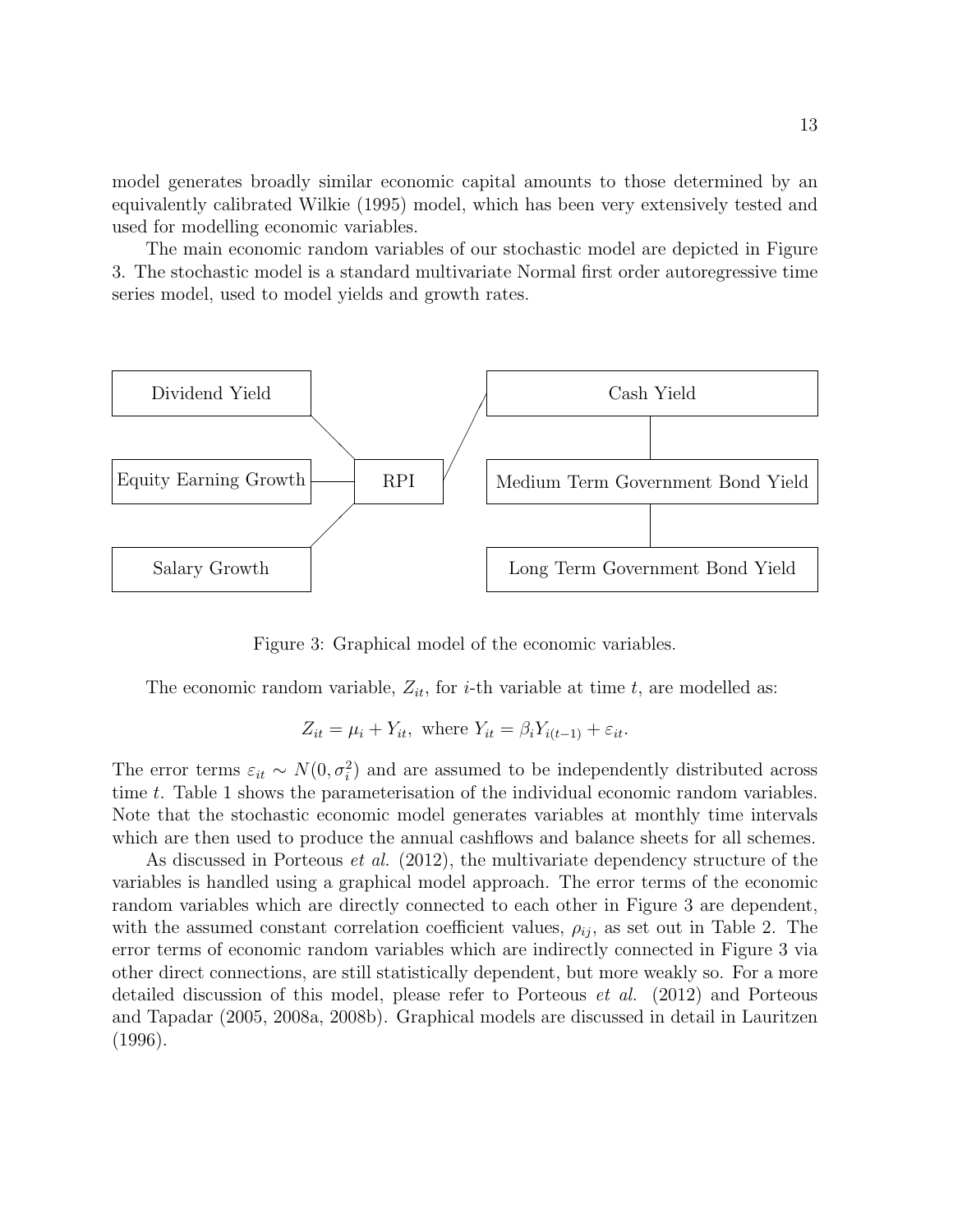|                |                                   | Unconditional | First order<br>autoregressive | Unconditional<br>standard deviation |
|----------------|-----------------------------------|---------------|-------------------------------|-------------------------------------|
|                | Economic variables                | expectation   | parameter                     | of error terms                      |
|                |                                   | $\mu_i$       | $\beta_i$                     | $\sigma_i/\sqrt{1-\beta_i^2}$       |
| $\mathbf 1$    | Retail price index (RPI)          | 0.0275        | 0.975                         | 0.00750                             |
| $\overline{2}$ | Salary growth                     | 0.0425        | 0.975                         | 0.00750                             |
| 3              | Equity earnings/dividend growth   | 0.0425        | 0.950                         | 0.02000                             |
| 4              | Equity dividend yield             | 0.0325        | 0.975                         | 0.00750                             |
| 5              | Short term cash yield             | 0.0475        | 0.975                         | 0.00750                             |
| 6              | Medium term government bond yield | 0.0500        | 0.975                         | 0.01875                             |
| 7              | Long term government bond yield   | 0.0525        | 0.975                         | 0.01875                             |
|                |                                   |               |                               |                                     |

#### Table 1: Economic model parameterisation.

Table 2: Correlation coefficients of error terms.

| $\varepsilon$ -pair | Correlation coefficient $\rho_{ij}$ |
|---------------------|-------------------------------------|
| 1,2                 | 0.8                                 |
| 1,3                 | 0.1                                 |
| 1,4                 | 0.3                                 |
| 1,5                 | 0.6                                 |
| 5,6                 | 0.6                                 |
| 6,7                 | 0.6                                 |
|                     |                                     |

Table 3: Initial values of economic variables as at 31 March 2012.

| Economic variables                | Initial values as at 31 March 2012 |
|-----------------------------------|------------------------------------|
| Retail price index                | 3.60%                              |
| Salary growth                     | 2.30\%                             |
| Equity earnings/dividend growth   | $-12.73\%$                         |
| Equity dividend yield             | 3.58%                              |
| Short term cash yield             | 1.07%                              |
| Medium term government bond yield | 2.33%                              |
| Long term government bond yield   | $3.05\%$                           |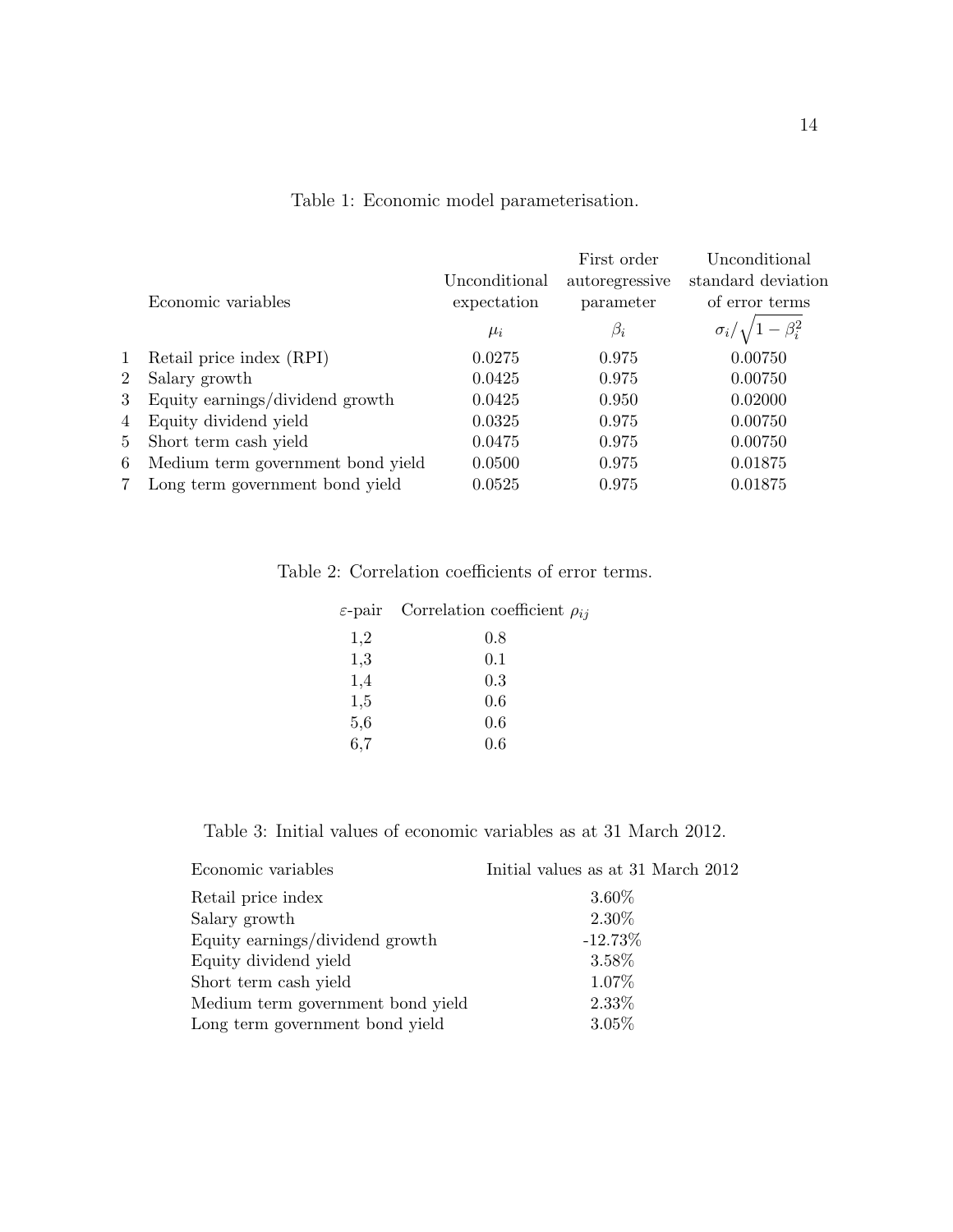The initial values of the economic variables, as at 31 March 2012, are given in Table 3. The rates for cash and government bond yields are obtained from Bank of England website (http://www.bankofengland.co.uk/statistics/Pages/yieldcurve/archive.aspx). Retail price index (RPI) figure is obtained from the Consumer Price Indices, March 2012 (Office for National Statistics (2012a)) and salary inflation figure is taken from Labour Market Statistics, April 2013 (Office for National Statistics (2013a)). Initial values for equity dividend yield and earnings growth are derived from FTSE All Share Indices obtained from http://markets.ft.com.

#### 4.2 Demographic Variables

The longevity risk inherent in DB pension schemes stems from the uncertainty surrounding estimates of mortality improvements over potentially many decades into the future. This has huge implications for DB pension scheme costs, value of liabilities and economic capital requirements.

Cairns et al. (2009), and references therein, provides a rich literature on stochastic mortality models and any of these models could have been used in our modelling work. However, we follow the approach used in Porteous et al. (2012) to use Sweeting (2008) in conjunction with standard mortality tables published by the Institute and Faculty of Actuaries, as this would be consistent with most actuarial valuations carried out by eligible schemes.

The mortality model used in this paper is developed in three steps:

- Step 1: We choose S1PM and S1PF as the baseline mortality tables for males and females respectively as published by the Institute and Faculty of Actuaries in their Continuous Mortality Improvement (CMI) working paper 34 (Institute and Faculty of Actuaries (2008)).
- Step 2: We then project these base mortality tables from year 2006 to year 2012 using the mortality projection table published by the Institute and Faculty of Actuaries in their CMI working paper 63 (Institute and Faculty of Actuaries (2013)).
- Step 3: Finally we model the future stochastic mortality improvements starting from 2012 using the approach of Sweeting (2008) who has developed a pragmatic method of modelling stochastic uncertainty around a central mortality projection. Specifically, if  $q_{x,f}$  denotes the central projection of mortality rate for future year f and age  $x$ , the logit of central mortality rate is defined as:

$$
lq_{x,f} = \ln (q_{x,f}/(1-q_{x,f})).
$$

Then the logit of the stochastic mortality rate, modelling future uncertainty, is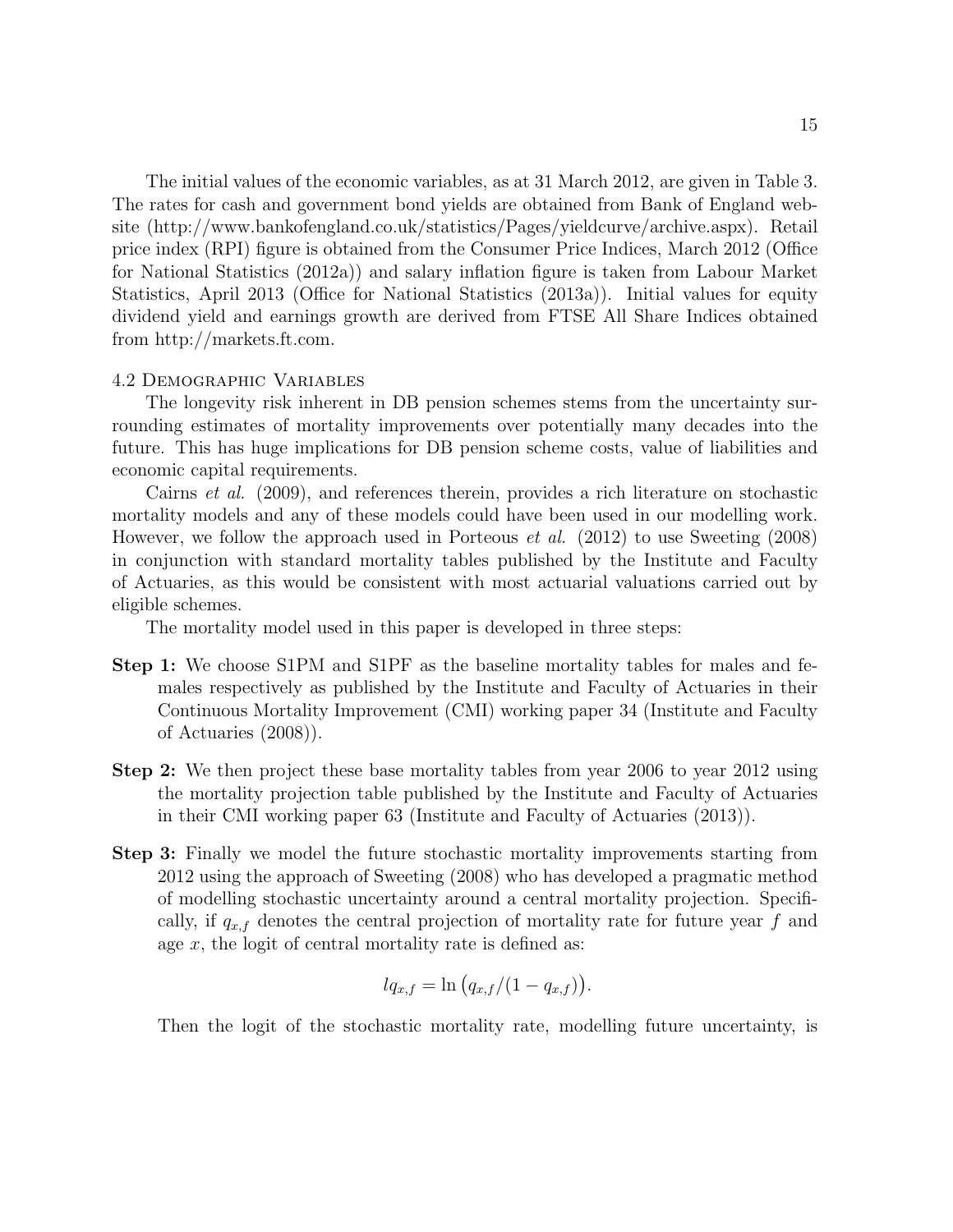defined as:

$$
LQ_{x,f} = lq_{x,f} + A_{x,f}, \text{ where } A_{x,f} = \sum_{k=0}^{f} (0.262 - 0.00358x) Z_k,
$$

and  $Z_k$  are independent standard normal variables.

Sweeting (2008)'s proposed stochastic mortality fluctuations are based on England and Wales male lives aged 50 to 90. We have used the same approach for all members in our model.

#### 5. Model Assumptions

To quantify economic capital for eligible schemes and PPF, in addition to the stochastic models for economic and demographic projections discussed in Section 4, we need to develop a high-level model of the UK DB pension sector to project the assets and liabilities of the eligible schemes and also the PPF. The modelling assumptions relevant for all schemes are provided in this section. Some additional assumptions which are specific to the PPF are discussed in Section 7.

#### 5.1 Benefit Structure

We assume that all schemes take the same generic final salary DB pension benefit structure where the normal retirement age is assumed to be 65 for both males and females. Early and late retirements are not considered as these options are roughly cost-neutral.

#### 5.1.1 Eligible Schemes Pension Benefits

Pensions and cash lump sum benefits on retirement is calculated using an accrual rate of 80ths (giving a pension of half the final salary after 40 years of service) plus a lump sum of three times the annual pension, i.e.:

Annual pension  $=$  Accrual rate  $\times$  Pensionable service  $\times$  Pensionable salary; Lump sum payment  $= 3 \times$  Annual pension,

where pensionable service denotes the duration of employment and pensionable salary is the final salary at the date of retirement. The annual pension is assumed to increase in line with RPI as generated by the stochastic economic model discussed in Section 4.1.

The particular choice of accrual rate is based on the findings of Chapter 6 of Pensions Trends (Office for National Statistics (2013b)). According to this report, in 2011, a majority of the DB scheme members (84% of public sector and 64% of private sector scheme members) were accruing benefits at an accrual rate of 80ths plus an additional lump sum at retirement of three times the annual pension or at 60ths without a lump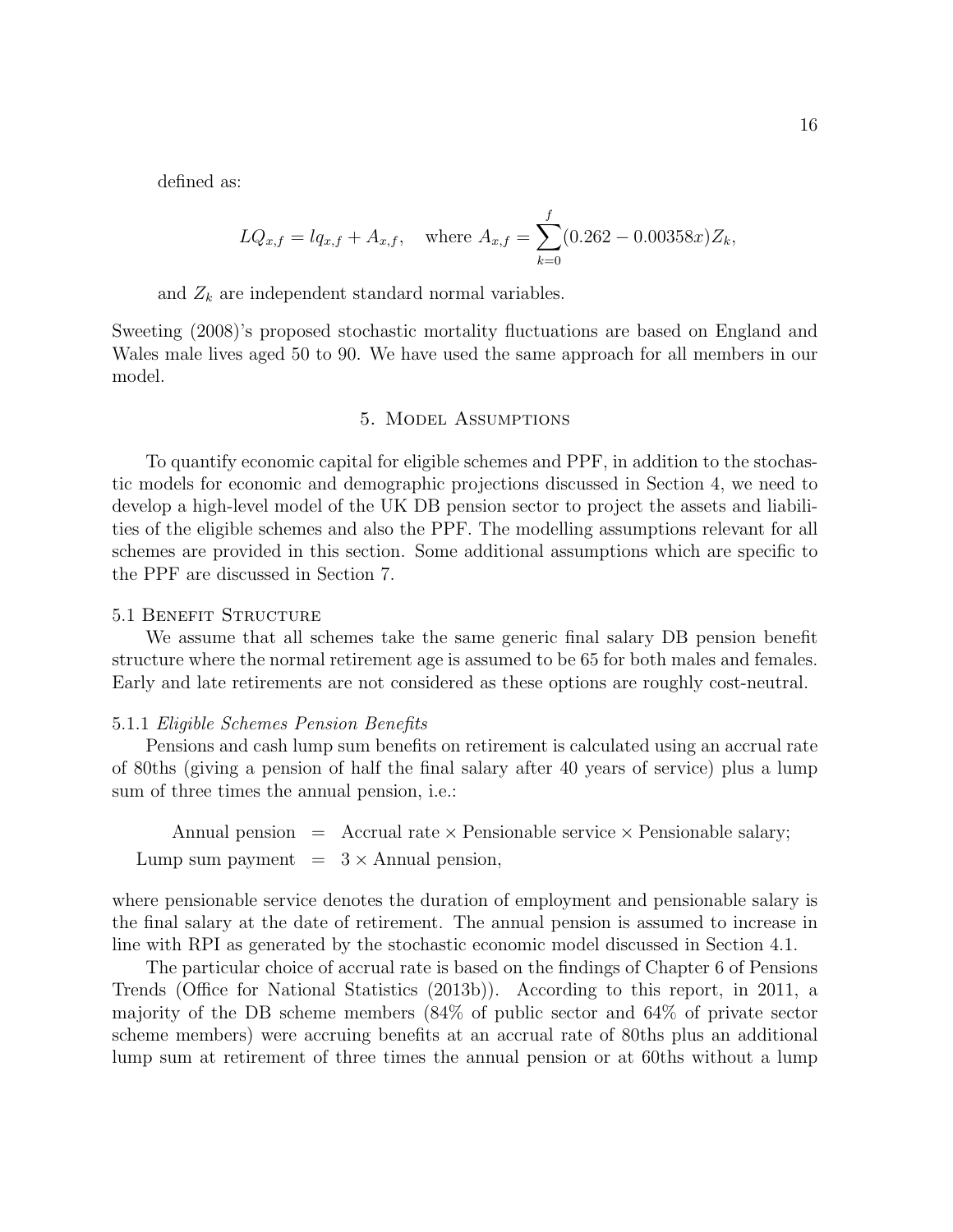sum payment. Both structures are deemed to be broadly comparable in terms of benefits. To avoid too many variables in the model, we have chosen to only model the accrual rate of 80ths plus lump sum at retirement to represent all schemes. However, we acknowledge that an accrual rate of 60ths would have produced a higher economic capital.

The age and gender specific salary distributions of eligible scheme members, as at 31 March 2012, are assumed to follow the promotional salary scale of LG59/60 table with an average annual earnings of £26,500, which is consistent with the average earnings in the UK, as reported in the Annual Survey of Hours and Earnings, 2012 Provisional Results (Office for National Statistics (2012b)). LG59/60 promotional salary scale is widely used for actuarial valuation of eligible schemes, see for example, the 2011 actuarial valuation of the superannuation arrangements of University of London (SAUL (2012)).

Future salary increases are assumed to follow the salary inflation generated by the stochastic economic model discussed in Section 4.1.

#### 5.1.2 Eligible Schemes Death Benefits

Scheme death benefits are assumed to be as follows:

- For active members, death in service benefits comprise a lump sum payment of three times annual salary and a spouse's pension of half the pension that the member would have received if the member had survived until normal retirement.
- On the death of a deferred pensioner, a lump sum equal to the present value of the deferred lump sum payable at normal retirement age is provided along with a spouse's pension of half the amount of the deferred pension at date of death.
- On the death of a pensioner, a spouse's pension equal to half the member's pension is paid to the surviving spouse.

This is broadly in line with the benefit structure of the Universities Superannuation Scheme (USS), which is one of largest DB schemes in the UK.

The proportions of married scheme members for relevant ages and gender are assumed to follow the trends of the general UK population as published in the Population Estimates by Marital Status, Mid 2010 (Office for National Statistics (2011)). For simplicity, we have assumed that for a married couple, husband and wife are of the same age.

#### 5.1.3 Eligible Schemes Withdrawal Benefits

For members withdrawing from an eligible scheme, deferred RPI linked pension benefits are provided based on accrued service on withdrawal. RPI indexation of salaries between the date of leaving and retirement is provided.

Although withdrawal experience would normally vary between schemes, for simplicity we have assumed the same withdrawal rates for all eligible schemes, set at 270% and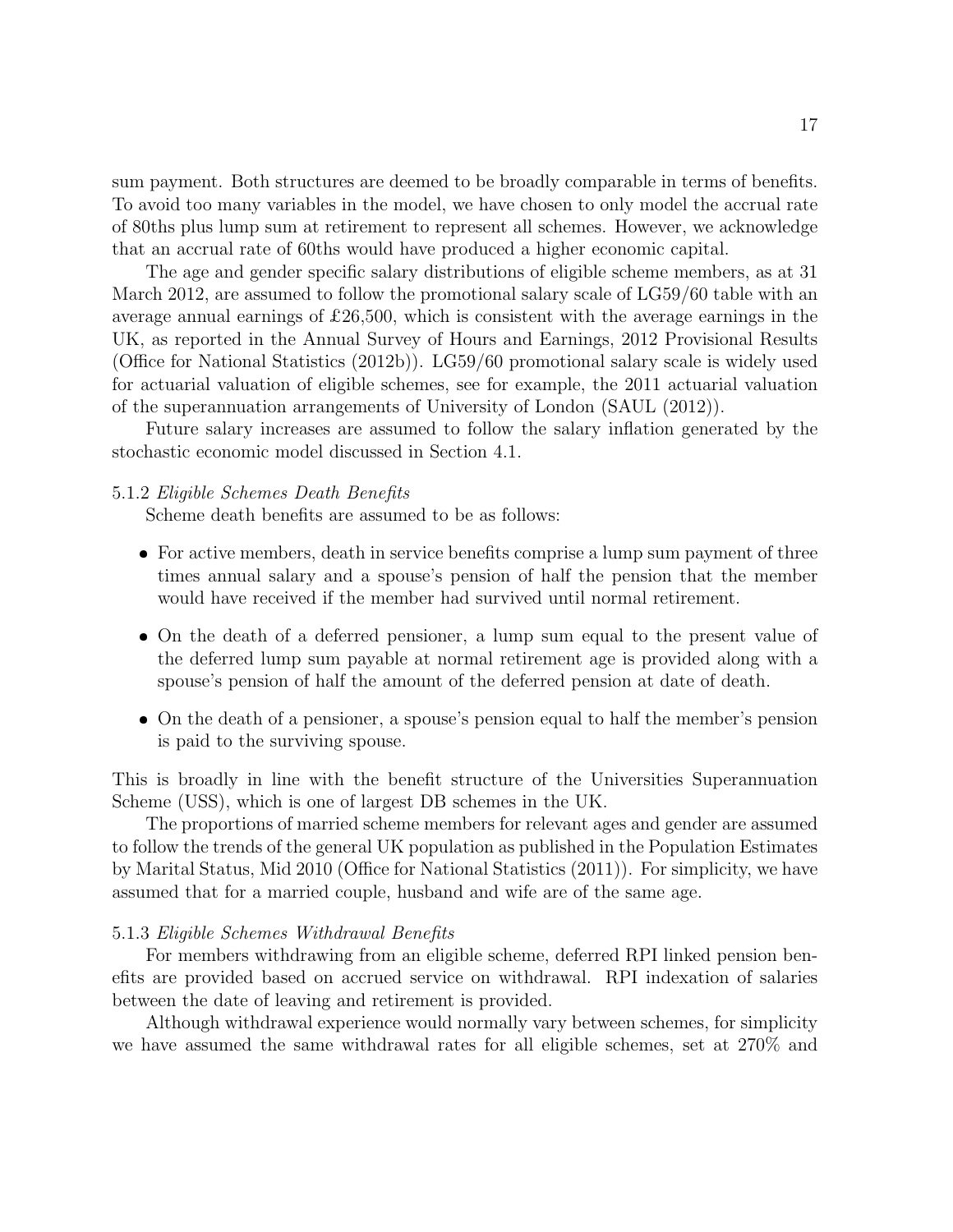113% of the LG59/60 withdrawal rates for males and females respectively. This is the assumption used for the 2011 actuarial valuation of the USS (USS (2012)).

#### 5.1.4 PPF Schemes Compensations

Our assumptions on PPF compensations are based on PPF's 2011/12 Annual Report and Accounts (The Pension Protection Fund and the Pensions Regulator (2012a)). According to this document, PPF operates two levels of compensation for members of schemes which are transferred to the PPF.

For members who have already retired or are in receipt of survivor pensions before the transfer date, PPF pays 100% of pensions in payment.

For other members, including active and deferred members on the transfer date, PPF pays 90% of pensions in deferment, subject to an age-adjusted compensation cap which, on 31 March 2012, was £34,049.84 per annum at age 65. This deferred compensation is revalued annually in line with inflation between the date of transfer and the date of compensation commencement, where the annual increase is subject to a cap of 5% for compensation linked to pensionable service prior to 6 April 2009, and a cap of 2.5% in respect of compensation linked to pensionable service on or after 6 April 2009.

For pensions in payment, PPF increases the part of the compensation relating to pensionable service from 5 April 1997 in line with inflation, subject to a maximum of 2.5% per annum. Compensation relating to service before that date is not increased.

For future projections of PPF benefits, we will use the RPI variable generated by the stochastic economic model as discussed in Section 4.1. Although PPF has moved from retail price to consumer price indexation of benefits from 2011, we will not make this distinction in this paper.

#### 5.2 Valuation of liabilities

As discussed in Section 3.1, we will use s179 liability valuation approach for the purposes of this paper. The discount rates for calculating s179 liabilities are prescribed in regulations and are complex functions of yields on a number of UK fixed interest and index-linked bond indices. Details on the different discount rates used for the 2012 actuarial valuation of the PPF are given in PPF's 2011/12 Annual Report and Accounts (The Pension Protection Fund and the Pensions Regulator (2012a)).

In our paper, to calculate s179 liabilities, we propose a simplified approach of using a discount rate linked to the long-term government bond yield generated by the stochastic economic model described in Section 4.1. Firstly, we note that the long-term government bond yield on 31 March 2012 was 3.05% as set out in the initial values in Table 3. Then, based on all the different discount rates used in the 2012 actuarial valuation of the PPF (The Pension Protection Fund and the Pensions Regulator (2012a)), we obtain an average rate of 2%, i.e. 65% of the long-term government bond yield, which provides a very good fit for the model points developed in Section 5.3.1. For calculating s179 liabilities at future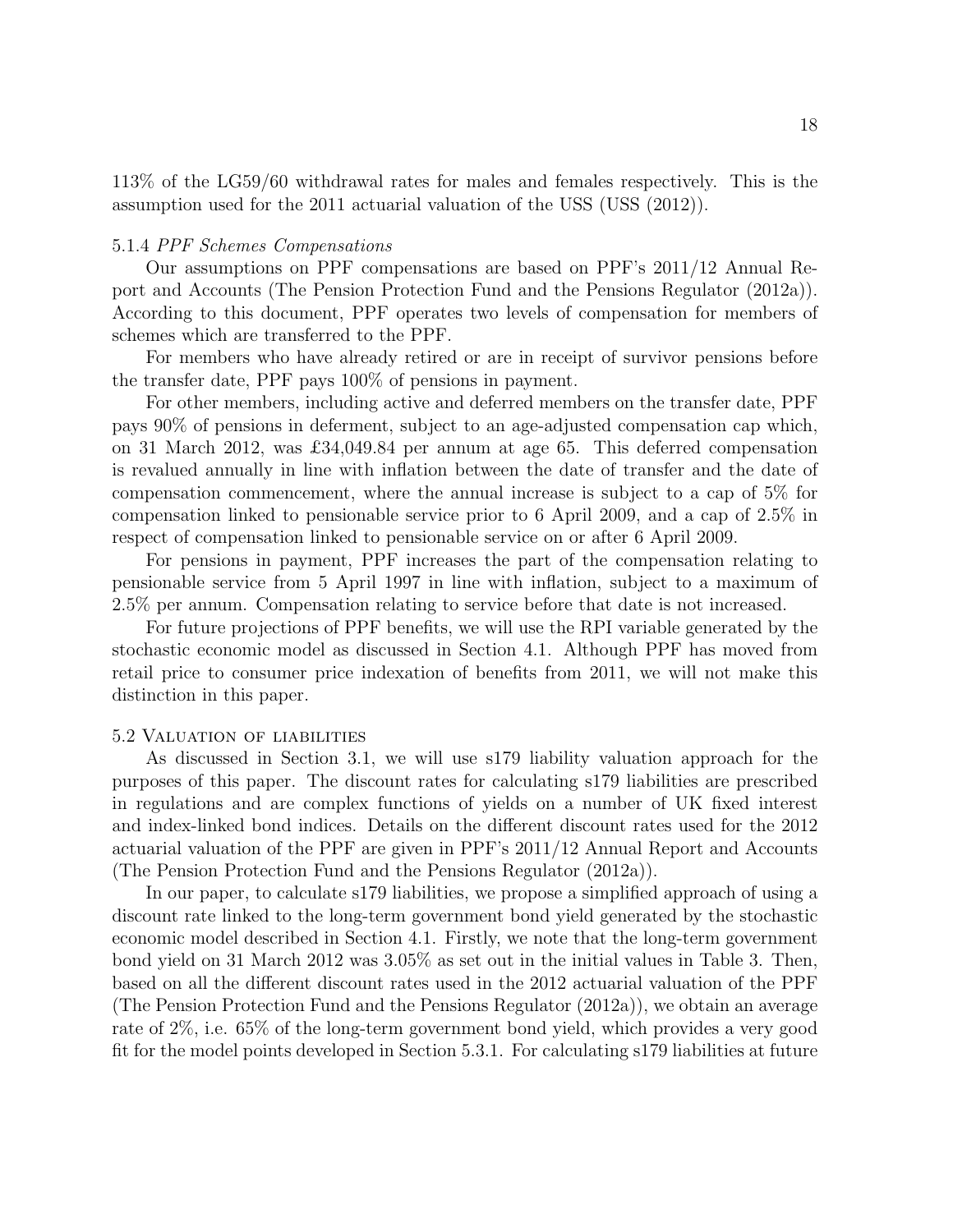valuation dates, we use a discount rate of 65% of the long-term government bond yield generated by the stochastic model discussed in Section 4.1.

#### 5.3 Model Points

#### 5.3.1 Eligible Schemes

To represent membership profiles of eligible schemes, we propose a realistic but simple high-level model based on publicly available data. According to The Purple Book 2012 (The Pension Protection Fund and the Pensions Regulator (2012b)), as at 31 March 2012, there were 6,316 eligible schemes with a total of 11.7 million members. The number of schemes and the average profile of each membership group are given in Table 4.

| Membership                                           | Number of | Average membership |                   |                   |         |  |
|------------------------------------------------------|-----------|--------------------|-------------------|-------------------|---------|--|
| group                                                | schemes   | Active             | Deferred          | Pensioner         | Total   |  |
| $A: 5-99$ members                                    | 2,260     | 6(13%)             | 23(52%)           | 15(35%)           | 44      |  |
| $B: 100-999$ members                                 | 2,828     | 56 (16%)           | 182(52%)          | 113 $(32%)$       | 351     |  |
| $C: 1,000-4,999$ members                             | 824       | 384 (17%)          | $1,103$ (49\%)    | 754 (34%)         | 2,241   |  |
| $D: 5,000-9,999$ members                             | 192       | $1,231$ $(17\%)$   | 3,297 $(46\%)$    | 2,601(37%)        | 7,129   |  |
| $E:$ Over 10,000 members                             | 212       | 6,651 $(19\%)$     | 14,763 (42\%)     | 13,608 (39%)      | 35,022  |  |
| A notional split of the largest membership group $E$ |           |                    |                   |                   |         |  |
| $E_1$                                                | 137       | $3,431(19\%)$      | 7,615 $(42\%)$    | $7,019$ $(39\%)$  | 18,065  |  |
| $E_2$                                                | 60        | $7,833(19\%)$      | $17,387$ $(42\%)$ | $16,027$ (39%)    | 41,247  |  |
| $E_3$                                                | 15        | $31,333$ $(19\%)$  | 69,548 (42\%)     | $64,109$ $(39\%)$ | 164,990 |  |

#### Table 4: Average membership profile of eligible schemes.

Although there were only 212 schemes in group  $E$ , it has more members than that of all the other groups put together. So the impact of an insolvency event of one of these large schemes can have far reaching consequences for the PPF. In order to capture this feature, we have notionally subdivided the membership group  $E$  into three sub-groups  $E_1, E_2$  and  $E_3$ , also shown in Table 4. The total membership of group E is equally split between the three sub-groups, but the number of schemes in each sub-group is allocated notionally, broadly based on the data from the Top 100 Pension Schemes 2010 (Professional Pensions (2010)) document. As can be seen from Table 4, the variation of membership profiles within the sub-groups of membership group  $E$  can be large and can have a significant bearing on the overall risk assessment of the PPF.

To keep the modelling simple, we assume that every eligible scheme within the same membership group is identical, with the same average profile as given in Table 4.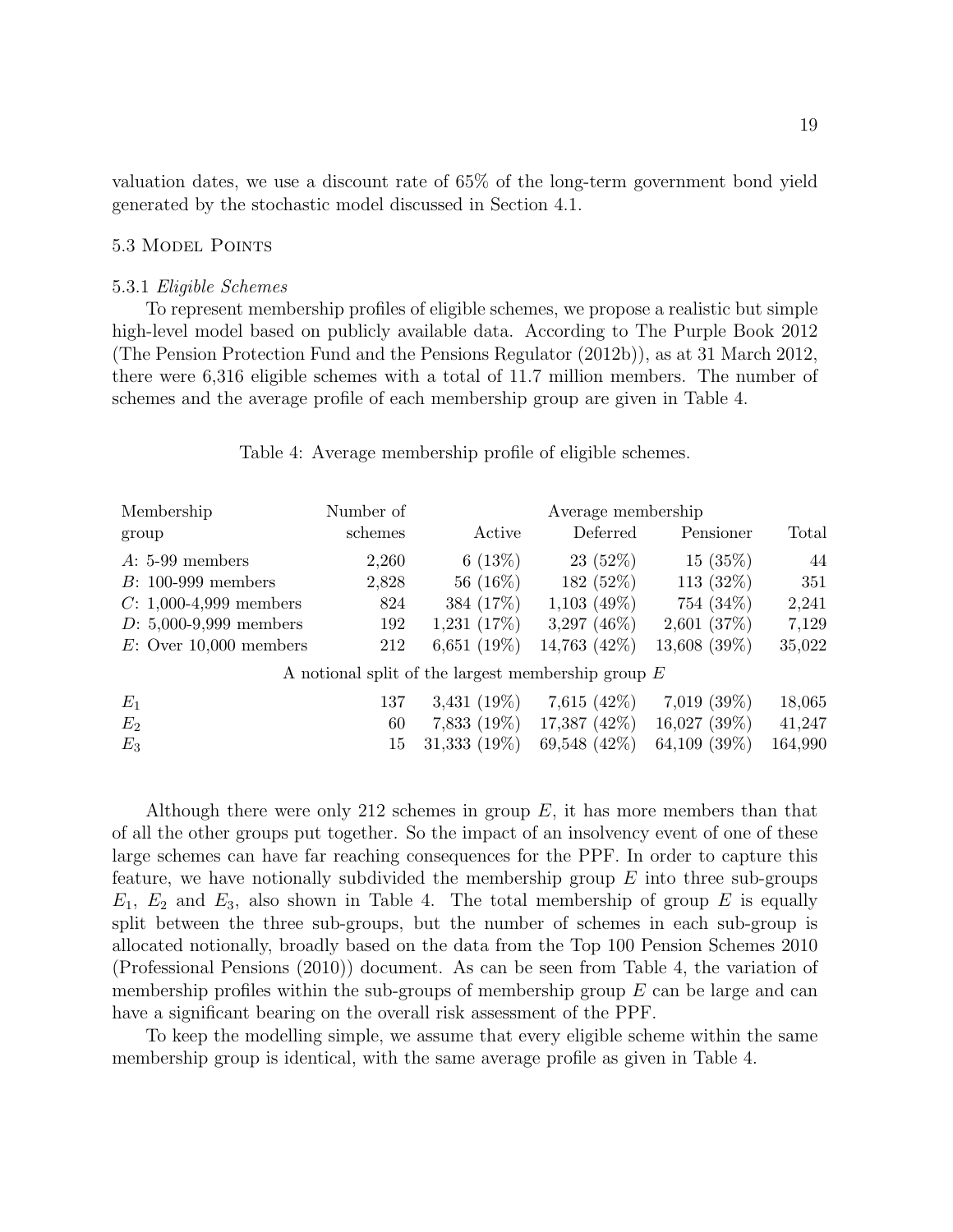For all membership groups, male and female active members are assumed to be uniformly distributed across ages between 25 and 65, represented by ages 30, 40, 50 and 60. Deferred members and pensioners are represented by single ages 50 and 70 respectively for both genders. The gender composition is assumed to be 66% males and 34% females for all categories. The age assumption for deferred members and pensioners as well as the gender composition of eligible schemes are consistent with the data on PPF schemes available in PPF's 2011/12 Annual Report and Accounts (The Pension Protection Fund and the Pensions Regulator (2012a)).

Past service for active members, accrued pension for deferred members and annual pension for pensioners are modelled by calculating the s179 liabilities using a discount rate of 2% per annum, as discussed in Section 5.2. The fitted model points are given in Table 5. Table 6 shows that the fit of the model points to the PPF data is very good.

| Membership types Age Gender |    |             | Accrued service/benefit              |
|-----------------------------|----|-------------|--------------------------------------|
|                             | 30 |             | Male/Female 7 years past service     |
| Active                      | 40 | Male/Female | 16 years past service                |
|                             | 50 | Male/Female | 25 years past service                |
|                             | 60 | Male/Female | 34 years past service                |
| Deferred                    | 50 | Male        | Accrued pension of $£3,000$ per year |
|                             | 50 | Female      | Accrued pension of $£1,500$ per year |
| Pensioner                   | 70 | Male        | Pension of £6,000 per year           |
|                             | 70 | Female      | Pension of £3,000 per year           |

Table 5: Eligible schemes model points.

Table 6: Comparison of s179 liabilities between model points and The Purple Book 2012.

|            |                   | Membership types Model points The Purple Book 2012 |
|------------|-------------------|----------------------------------------------------|
| Active     | £369 <sub>b</sub> | £369 <sub>b</sub>                                  |
| Deferred   | £394 <sub>b</sub> | £382 <sub>b</sub>                                  |
| Pensioners | £455 $b$          | £480 <sub>b</sub>                                  |
| Total      | £1,218b           | £1,231 $b$                                         |

We will not consider new entrants to the eligible schemes. Instead, we will focus entirely on the risk profile of the existing members of the UK DB pension sector including schemes under PPF assessment, as at 31 March 2012.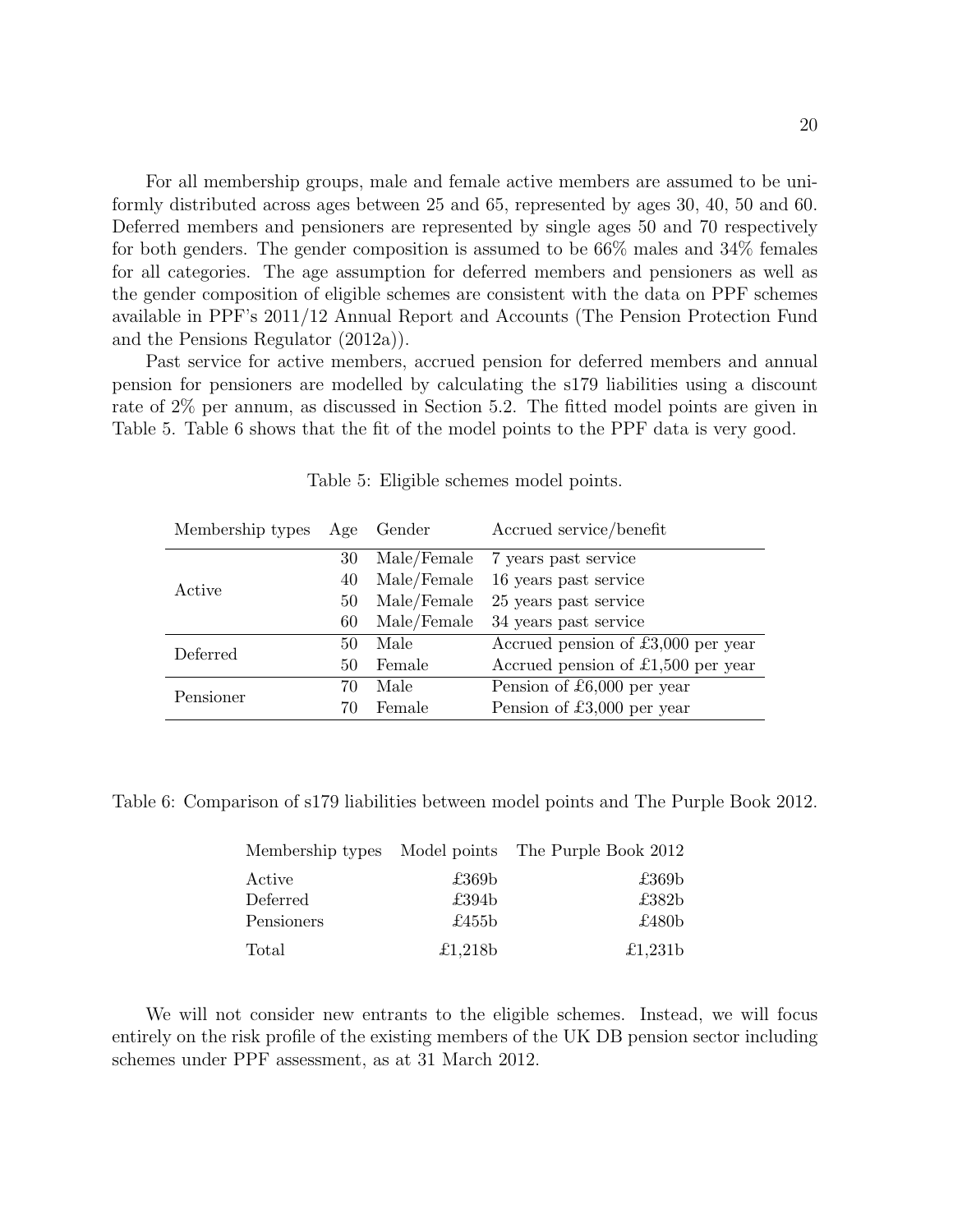#### 5.3.2 PPF Schemes

For schemes transferred to the PPF, the members, by definition, are either deferred or pensioners. From the PPF's 2011/12 Annual Report and Accounts (The Pension Protection Fund and the Pensions Regulator (2012a)), the actual average ages for PPF schemes deferred members are 49.5 and 47.8 for males and females respectively, while those for pensioners are 68.4 and 67.8 for males and females respectively. To maintain consistency with the eligible schemes' model points, for PPF schemes we use the same model points of age 50 for deferred members and age 70 for pensioners for both genders. Table 7 shows the PPF schemes model points along with the number of members and accrued benefits as at 31st March 2012.

Table 7: PPF schemes model points.

|            |     |        |        | Membership type Age Gender Number Total (accrued) pension per year |
|------------|-----|--------|--------|--------------------------------------------------------------------|
| Deferred   | 50  | - Male | 48,115 | £3,000                                                             |
|            | 50- | Female | 22,493 | £1,500                                                             |
| Pensioners | 70. | Male   | 35,493 | £6,000                                                             |
|            | 70. | Female | 13,633 | £3,000                                                             |

#### 5.4 Funding Levels and Asset Allocation

#### 5.4.1 Eligible Schemes

For projecting eligible schemes' assets forward in the future, we need the starting level of scheme assets, as at 31 March 2012. Although this information is not directly available, The Purple Book 2012 (The Pension Protection Fund and the Pensions Regulator (2012b)) provides total s179 liabilities for each membership group  $A$  to  $E$ , and the distribution of funding levels (as percentages of s179 liabilities). The schemes are classified according to 0-50%, 50-75%, 75-100% and over 100% funding levels, which we assume to be represented by average funding levels of 45%, 65%, 85% and 120% respectively and denoted by  $\alpha$ ,  $\beta$ ,  $\gamma$  and  $\delta$  respectively for ease of reference.

The distribution of eligible schemes according to funding levels, in each membership group, is given in Table 8. Table 8 also provides the estimated total assets and s179 liabilities for each membership group based on this assumption, which shows a very good fit to the actual levels of assets, again taken from The Purple Book 2012 (The Pension Protection Fund and the Pensions Regulator (2012b)).

According to The Purple Book 2012 (The Pension Protection Fund and the Pensions Regulator (2012b)), in each year between 2006 to 2012, more than 80% of all eligible schemes' assets are invested in a combination of equities and bonds. So in this paper, we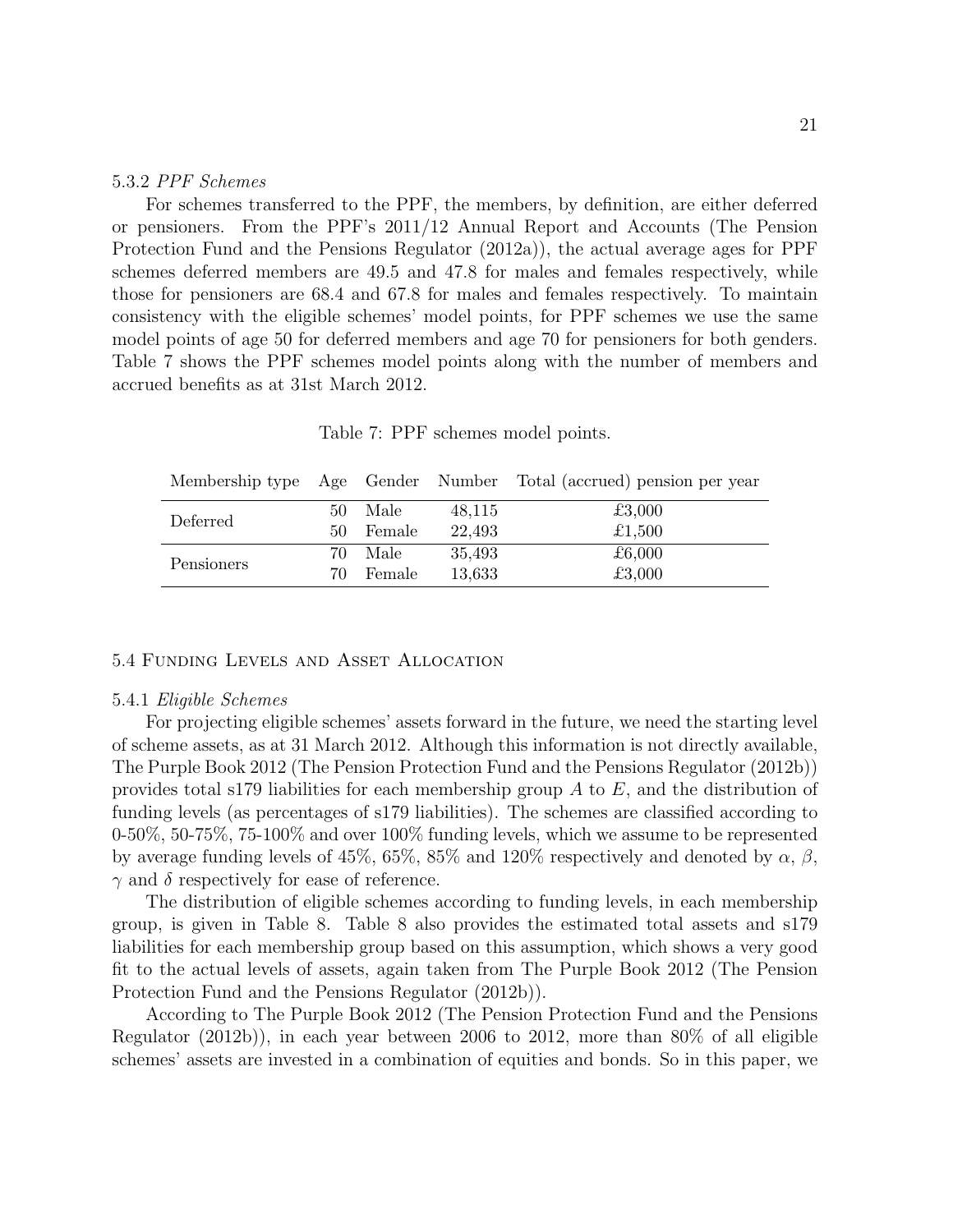| Membership     | Funding levels |         |          |          | s179 liabilities    |                   | Assets             |                     |
|----------------|----------------|---------|----------|----------|---------------------|-------------------|--------------------|---------------------|
| group          | $\alpha$       | $\beta$ | $\gamma$ | $\delta$ | Actual              | Estimated         | Actual             | Estimated           |
| $\overline{A}$ | $4\%$          | 29\%    | $36\%$   | $31\%$   | £12.6 $b$           | £9.8 <sub>b</sub> | £11.6 $b$          | £8.7 <sub>b</sub>   |
| B              | $5\%$          | 45%     | $36\%$   | $14\%$   | £111.9 <sub>b</sub> | £99.5 $b$         | £89.6 <sub>b</sub> | £78.6 $b$           |
| $\mathcal{C}$  | $4\%$          | $47\%$  | $37\%$   | $11\%$   | £194.0b             | £187.9 $b$        | £151.9b            | £146.1 <sub>b</sub> |
| D              | $0\%$          | 43\%    | 43\%     | $15\%$   | £149.6 $b$          | £140.7 $b$        | £121.7 $b$         | £114.7b             |
| E              | $0\%$          | $26\%$  | $56\%$   | $17\%$   | £762.9b             | £780.6b           | £652.0b            | £669.5b             |
| Total          |                |         |          |          | £1231.0 $b$         | £1218.5 $b$       | £1026.8b           | £1017.6b            |

Table 8: Actual and estimated s179 liabilities and total assets of eligible schemes by membership groups and funding levels.

will focus entirely on equities and bonds. However, actual allocation of assets between equities and bonds vary from scheme to scheme. We propose a simple model with three possible investment strategies:  $L$  (low equity/high bond investment strategy),  $M$  (equal equity and bond investment) and  $H$  (high equity/low bond investment strategy), broadly based on the asset allocation distribution given in The Purple Book 2010 and The Purple Book 2011 as this particular piece of information was not included in The Purple Book 2012 (The Pension Protection Fund and the Pensions Regulator (2012b)). Table 9 shows the modelled asset allocation strategies along with the proportion of eligible schemes adopting these strategies.

Table 9: Distribution of eligible scheme by investment strategies.

| Investment     | Asset allocation |     | Proportion of    |
|----------------|------------------|-----|------------------|
| strategy       | Equities Bonds   |     | eligible schemes |
| $\mathbf{I}$   | $25\%$           | 75% | 25%              |
| $\overline{M}$ | 50%              | 50% | 60%              |
| H              | 75%              | 25% | 15\%             |

#### 5.4.2 PPF Schemes

To project PPF's assets forward in the future, the starting level of assets, as at 31 March 2012, is £11.139 billion according to PPF's 2011/12 Annual Report and Accounts (The Pension Protection Fund and the Pensions Regulator (2012a)). The corresponding s179 liability was £8.375 billion giving a surplus of £2.764 billion.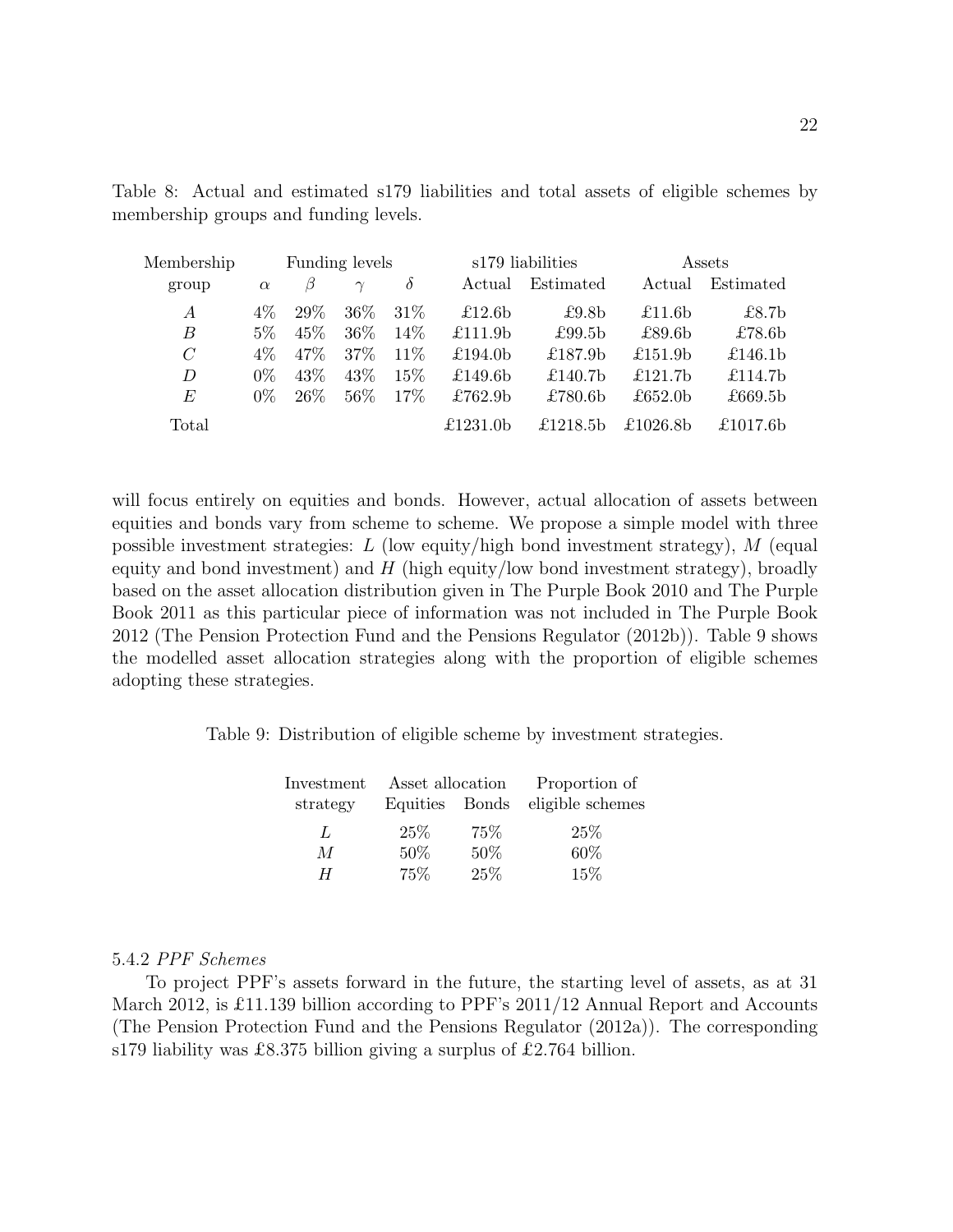According the PPF's Statement of Investment Principles (The Pension Protection Fund and the Pensions Regulator (2012c)), PPF aims for a strategic asset allocation of 70% in fixed interest (cash and bonds), 10% in equities and 20% in alternatives, including properties. As our focus in this paper is only on equity and bond investments, we will assume that PPF's assets are invested in 25% equities and 75% bonds, making it consistent with eligible schemes' investment strategy L, defined in Section 5.4.1.

#### 5.5 Eligible Schemes' Contribution Rates

Using projected unit method on the active membership profile for all eligible schemes, we obtain an average standard contribution rate of 23.2% of an active member's annual salary. Although, the contribution rate will usually vary from scheme to scheme and from year to year based on the membership profile and investment strategy, we use the same average contribution rate for all schemes for modelling simplicity.

#### 5.6 Expenses

For all schemes, we use the same expense assumption of:

- (a) a fixed annual expense of £60 per member increasing in line with RPI as generated by the stochastic economic model; and
- (b) a variable expense of 0.1% of the fund under management per annum.

This assumption is based on Porteous et al. (2012) who use these expense assumptions to calculate economic capital for USS.

#### 6. Eligible Schemes Results

In this section, we quantify economic capital of eligible schemes, based on the technique outlined in Section 3.3. For presentation purposes, we will extend the notations developed in Section 3 as follows:

- $L_t^X$  denotes the s179 liability at time t of an eligible scheme in membership group X;
- $\rho_t^{XY}$  denotes the economic capital requirement at 99.5% confidence level at time t of an eligible scheme in membership group  $X$  pursuing investment strategy  $Y$ ;

where  $X = A, B, C, D, E_1, E_2, E_3$  and  $Y = L, M, H$ . Note that s179 liability of an eligible scheme is not affected by the scheme's investment strategy.

#### 6.1 Eligible Schemes' Economic Capital Requirement as at 31st March 2012

Table 10 shows economic capital requirements, as percentages of s179 liabilities, as at 31 March 2012, for all membership groups and for different investment strategies, i.e.  $\rho_0^{XY}/L_0^X$ , where 31 March 2012 is referred to as time  $t = 0$ . As the split between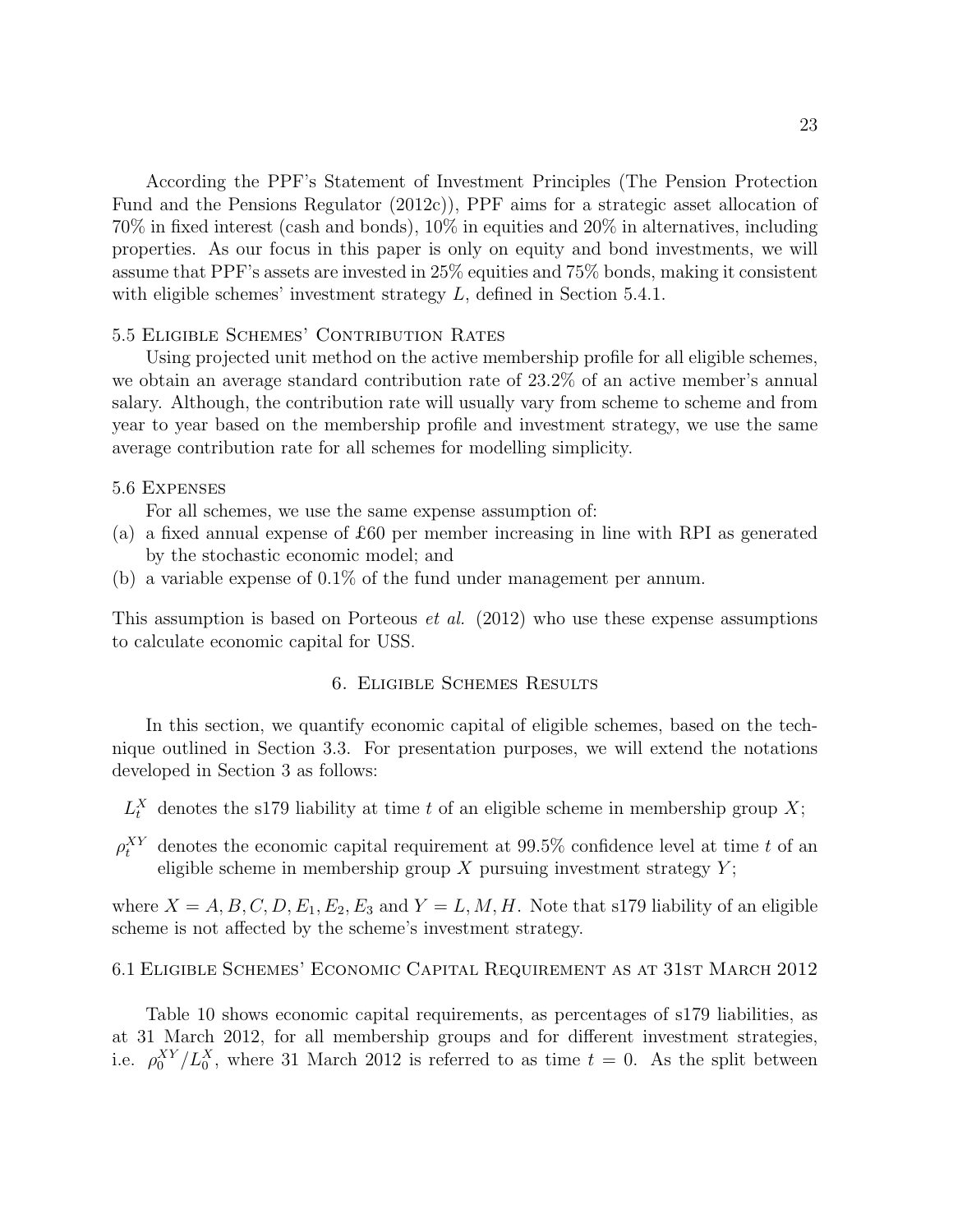Table 10: Eligible schemes' economic capital as percentages of s179 liabilities, for all membership groups and for different investment strategies, as at 31 March 2012.

| Membership     | Investment strategies |      |        |       |
|----------------|-----------------------|------|--------|-------|
| group          | $\mathbf{I}$          | M    | H      | Total |
| A              | $96\%$                | 70%  | $66\%$ | 76%   |
| B              | 114%                  | 82\% | 76%    | 89%   |
| $\overline{C}$ | 122%                  | 88%  | 81%    | 96%   |
| D              | 122%                  | 89%  | 81%    | 96%   |
| E              | 134%                  | 97\% | 88%    | 105%  |
| Total          |                       |      |        | 101%  |

active/deferred/pensioner memberships is assumed to be the same for  $E_1, E_2$  and  $E_3$ , the economic capital requirements, as percentages of s179 liabilities, are the same for all these three subgroups and are shown against the consolidated group  $E$  in the table.

We observe the following:

- (a) The aggregate economic capital requirement of all eligible schemes is 101% of the aggregate s179 liabilities. In other words, if UK eligible schemes were required to hold economic capital, as is the case for the UK insurers, an additional aggregate amount of £1,231 billion capital will be needed on top of the aggregate s179 liabilities. Note that as at 31 March 2012, the eligible schemes had assets worth  $\pounds$ 1,026.8 billion which does not even cover the s179 liabilities.
- (b) Economic capital requirements, as at 31 March 2012, range from 66% to 134% of s179 liabilities depending on scheme sizes and investment strategies pursued. This is broadly in line with the findings of Porteous et al. (2012) who reports an economic capital requirement of 60% of best-estimate liabilities for USS. Note that, USS falls in membership group E with a very high  $90\%$  equity investment strategy.
- (c) Economic capital requirements, as at 31 March 2012, as percentages of s179 liabilities, broadly increase with the size of the membership group. This trend is explained by the increasing proportion of active members in the larger schemes, as can be seen in Table 4. Higher proportions of active members means larger benefit payments far into the future, leading to greater risk, thus requiring higher economic capital backing.
- (d) Economic capital requirements, as at 31 March 2012, as percentages of s179 liabilities, increases with greater bond investments, for the strategies  $L, M$  and  $H$ . This is consistent with the findings of Porteous *et al.*  $(2012)$ , who reported similar findings. The pattern can be explained by analysing the evolution of economic capital requirements over the entire run-off of eligible schemes as discussed in Section 6.2.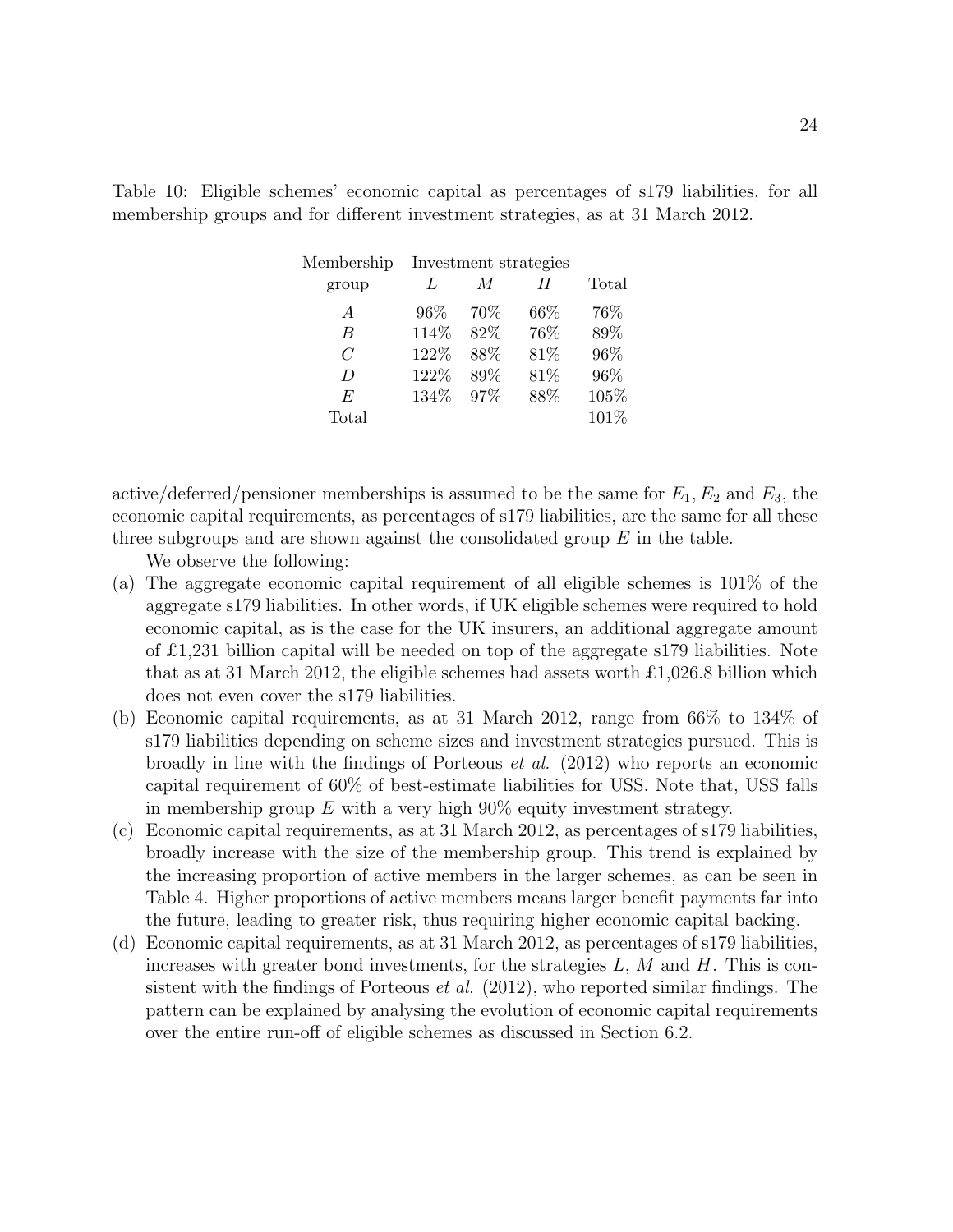#### 6.2 Eligible Schemes' Economic Capital Requirement Over Entire Run-off

Figure 4 shows the s179 liabilities and economic capital requirements for different investment strategies for two representative schemes – one from the smallest membership group A and the other from the largest group  $E_3$ .

We make the following observations:

- (a) As the mortality model assumptions, outlined in Section 4.2, provides mortality rates for up to 120 year olds, the projection period stretches until 2102, when the last of the current 30 year old active members dies.
- (b) The shapes of the s179 liabilities and economic capital graphs are broadly similar for both schemes but the magnitudes are vastly different. For the scheme in group A, s179 liabilities start at around £4 million, while for the group  $E_3$  scheme, it starts at more than £17 billion. Similarly, the economic capital graphs, for the group  $A$ scheme, reach a maximum of approximately £10 million at around year 2040, while for the scheme in group  $E_3$ , the maximum is more than £50 billion.
- (c) The s179 liabilities curves increase in the initial years, as the active members continue accruing benefits, but fall subsequently as the members eventually age and die. The kinks in the s179 liability curves are due to the model points assumptions that, on 31 March 2012, active members are all aged either 30, 40, 50 or 60, while deferred members are all aged 50. As cash lump sums are paid out on members' retirements in the years 2017, 2027 etc, the liabilities fall sharply in those years, producing the kinks. The largest fall is in the year 2027 when the current 50-year old active and 50-year old deferred members retire all together.
- (d) The shapes of the economic capital graphs are characteristics of the method outlined in Section 3.3. The economic capital requirements are negligible near the end of the run-off period, as the future risk inherent in the benefit payments of the few remaining surviving members is insignificant. Working backwards through time, the economic capital requirements are highest at around year 2040. The lower economic capital requirements, in the years prior to 2040, can be interpreted as funds to be set aside to attain the maximum economic capital requirement at around year 2040.
- (e) Investment strategy  $H$ , with the highest equity content, produces the highest peaks of economic capital requirement among the investment strategies  $L, M$  and  $H$ , as expected. However, higher expected returns for investment strategy  $H$  compensates for this by requiring relatively smaller economic capital initially. On the other hand, investment strategy L, with the highest bond content, produces a lower peak but a larger economic capital requirement in the initial years. Investment strategy  $M$ , with equal bond and equity investment, produces the smallest peak along with an initial economic capital requirement which is only slightly higher than that of  $H$  and significantly lower than that of  $L$ . So it can be seen that the choice of investment strategy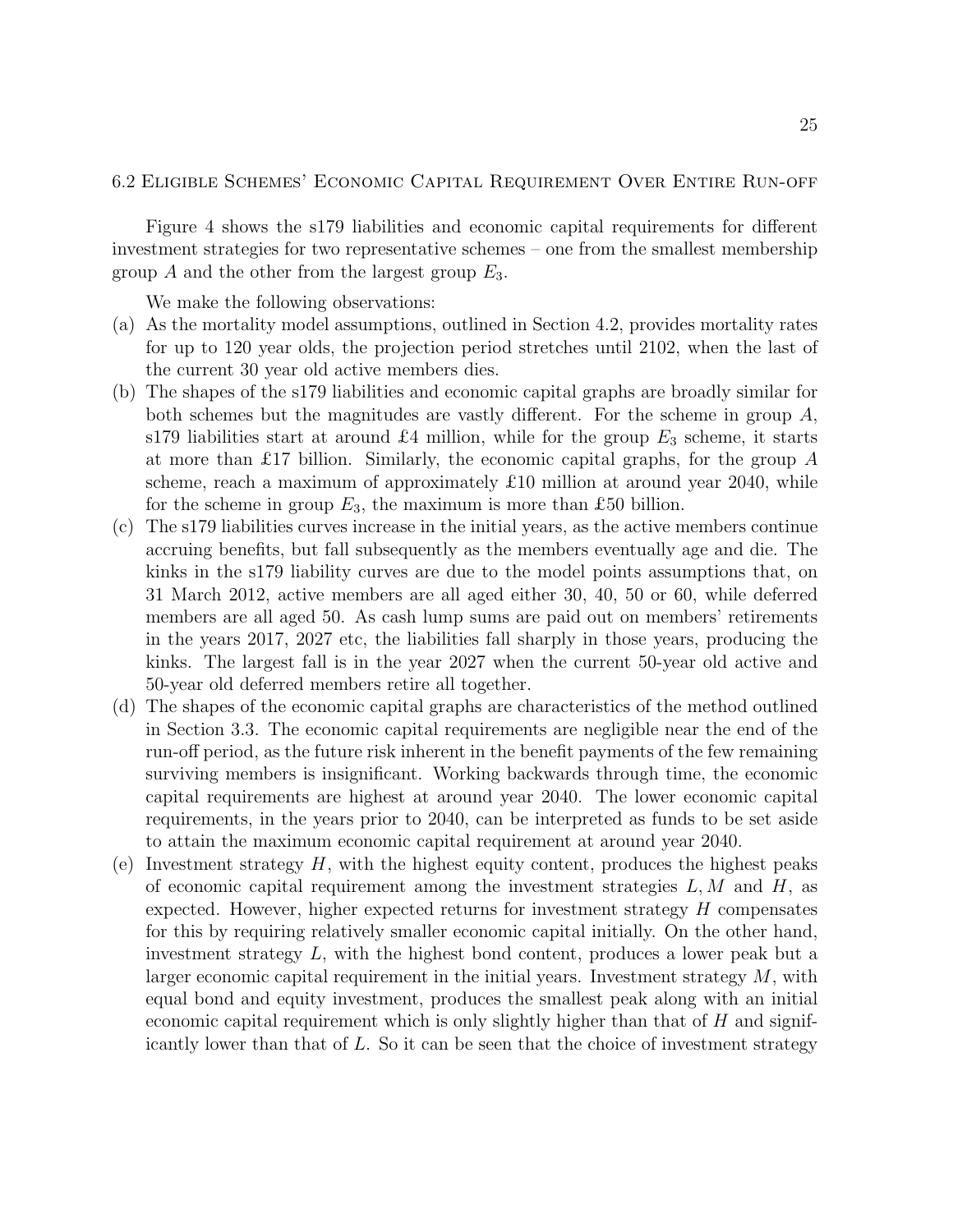can have a significant bearing on an eligible scheme's risk profile and economic capital requirement.

In Figure 4, we have not shown the s179 liabilities and economic capital requirements for all membership groups, as all these graphs are qualitatively similar. Instead, in Figure 5, we present the scaled s179 liabilities and economic capital requirements graphs, in order to make consistent comparisons.

First, we divide the s179 liabilities,  $L_t^X$ , and economic capital requirements,  $\rho_t^{XY}$ , by the relevant s179 liabilities at time 0,  $L_0^X$ , for each membership group X and investment strategy  $Y$ . Then in Figure 5, we present the resulting scaled values as a multiple of that of a scheme from group A. As the scaled s179 liabilities and economic capital requirements are the same for all three subgroups  $E_1, E_2$  and  $E_3$ , we present these results for the consolidated group E.

We make the following observations:

- (a) A group E scheme's scaled s179 liabilities are the highest in the long run, as these schemes have the highest proportion of active members. Schemes in groups C and D have broadly the same proportion of active members, but group  $C$  has a higher proportion of deferred members which explains a slightly higher scaled s179 liabilities compared to that of a group  $D$  scheme. Group  $A$  schemes have the least proportion of active numbers, followed by group  $B$ , which is evident from the relative positions of the scaled liability curves for these two groups.
- (b) The scaled economic capital requirement graphs are also affected by the proportion of active members in a membership group. Group  $E$  has the highest number of active members implying highest risk and the highest scaled economic capital requirement. Groups C and D are broadly similar in their scaled economic capital requirement. Group B has lower proportion of active members compared to the schemes in groups C, D and E resulting in a lower scaled economic capital requirement. Group A has the lowest risk profile.
- (c) Both the scaled s179 liabilities and economic capital requirements beyond 2082 become fixed as multiples of the respective values for a group A scheme, because all pensioners currently aged 70 and deferred members currently aged 50 dies by then. Beyond 2082, the relative differences in the schemes are only due to the proportion of current active members aged 30 and 40 in the respective schemes.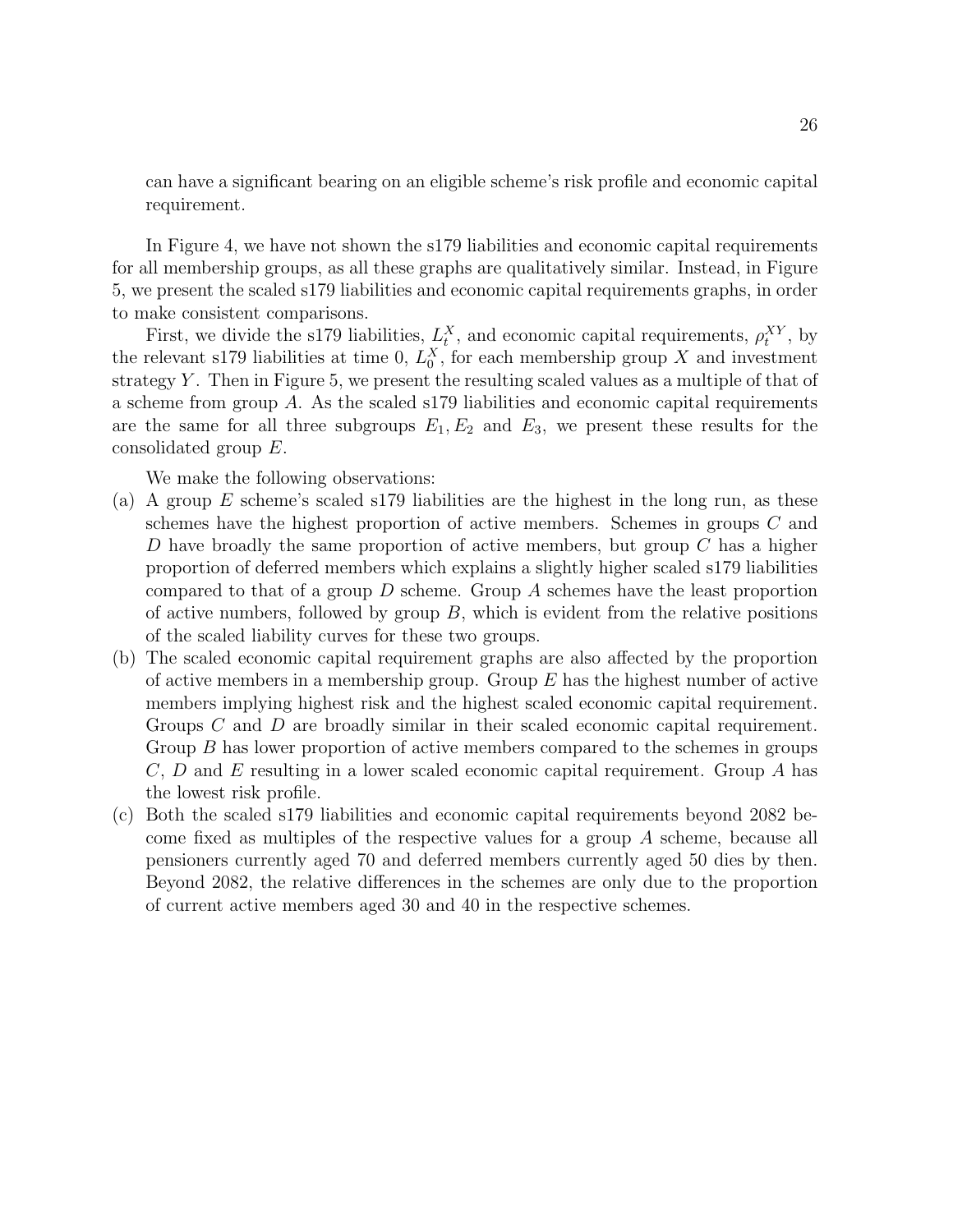

Year





Figure 4: Liability and economic capital requirements for different investment strategies of an eligible scheme in each of the membership groups  $A$  and  $E_3$ .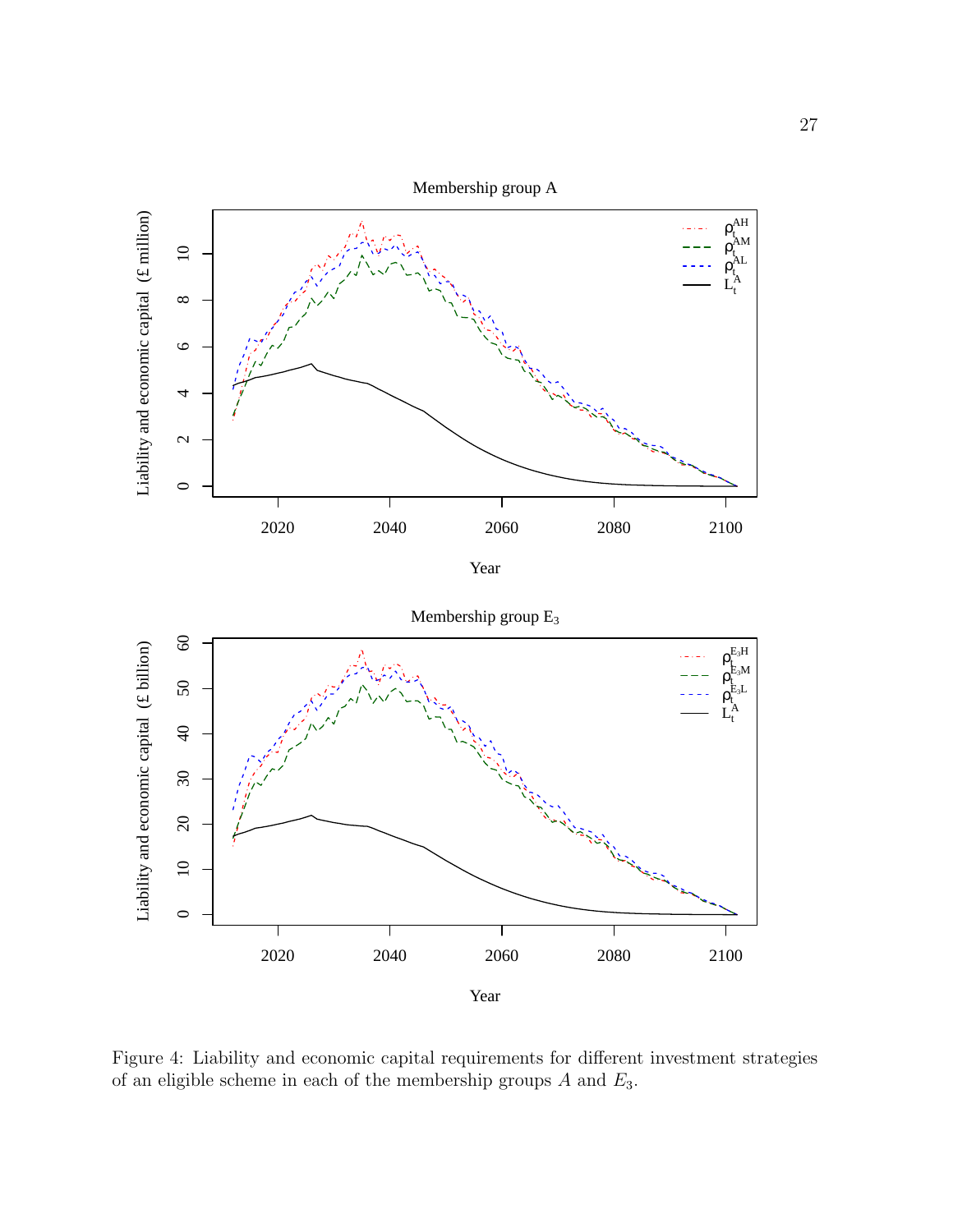





Figure 5: Liabilities and economic capital of eligible schemes as proportions of the liability values as at 31st March 2012 shown as multiple of the corresponding values for the membership group A.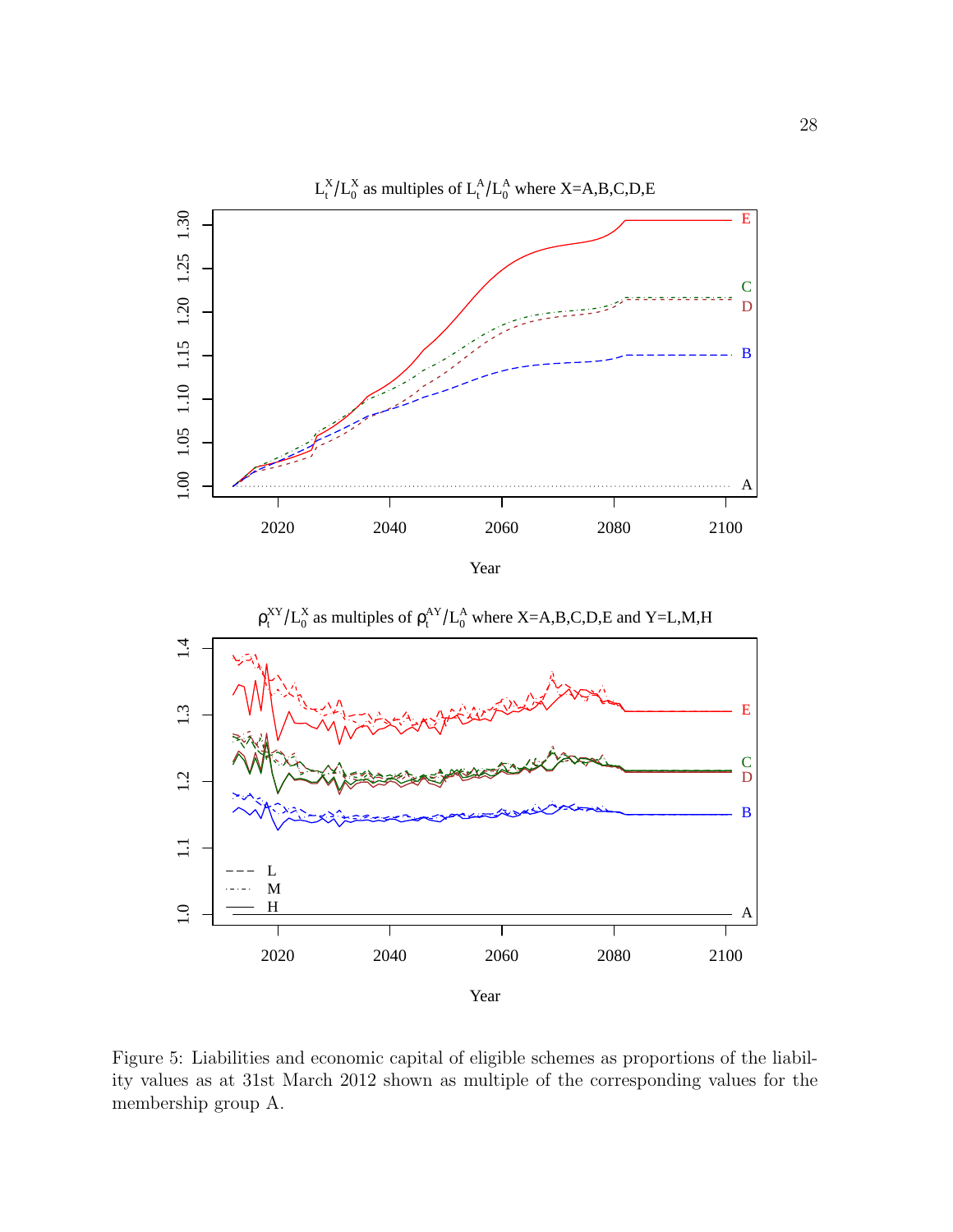#### 7. PPF Results

In this section, we quantify PPF's economic capital using the technique outlined in Section 3.4. For this purpose, we need to discuss some further assumptions, which are specific to PPF, in addition to the ones already mentioned in Section 5.

#### 7.1 PPF Specific Assumptions

#### 7.1.1 PPF levy

PPF collects annual levies from all eligible schemes to cover the insolvency risks of the sponsors. The levy is made up of two parts – a scheme-based part based on a scheme's total s179 liabilities and a risk-based part based on under-funding risk and probability of sponsor insolvency. The exact formulation of the levy has been a subject of substantial debate and has been updated a number of times. For the purposes of this paper, we make a simplified assumption that the aggregate levy collected is a constant proportion, c, of the total s179 liabilities of all eligible schemes. We have also checked (not shown here) that PPF's economic capital is not sensitive to the levy assumption.

We estimate the parameter  $c$  using the principle that the aggregate levy charged should be just enough for PPF to meet the total expected deficit arising from transferred schemes with insolvent sponsors. We have used our stochastic model, discussed in Section 4, to simulate future deficits transferred to the PPF and future total s179 liabilities of eligible schemes. An estimate of  $c = 0.072\%$  is obtained by equating the expected net present value of levies to future deficits.

The above estimate of  $c$  is broadly consistent with the data available from The Purple Books, which shows the actual average levies charged were 0.069%, 0.066%, 0.067%, 0.068% and 0.048% of the total s179 liabilities for the years 2008 to 2012.

#### 7.1.2 Insolvency Rates of Sponsors of Eligible Schemes

For calculating economic capital of eligible schemes, we ignored sponsor insolvencies. As an eligible scheme is solely dependent on the existence and solvency of a single entity, i.e., its own sponsor, the laws of probability do not apply. So our economic capital calculation approach for eligible schemes is designed to ensure that the scheme stays solvent irrespective of the future solvency status of its sponsor. Note that we do not consider multi-employer schemes in this paper.

However, existence of more than 6,000 eligible schemes makes the assumption on sponsor insolvency rates crucial for quantifying PPF's economic capital.

For our model, the average annual insolvency rates of sponsoring employers of eligible schemes are taken from the Purple Book 2012 (The Pension Protection Fund and the Pensions Regulator (2012b)) and reproduced in Table 11. For future projections, we have assumed that the number of annual defaults for each membership group follow Poisson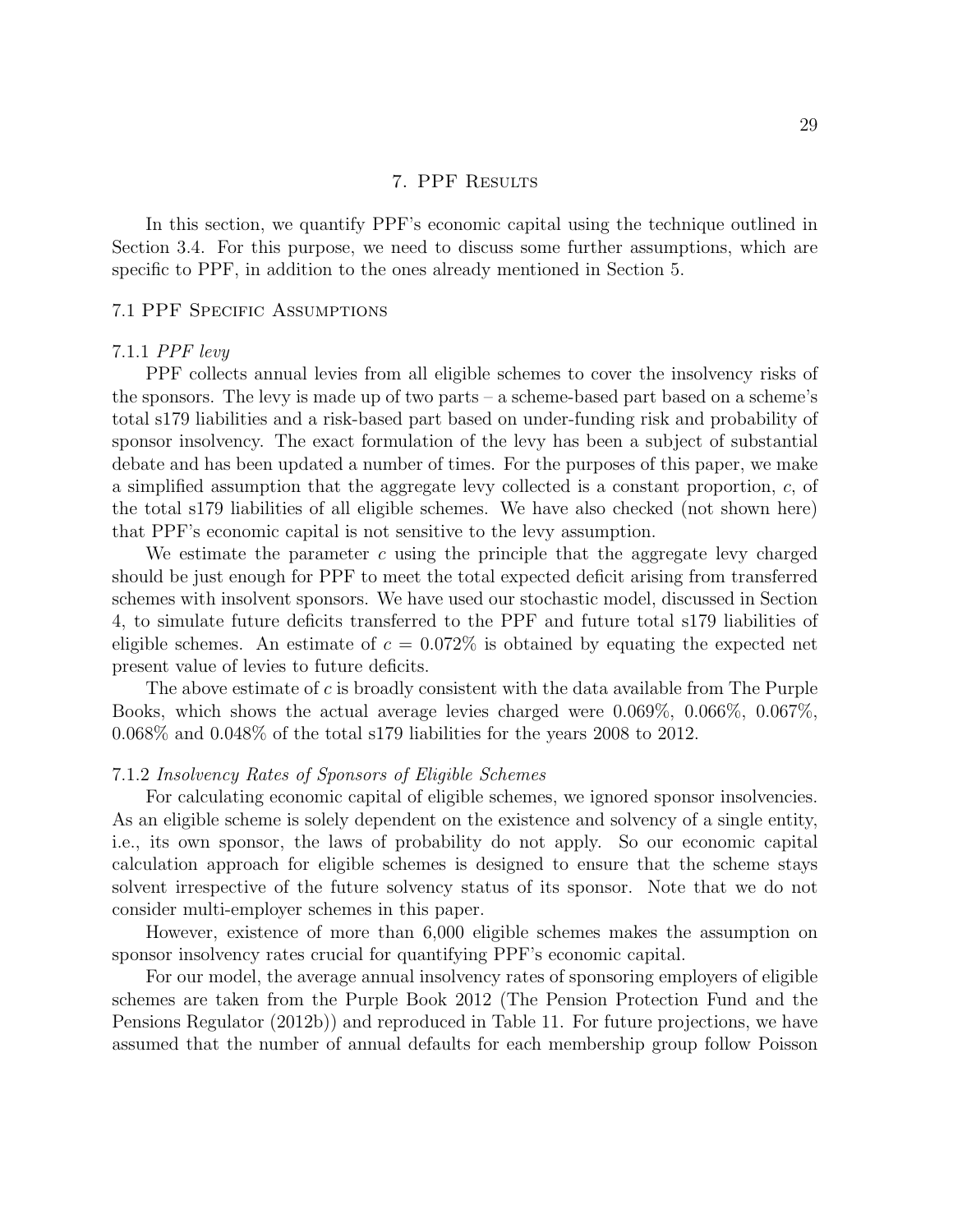|                             | Membership group Annual insolvency rate |
|-----------------------------|-----------------------------------------|
| А                           | 1.60%                                   |
| B                           | 0.95%                                   |
| $\mathcal{C}_{\mathcal{C}}$ | $0.90\%$                                |
| $\Box$                      | $0.53\%$                                |
| E.                          | 0.72%                                   |

Table 11: Average annual insolvency rates of sponsors of eligible schemes.

distribution with parameters set at the average rates. We also assume that sponsor insolvency events are independent of each other and also across years.

#### 7.1.3 Eligible Schemes' Amortisation Period and Funding Cap

Reflecting current practice, our starting base assumption is that eligible schemes themselves are not specifically required to set aside economic capital. However, during the projection period, if the value of a scheme's assets fall below the level of s179 liabilities, the scheme is required to make up the deficit over an amortisation period of 10 years.

We also impose a maximum funding cap of 120% of s179 liabilities, to prevent eligible schemes from building up excessive surpluses and using them as tax avoidance devices. This assumption is consistent with McCarthy and Neuberger (2005a). If, during the projection period, eligible schemes' assets exceed the funding cap, the surplus is assumed to be released back to the sponsor.

#### 7.2 Base Case Results

Based on these assumptions, Figure 6 shows the evolution of PPF's liability and economic capital from 2012 till run-off. Henceforth, this will be referred to as the base case result. PPF's liability starts at around £8 billion in 2012 (consistent with the number reported in the PPF's 2011/12 Annual Report and Accounts (The Pension Protection Fund and the Pensions Regulator  $(2012a)$ ), before reaching its peak of about £150 billion in 2050 and finally falling to zero.

The base case economic capital in 2012, is approximately £35 billion, rising to around £75 billion in 2030. Economic capital falls to zero soon after 2050, implying that by then PPF would have accumulated enough additional assets within its own fund to sustain itself going forward and thus explicit backing of economic capital is not required any further.

In reality, PPF's 2011/12 Annual Report and Accounts (The Pension Protection Fund and the Pensions Regulator (2012a)) shows a surplus of less than £3 billion, which when compared against an economic capital of £35 billion, reflects a substantial deficit in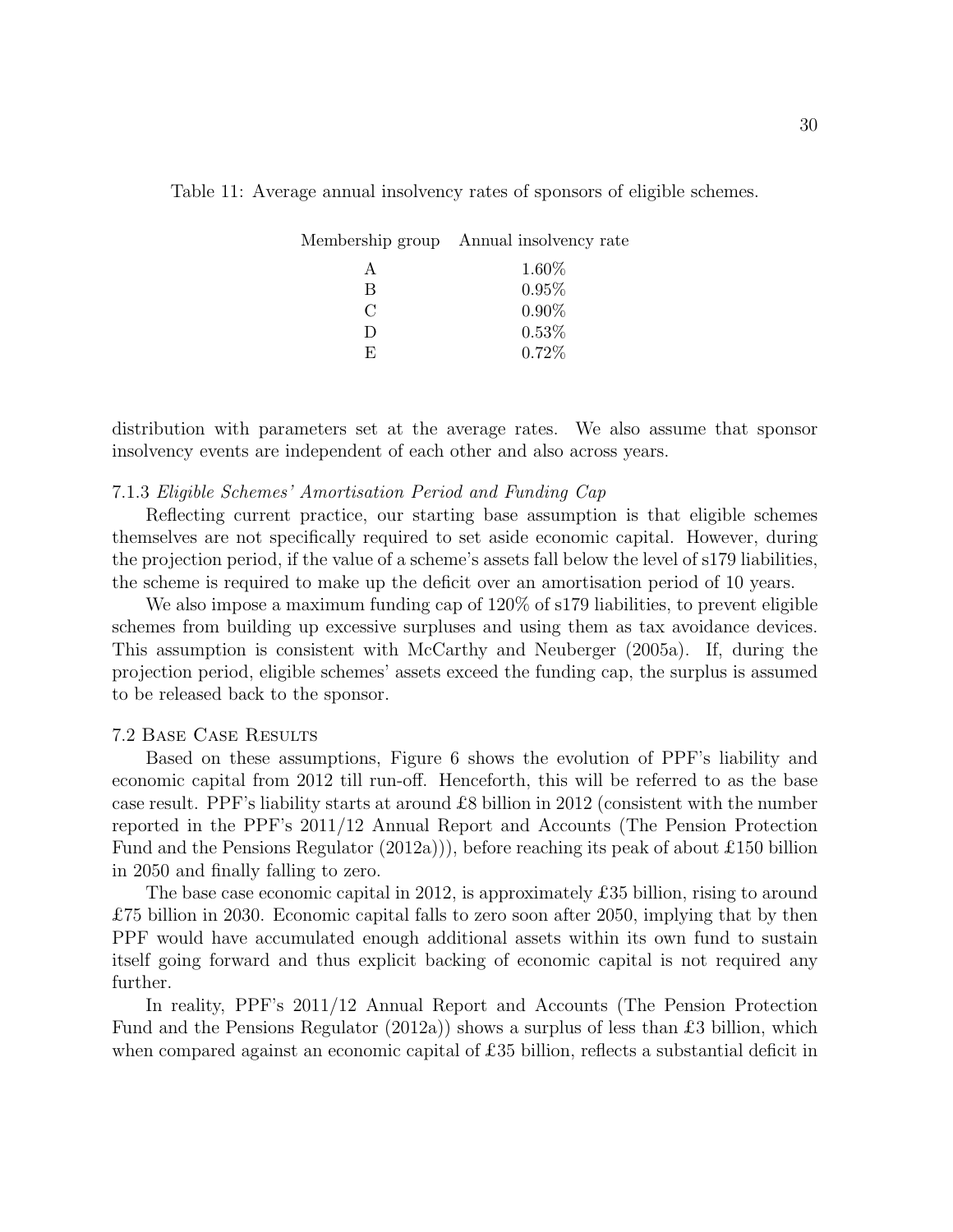

PPF schemes liability and economic captial : Base case

Figure 6: PPF's base case liability and economic capital requirements and PPF's economic capital requirements as at 31 March 2012 for different scenarios.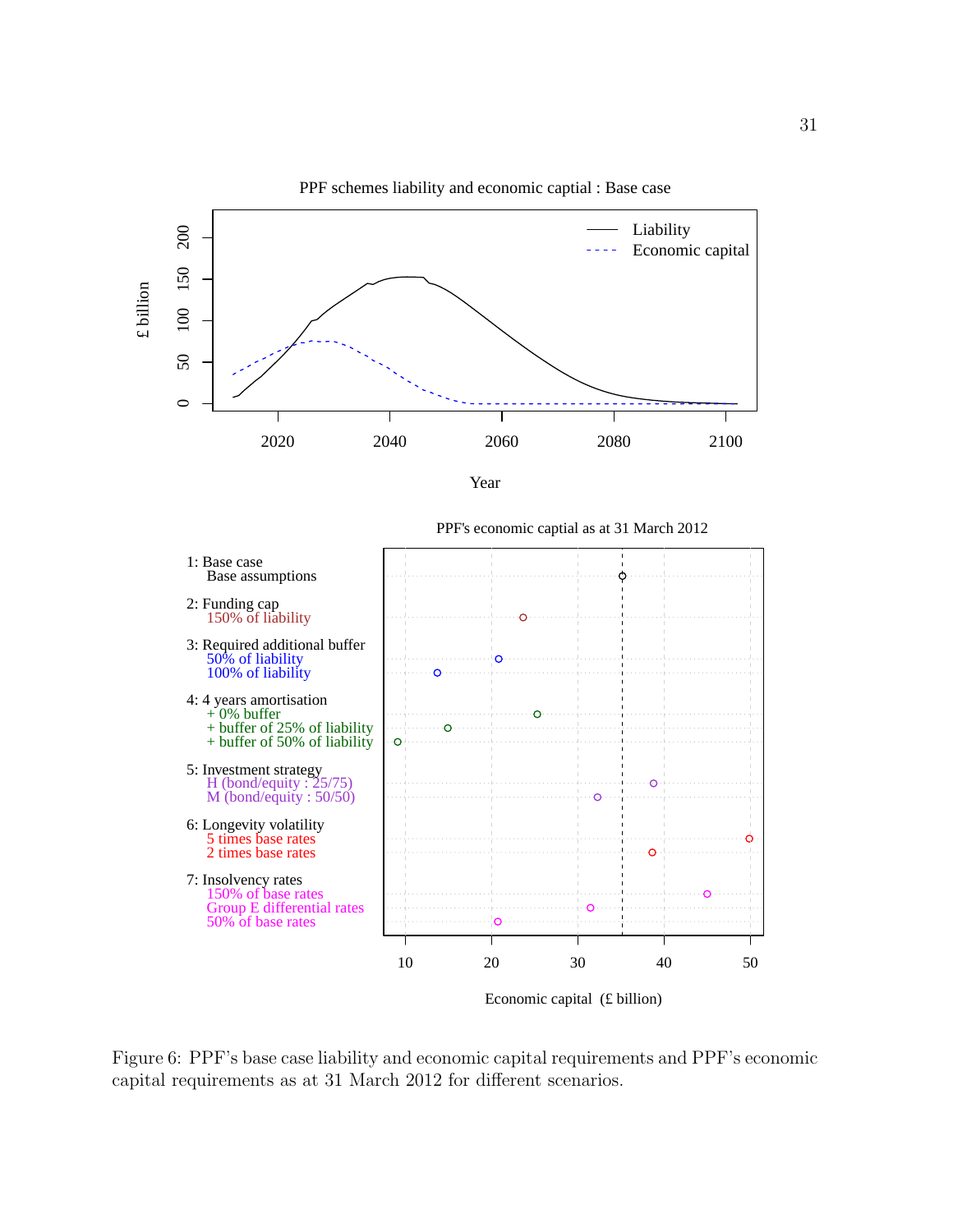economic capital required to back the true underlying risks involved.

However, to keep matters in perspective, recall from the results in Section 6, that if each individual eligible scheme is required to hold economic capital, then the entire sector would be required to raise more than £1,200 billion of additional capital in aggregate. As an alternative, a shortfall of £32 billion in PPF's economic capital appears reasonable. This huge reduction in the order of magnitude in economic capital amount is primarily due to the incorporation of sponsor insolvency rates in PPF's economic capital calculation. In other words, large diversification benefits can be achieved by pooling of risks across different sponsor profiles and membership groups.

As can be appreciated, we have made a large number of assumptions to calculate PPF's base case economic capital. So it is important to analyse the sensitivity of the base case result to a number of key variables. These are presented in the rest of this section. Figure 6 also shows PPF's economic capital in 2012 for the base case (shown by the vertical dotted line at £35 billion) and other scenarios for which sensitivity analysis have been carried out.

#### 7.3 Impact of Eligible Scheme Funding Levels and Amortisation Period

The base case PPF result does not require eligible schemes to hold any more than the s179 liabilities with a funding cap of 120% of s179 liabilities. Also a 10-year amortisation period is applied for schemes in deficit. So in this section, we check the following scenarios:

- (a) We increase the cap of 120% maximum funding level to 150%. As shown in Figure 6, PPF's economic capital, in this scenario, falls from £35 billion to £23 billion in 2012. In Figure 7, the evolution of PPF's liabilities and economic capital shows that the liability curve has a substantially lower peak at approximately £60 billion. The economic capital also peaks at a lower value of around £50 billion, and falls to zero faster. The increased funding cap ensures that more eligible schemes would be in surplus if and when their sponsors become insolvent, requiring fewer schemes being transferred to PPF.
- (b) A more pro-active alternative to increasing the funding cap, is to require eligible schemes to build up a specified amount of buffer assets over the amortisation period. For buffers of 50% and 100% of s179 liabilities, Figure 6 shows substantial relief in PPF's economic capital requirements in 2012, which fall to £21 billion and £14 billion respectively. The evolution of economic capital, in Figure 7, shows that requiring a 50% buffer has a bigger impact than increasing the maximum funding cap to 150%. Incidentally, a 100% buffer is broadly equivalent to requiring eligible schemes to hold economic capital, as quantified in Section 6. Figure 7 shows that a requirement of 100% buffer means a significant reduction in PPF's economic capital, which never exceeds £25 billion and falls to zero much faster. However note that even a 100% buffer will not completely eliminate PPF's economic capital requirement as:

(1) PPF would still require economic capital for schemes already transferred to PPF;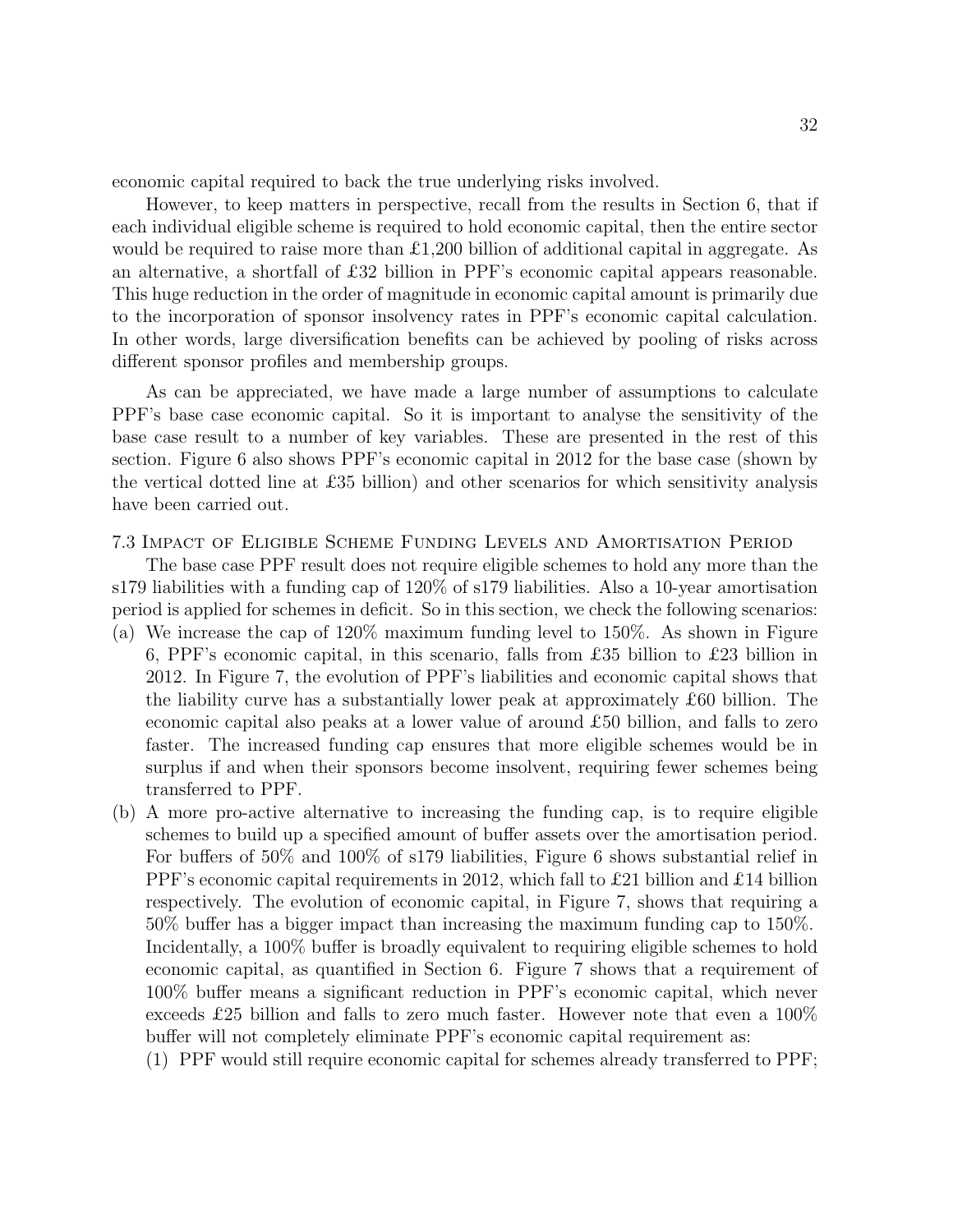



33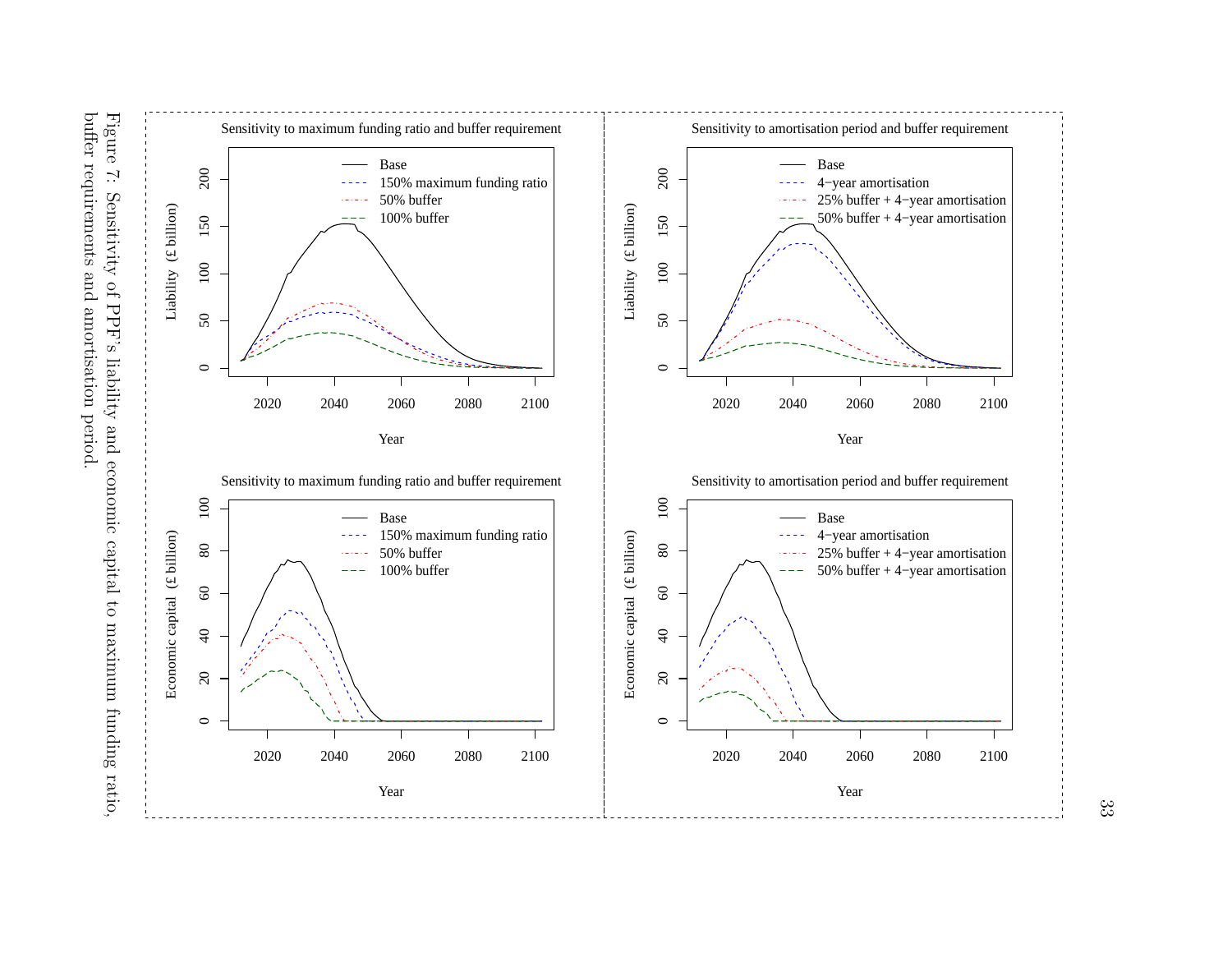- (2) PPF still bears the risk of scheme insolvencies during the amortisation period over which the buffer requirement is met;
- (3) different eligible schemes have different risk profiles and thus different economic capital requirement which is not consistent with a blanket requirement of 100% buffer for all eligible schemes.
- (c) Finally, in this section, we look at the impact of amortisation period, by reducing it from 10 to 4 years. PPF's economic capital requirement drops to £25 billion (Figure 6) in 2012 and it also falls to zero sooner (Figure 7).

However, a dramatic impact is observed in Figures 6 and 7, when the amortisation period of 4 years is imposed in conjunction with a buffer requirement. In this case PPF's economic capital in 2012, falls below £15 billion and £10 billion for buffer requirements of 25% and 50% respectively. Also, PPF's requirement of economic capital backing would cease much earlier than 2040.

This analysis shows that a judicious mixture of a shorter amortisation period and a reasonable buffer requirement for eligible schemes can bring down PPF's underlying risk and economic capital requirement drastically.

#### 7.4 Impact of Asset Allocation Strategy

The base case PPF result assumes the investment strategy that 75% of PPF's assets are invested in bonds while 25% are in equities, which is equivalent to investment strategy L defined in Section 5. In this section, we analyse the impact of asset allocation strategy on PPF's economic capital requirement by looking at alternative investment strategies,  $M$  (50/50 in bond/equity) and  $H$  (25/75 in bond/equity).

To maintain consistency, PPF levies needs to be recalculated to reflect the long-term returns of the alternative investment strategies. The revised PPF levies are 0.066% and 0.061% for strategies M and H respectively. Recall from Section 7.1.1 that PPF levy for base case investment strategy  $L$  was set at 0.072%.

Figure 6 shows that the impact on economic capital requirements are relatively modest in 2012, at £32 billion and £39 billion for strategies M and H respectively. Figure 8 shows that PPF's liabilities are unaffected by the choice of investment strategies.

However, the evolution of PPF's economic capital, shown in Figure 8 for these scenarios, shows interesting patterns. As expected, investment strategy  $H$ , with higher equity content, has a higher initial economic capital and also a higher peak compared to strategies L and M. But, economic capital for both M and H fall to zero much earlier than that for strategy L. Between strategies L, M and H, investment strategy  $M$ , seems to provide a good balance between PPF's risk (as can be seen from its lowest overall peak) and returns (as evidenced from the shorter period of economic capital requirement).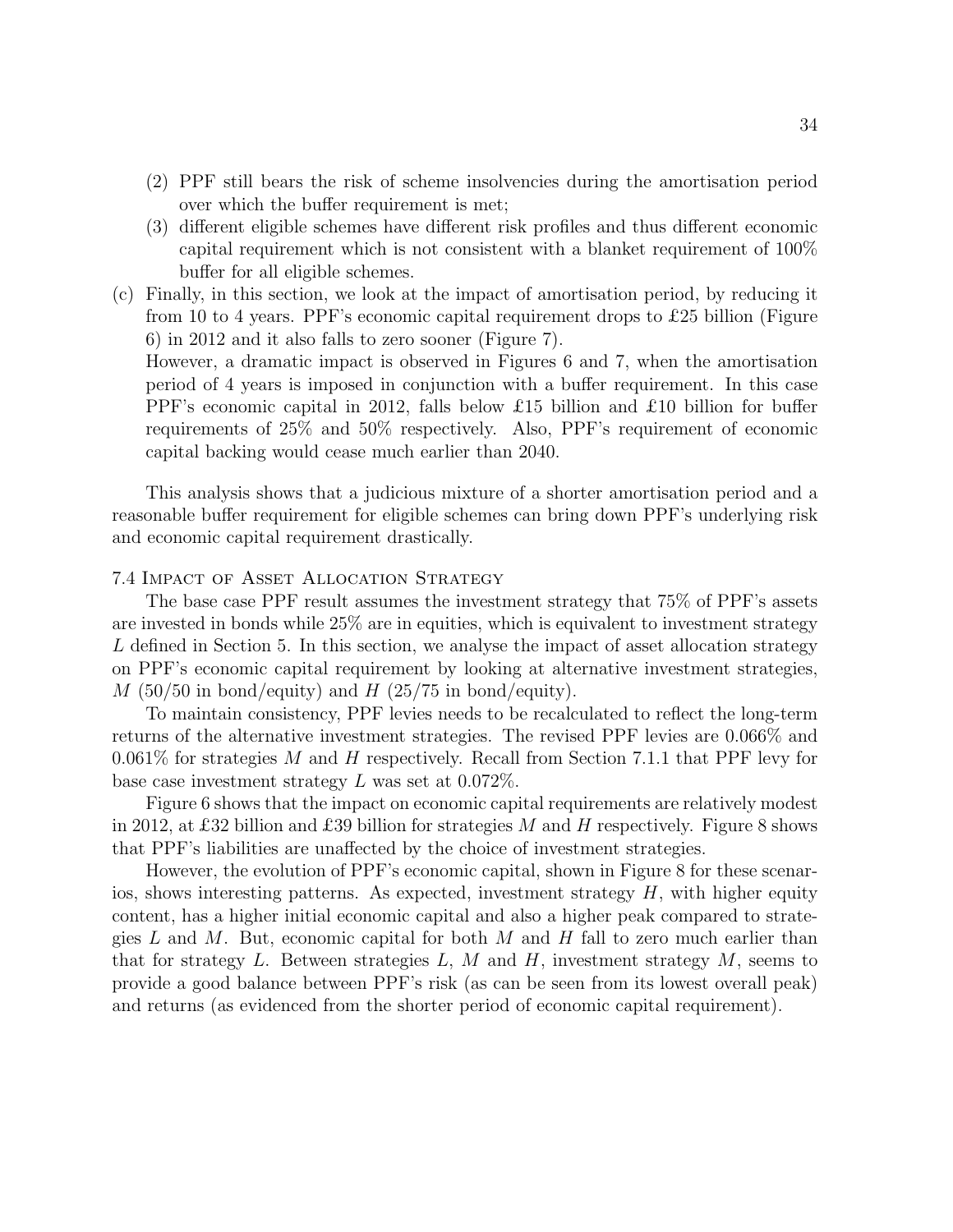

 $35$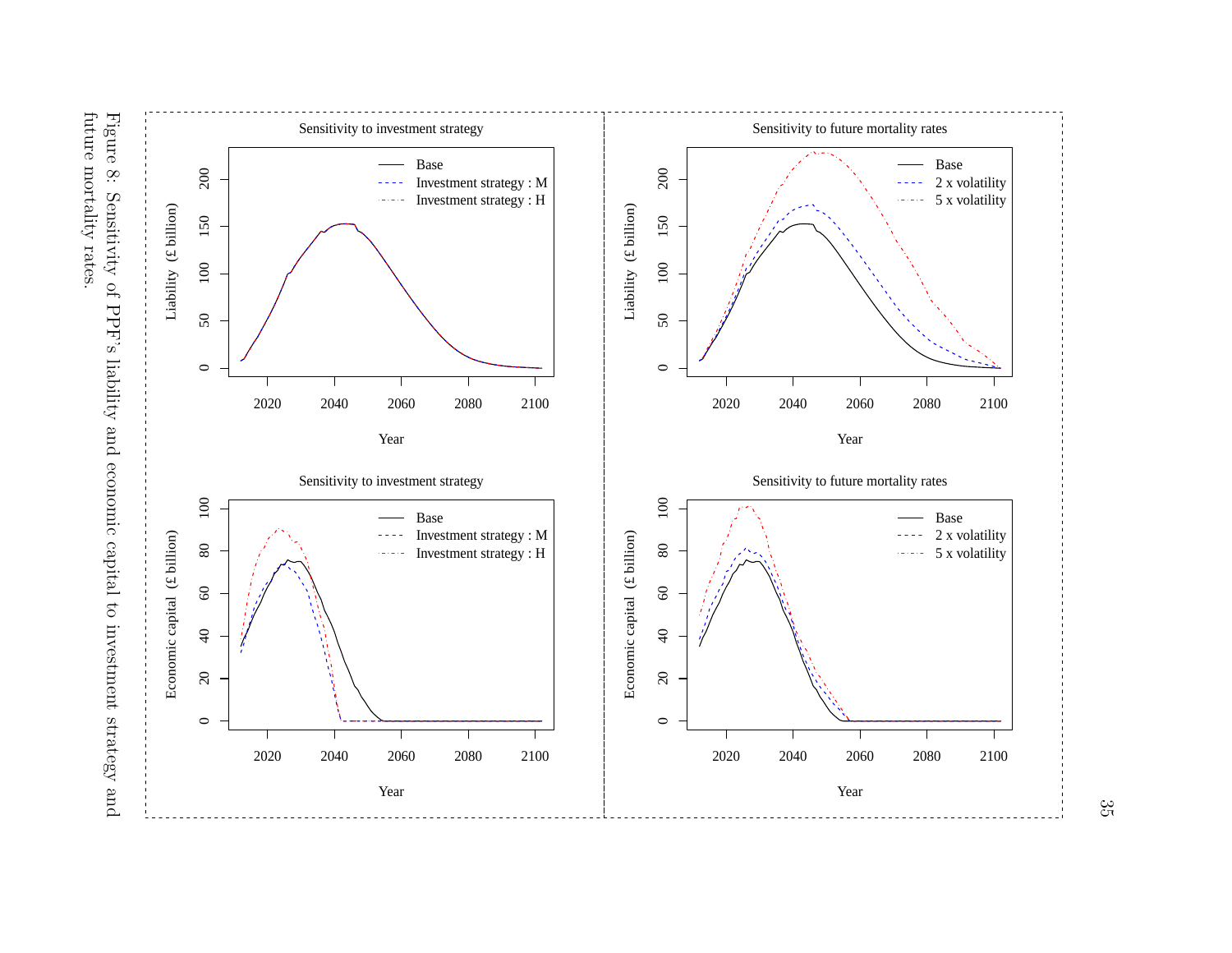#### 7.5 Impact of Longevity Stress

In Figures 6 and 8, we also show the impact of increasing the size of the volatility (standard deviation) parameter in our stochastic mortality model, by two and five times. As expected, economic capital increases everywhere. This is especially concerning given the lack of success that actuaries and others have had historically in estimating future improvements in longevity. Liabilities also increase, quite significantly in the longer term. This is a feature of the stochastic mortality model we have used, where increasing the volatility causes the distribution of mortality rates to become more negatively skewed.

#### 7.6 Impact of Sponsor Insolvency Rates

In this section, we provide sensitivity analysis on the crucial assumption of sponsor insolvency rates. We check this by changing the base rates by  $+50\%$  and  $-50\%$ . The results are presented in Figures 6 and 9. A substantial impact is observed in both liabilities and economic capital over the entire duration of the projection period. In particular, a 50% increase in sponsor insolvency rates raises PPF's economic capital requirement in 2012 by £10 billion; while a  $50\%$  reduction results in a fall of £15 billion.

We also observe that the insolvency rates, given in Table 11, show a strange pattern, where the membership group E has a higher sponsor insolvency rate than that of group  $D$ , which is unusual as one would expect bigger groups to have financially stronger sponsors with lower insolvency rates. So we check a scenario where  $E_1$ ,  $E_2$  and  $E_3$ , the sub-groups of the largest membership group  $E$ , have different sponsor insolvency rates. We notionally allocate insolvency rates of the sub-groups as follows. Sponsors of  $E_3$  schemes with largest membership profile are assumed to have the lowest insolvency rates. Schemes in sub-group  $E_2$  are assumed to have twice the insolvency rate of  $E_3$ , and the rate for  $E_1$  being double that of  $E_2$ . Keeping the weighted average rate for the whole group E to be 0.72%, the insolvency rates for each sub-group is given in Table 12. Note that, the new insolvency rate for  $E_1$  is the same as that of group C, while  $E_2$  and  $E_3$  now have lower insolvency rates compared to group D.

Table 12: Average annual insolvency rate assumptions for membership sub-groups  $E_1, E_2$ and  $E_3$ .

|       | Membership group Annual insolvency rate |
|-------|-----------------------------------------|
| $E_1$ | $0.90\%$                                |
| $E_2$ | 0.45%                                   |
| Eз    | 0.22%                                   |
| н.    | $0.72\%$                                |

Figure 6 shows a £4 billion drop in PPF's economic capital in 2012 and Figure 9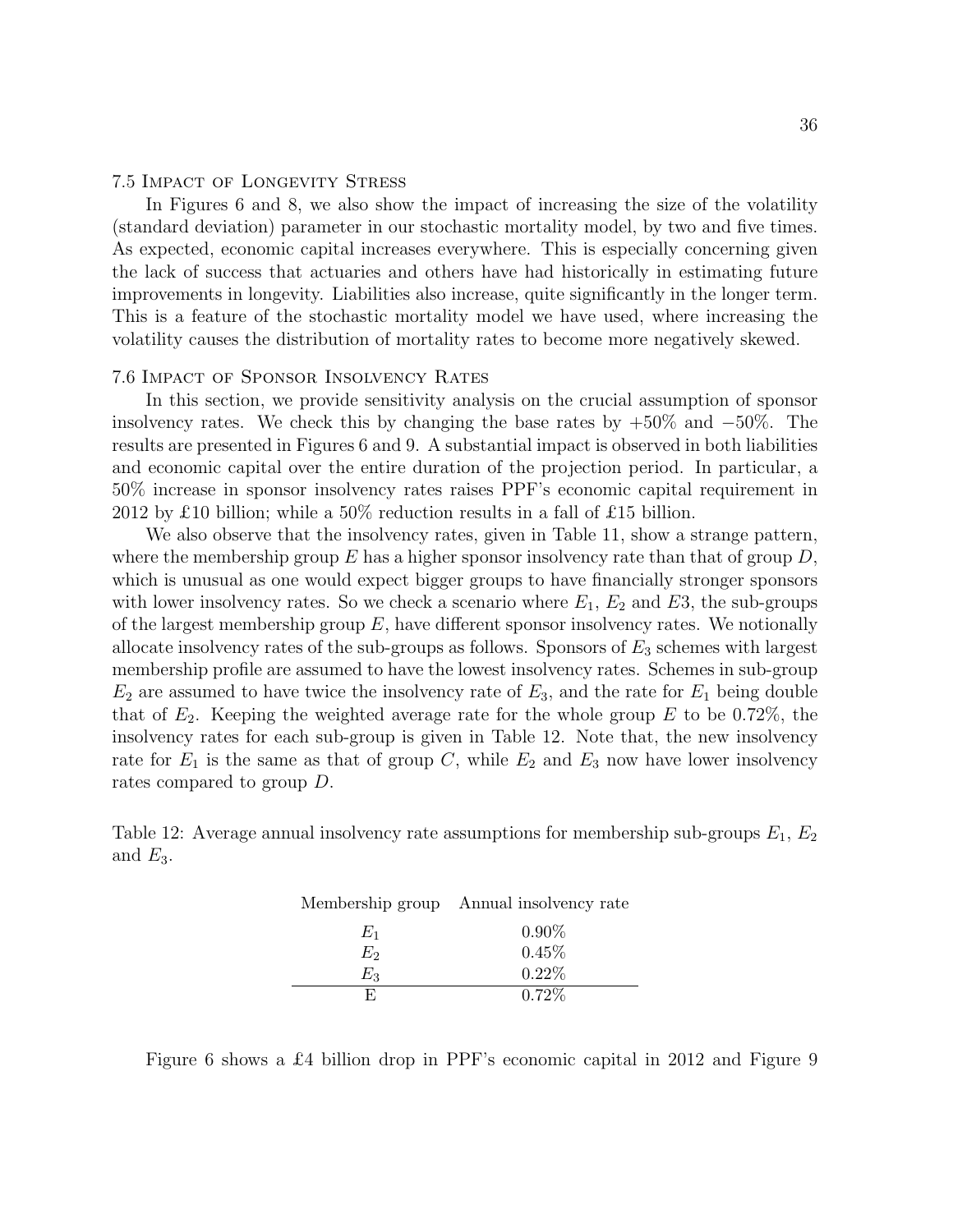



37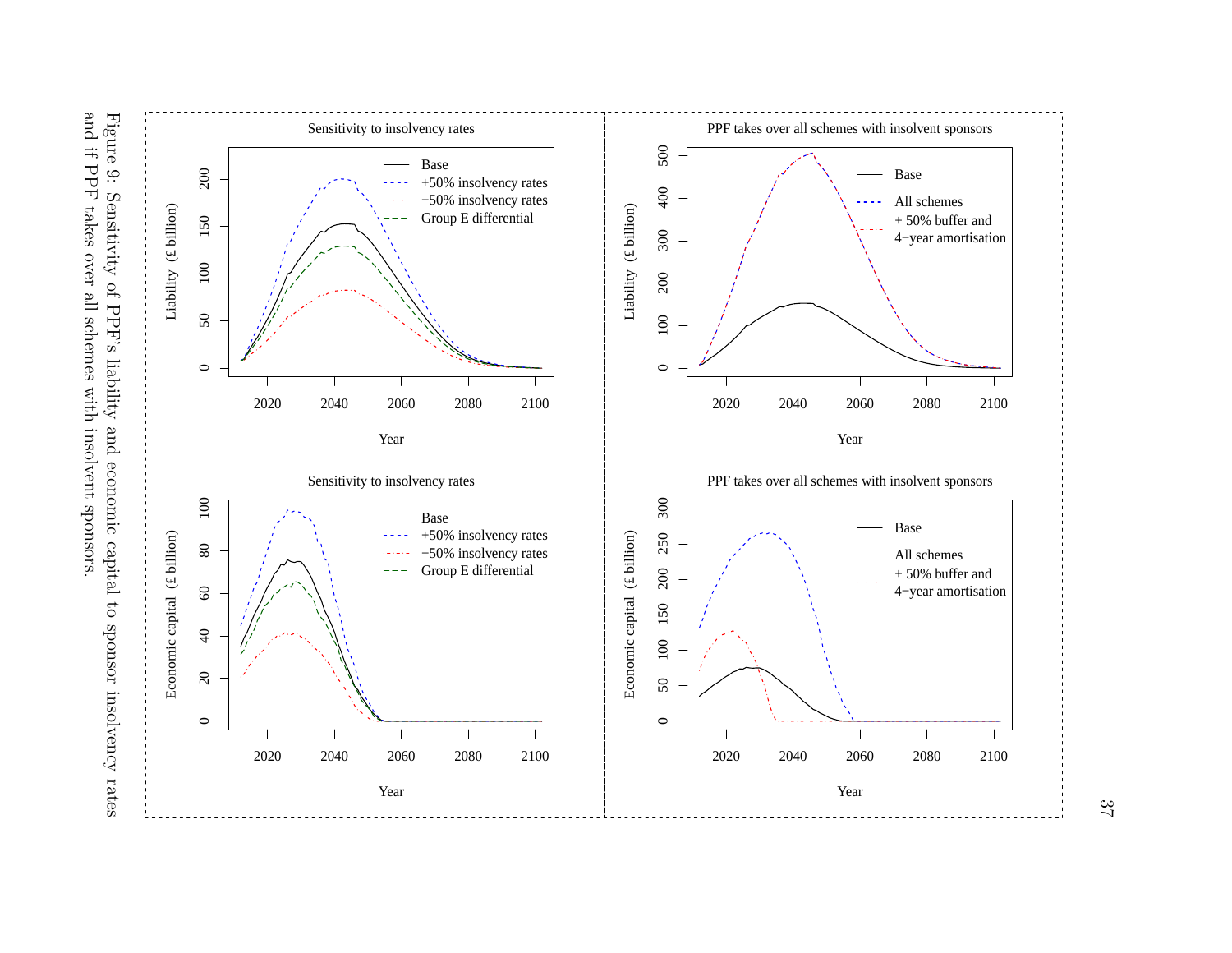shows a substantial reduction throughout the projection period. This again highlights the importance of the sponsor insolvency rates assumptions for PPF's economic capital calculation.

In this paper, we have used a simple Poisson distribution, with fixed average parameters, to model sponsor insolvencies. Given the sensitivity of the results to sponsor insolvency rates, a more comprehensive model, taking into account the dependency of these rates on relevant economic variables, would appear desirable. This will also be consistent with the experience that insolvency rates tend to increase in poor economic conditions. Incorporating such features in the model could potentially increase economic capital requirement substantially. However, we defer such a modelling approach to a future paper.

#### 7.7 Impact of PPF taking over all schemes with insolvent sponsors

We conclude this section, by focussing on one of the main underlying assumptions behind PPF's defining role. As discussed in Section 2.2, PPF only takes over schemes with insolvent sponsors, but only if they are in deficit. Schemes that are in surplus, on the date of sponsor insolvency, are not transferred to PPF. This is based on the assumption, that these schemes in surplus, can either continue operating on their own or secure benefits for their members with another provider using their own funds.

If a surplus scheme, with insolvent sponsor, decides to continue operating on their own, we have seen in Section 6, that the surplus needs to be substantially high to meet the economic capital requirement. Alternatively, costs of securing benefits from a third party, can be significantly higher than the asset values. So in this section, we investigate scenarios in which PPF takes over all schemes, with insolvent sponsors, irrespective of their funding status.

Figure 9 shows the results. It can be seen from the changes in the scales of the vertical axes, that, both PPF's liability and economic capital increase substantially if PPF accepts all schemes with insolvent sponsors. In particular, all else being the same as the base case, PPF's liability can exceed £500 billion during the run-off period, while economic capital can be as much as four times higher than the base case results.

Arguably, in this scenario, where PPF takes over all schemes with insolvent sponsors, the economic capital of approximately £130 billion in 2012, reflects the true underlying risk of the entire UK DB pension sector, taking PPF into account. Note that, even the amount of £130 billion appears reasonable when compared to £1,200 billion, which would be required if each eligible scheme were required to hold economic capital separately.

Taking this analysis further, and based on the results of previous sensitivity analyses, we re-analysed this scenario with a shorter 4-year amortisation period in conjunction with a 50% buffer requirement. Figure 9 shows that in this case, economic capital reduces substantially as expected, with a requirement of only £70 billion in 2012. Note that the liabilities are unaffected by changes in amortisation period and buffer requirements,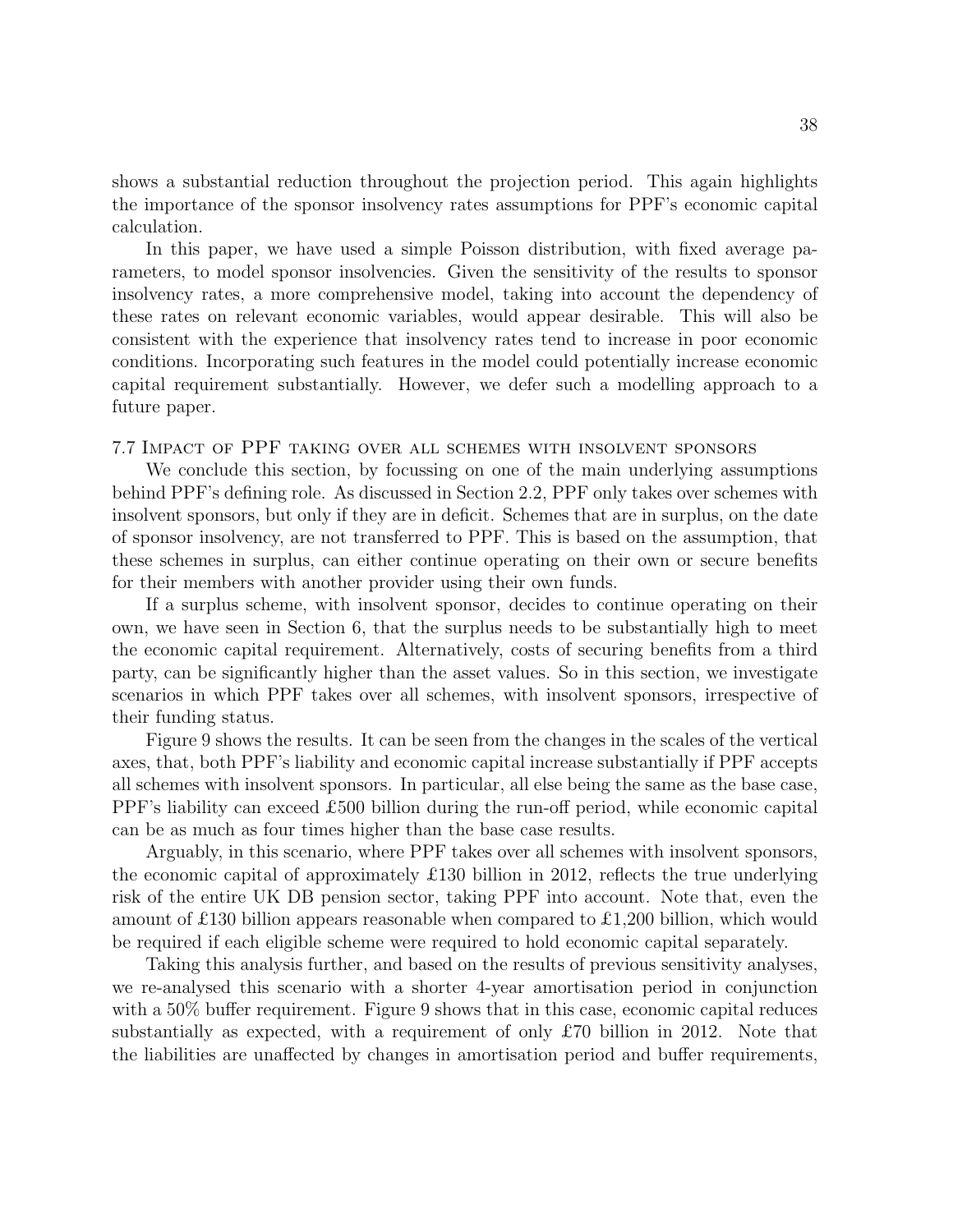as all schemes with insolvent sponsors are transferred to PPF. This again shows that some risk sharing across the sector, between individual eligible schemes and the PPF, can substantially reduce the risk of the entire sector.

#### 8. Conclusions

Given the backdrop of intense scrutiny on financial risk management of firms, along with the implementation of banking and insurance regulations, in this paper, we quantify risks underlying the UK DB pension sector from an economic capital perspective. Apart from the increased regulatory interest, this is also relevant from a social policy perspective, as the UK DB pension sector shows signs of steady decline. So a proper risk assessment of the entire sector becomes paramount, so that the relevant stakeholders can make informed decisions. In particular, the impact of PPF needs to be addressed in a quantitative manner, for a holistic perspective of the entire UK DB pension sector risk.

In this paper, we have used an economic capital approach to quantify risks underlying individual eligible schemes on a stand-alone basis and also the PPF. We propose a run-off approach to quantify economic capital to capture the long-term nature of pension scheme risks. Stochastic models were used for economic and demographic variables. A highlevel model of the entire UK DB pension sector was developed using publicly available information. The proposed model involves a large number of assumptions and results are based on projections over a long time horizon. So a lot of care needs to be taken to interpret the results. We suggest that more emphasis is given to the relative magnitudes, rather than absolute values, of the results.

We find that, on a stand-alone basis, economic capital for individual schemes are on average at the same level as the s179 liabilities. This translates to an aggregate requirement of £1,200 billion of additional capital for the entire sector. Although, the economic capital for individual schemes can range between 66% to 134% of s179 liabilities, for most schemes it would be far too onerous. So imposition of any regulatory standalone economic capital requirement would need to be managed pragmatically and over an extended period. Otherwise, it will most certainly sound the death-knell for the sector.

On the other hand, pooling of risks ensures that PPF's economic capital requirement is comparatively a much lower, £35 billion, based on its current remit of absorbing deficit schemes with insolvent sponsors. It increases to £130 billion if all schemes, with insolvent sponsors, were transferred irrespective of their funding status. Even on this extended remit, the requirement is still only about 10% of the aggregate economic capital quantified on a stand-alone basis. We also found that a reduced amortisation period, imposed in conjunction with a buffer requirement for all eligible schemes, can bring down the risk of the entire sector significantly.

In summary, our findings highlight the need for regulators and policymakers to take a holistic view of the quantitative risk assessment of the UK DB pension sector. In particular, the existence of PPF needs to be appropriately accounted for, while devising capital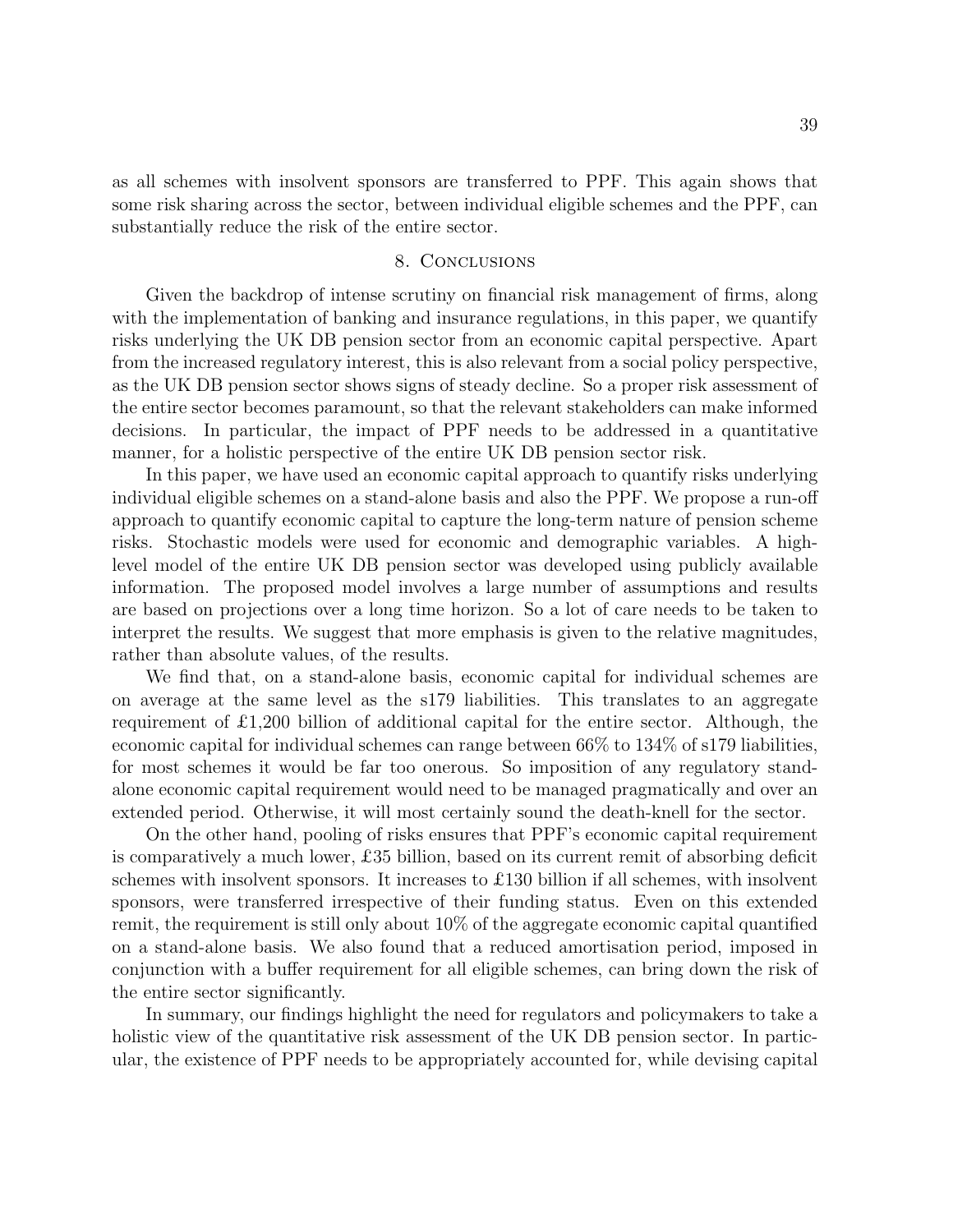adequacy regulations for the sector. In particular, a judicious approach, involving a stringent but reasonable capital buffer requirement in conjunction with shorter amortisation periods for eligible schemes, can bring down the risk of the sector to an acceptable level.

#### Acknowledgements

We are very grateful to Bruce Porteous, Vaishnavi Srinivasan, Paul Sweeting, Mayukh Gayen, Clare Bellis and Andrew James for providing us with comments that have improved this article. We are also grateful to Mr Christian Hardy for providing us the LG59/60 table. We, the authors, nevertheless remain responsible for the content and accuracy of the article.

#### **DISCLAIMER**

The views expressed in the paper are our own and not those of our employers.

#### **REFERENCES**

- Boerger, M. (2010). Deterministic Shock vs. Stochastic Value-at-Risk An Analysis of the Solvency II Standard Model Approach to Longevity Risk. *Blatter DGVFM*, 31, 225–259.
- BLAKE, D., COTTER, J. & DOWD, K. (2007). Financial Risks and the Pension Protection Fund: Can It Survive Them?. *Pensions: An International Journal*, 12(3), 109–130.
- Cairns, A.J.G., Blake, D., Dowd, K., Coughlan, G.D., Epstein, D., Ong, A. & BALEVICH, I. (2009). A quantitative comparison of stochastic mortality models using data from England and Wales and the United States. *North American Actuarial Journal*, 13(1), 1–35.
- Charmaille, J-P., Clarke, M.G., Harding, J., Hildebrand, C., Mckinlay, I.W., RICE, S.R. & REYNOLDS, P. (2013). Financial Management of the UK Pension Protection Fund. *British Actuarial Journal*, 18, 345–393.
- European Commission (2010). Green Paper: Towards Adequate, Sustainable and Safe European Pension Systems. *http://ec.europa.eu/internal market/pensions/commission-docs en.htm*.
- European Commission (2011). Call for Advice from the European Insurance and Occupational Pensions Authority (EIOPA) for the Review of Directive 2003/41/EC (IORP II). *http://ec.europa.eu/internal market/pensions/docs/calls/042011 call en.pdf*.
- European Commission (2013). Results of the Quantitative Impact Study (QIS) on Institutions for Occupational Retirement Provision. *http://ec.europa.eu/internal market/pensions /docs/consultations/20130719-eiopa-final-qis en.pdf*.
- Hari, N., A. De Waegenaere, B. Melenberg, & T.E. Nijman (2008). Longevity Risk in Portfolios of Pension Annuities. *Insurance: Mathematics and Economics*, 42, 505–519.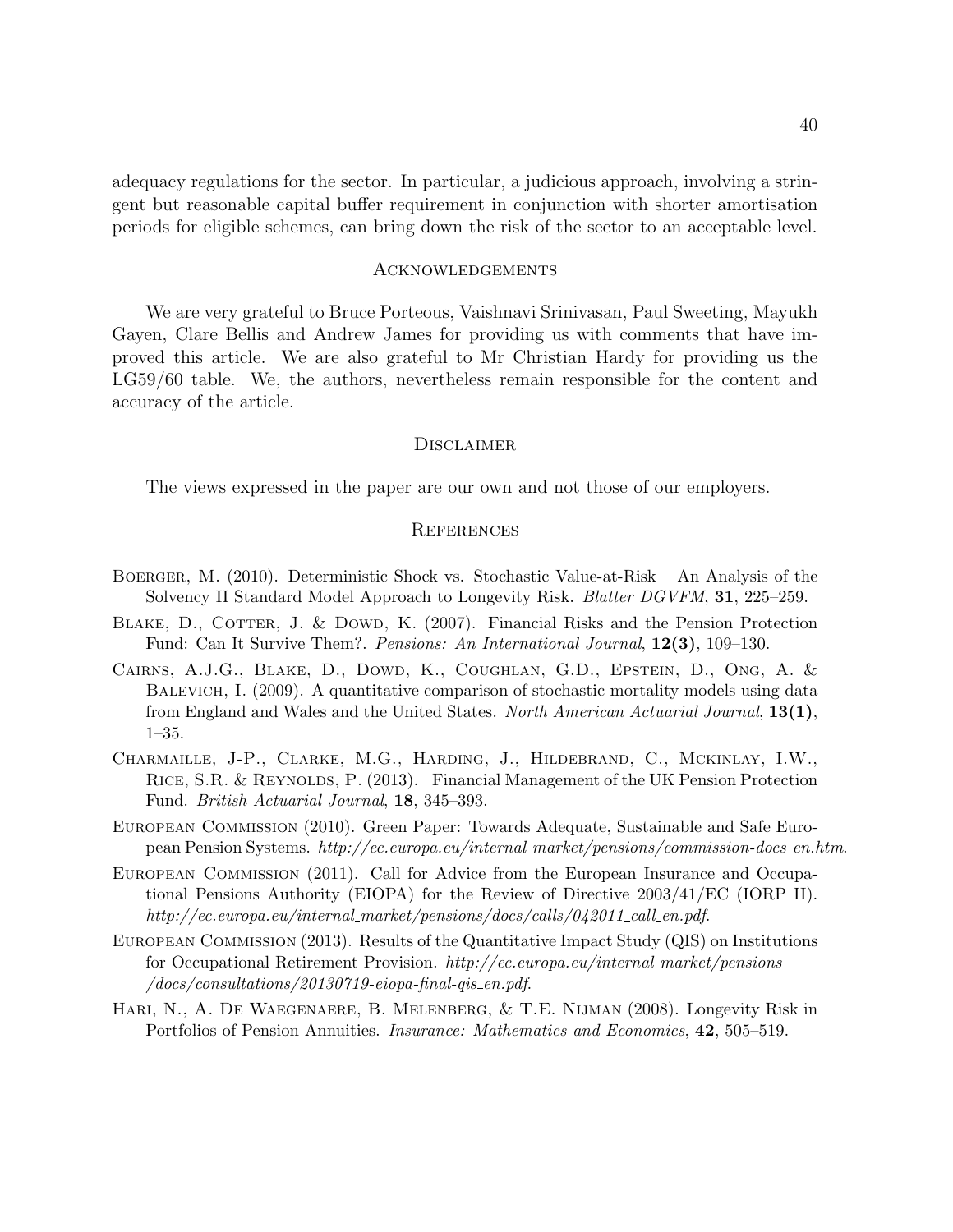- Institute and Faculty of Actuaries (2008). Continuous Mortality Investigation Working Paper 34. *http://www.actuaries.org.uk/research-and-resources/pages/continuous-mortalityinvestigation-working-papers*.
- Institute and Faculty of Actuaries (2013). Continuous Mortality Investigation Working Paper 63. *http://www.actuaries.org.uk/research-and-resources/pages/continuous-mortalityinvestigation-working-papers*.
- Lauritzen, S. (1996). *Graphical Models*. Clarenden Press, Oxford.
- McCarthy, D. & Neuberger, A. (2005a). The Pension Protection Fund. *Fiscal Studies*, 26(2), 139–167.
- McCarthy, D. & Neuberger, A. (2005b). Pricing Pension Insurance: The Proposed Levy Structure for the Pension Protection Fund. *Fiscal Studies*, 26(4), 471–489.
- McNeil, A. J., Frey, R. & Embrechts, P. (2005). *Quantitative Risk Management Concepts, Techniques and Tools*. Princeton University Press.
- Office for National Statistics (2011). Population Estimates by Marital Status, Mid 2010. *http://www.ons.gov.uk/ons/rel/pop-estimate/population-estimates-by-marital-status/mid-2010/index.html*.
- Office for National Statistics (2012a). Consumer Price Indices, March 2012. *http://www.ons.gov.uk/ons/dcp171778 262803.pdf*.
- OFFICE FOR NATIONAL STATISTICS (2012b). Annual Survey of Hours and Earnings, 2012 Provisional Results. *http://www.ons.gov.uk/ons/rel/ashe/annual-survey-of-hours-and-earnings /2012-provisional-results/stb-ashe-statistical-bulletin-2012.html*.
- Office for National Statistics (2013a). Labour Market Statistics, April 2013. *http://www.ons.gov.uk/ons/dcp171778 305051.pdf*.
- Office for National Statistics (2013b). Pension Trends, Chapter 6: Private Pensions, 2013 edition. *http://www.ons.gov.uk/ons/rel/pensions/pension-trends/chapter-6–privatepensions–2013-edition/art-chp6-2013.html*.
- Olivieri, A. & Pitacco, E. (2008). Solvency Requirements for Life Annuities: Some Comparisons. *Working Paper (https://ssrn.com/abstract=1266094)*.
- Porteous, B.T. & Tapadar, P. (2005). *Economic Capital and Financial Risk Management for Financial Services Firms and Conglomerates*. Palgrave MacMillan.
- PORTEOUS, B.T. & TAPADAR, P. (2008a). The Impact of Capital Structure on Financial Services Firm Economic Capital and Risk Adjusted Performance. *Astin Bulletin*, 38(1), 341–380.
- PORTEOUS, B.T. & TAPADAR, P. (2008b). Asset Allocation to Optimise Life Insurance Annuity Firm Economic Capital and Risk Adjusted Performance. *Annals of Actuarial Science*, 3, 187–214.
- PORTEOUS, B.T., TAPADAR, P. & YANG, W. (2012). Economic capital for defined benefit pension schemes: An application to the UK Universities Superannuation Scheme. *Journal of Pension Economics and Finance*, 11(4), 471–499.